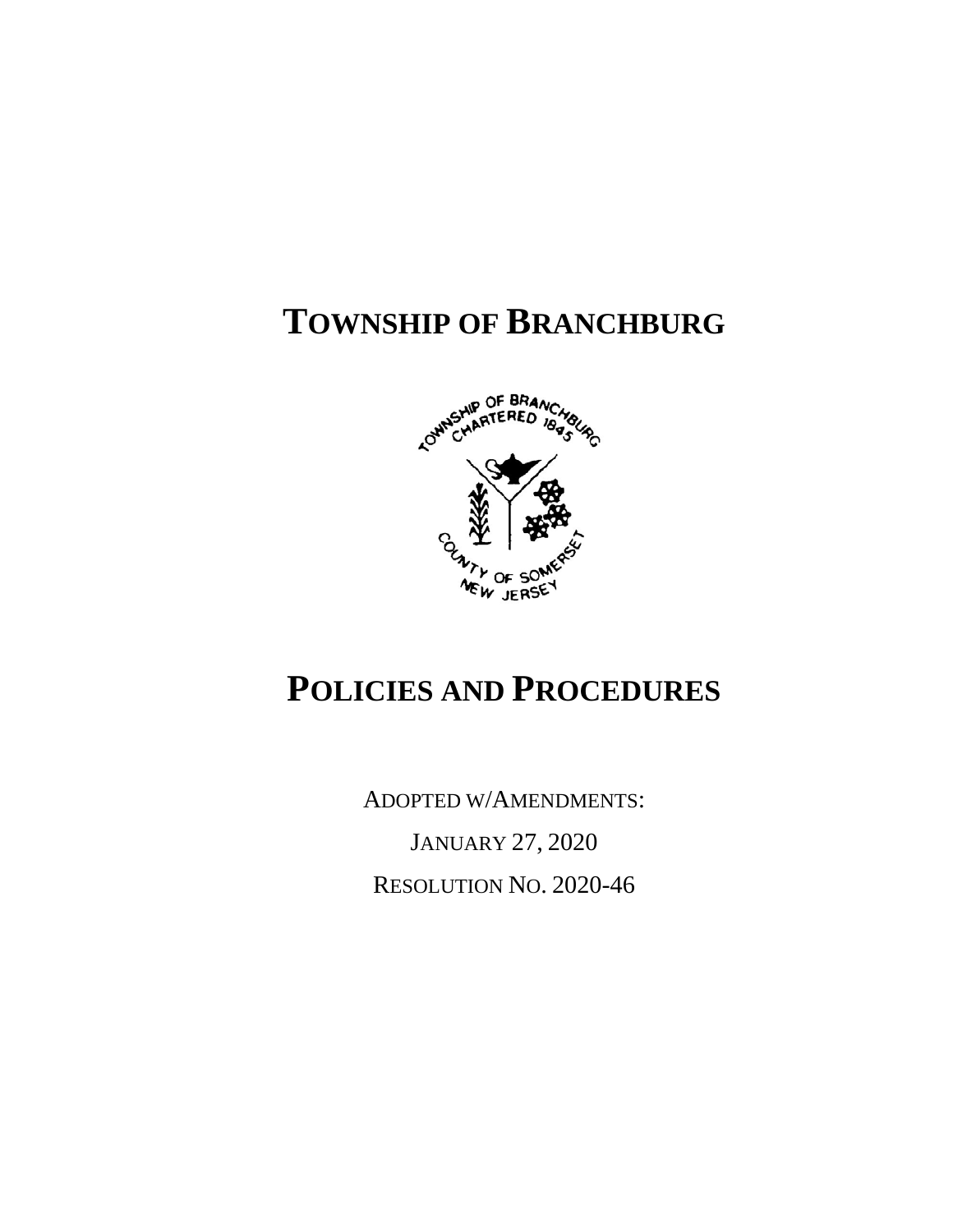

Amendments Adopted April 25, 2005, Resolution 2005-149 Amendments Adopted December 29, 2006, Resolution 2006-401 Amendments Adopted August 10, 2009, Resolution 2009-243 Amendments Adopted December 31, 2009, Resolution 2009-347 Amendments Adopted May 14, 2012, Resolution 2012-148 Amendments Adopted December 9, 2013, Resolution 2013-300 Amendments Adopted December 11, 2017, Resolution 2017-241 Amendments Adopted January 27, 2020, Resolution 2020-46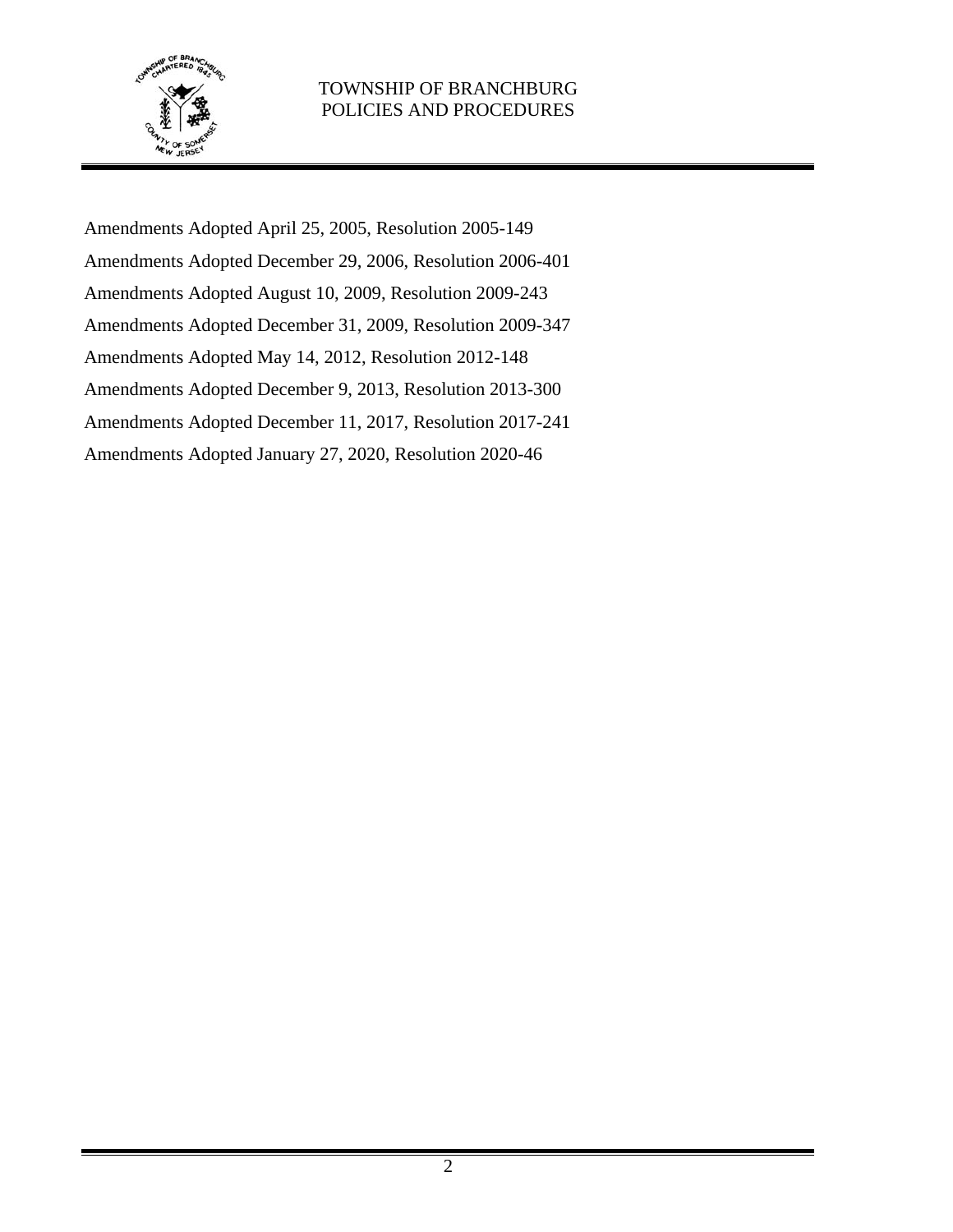

# **TABLE OF CONTENTS**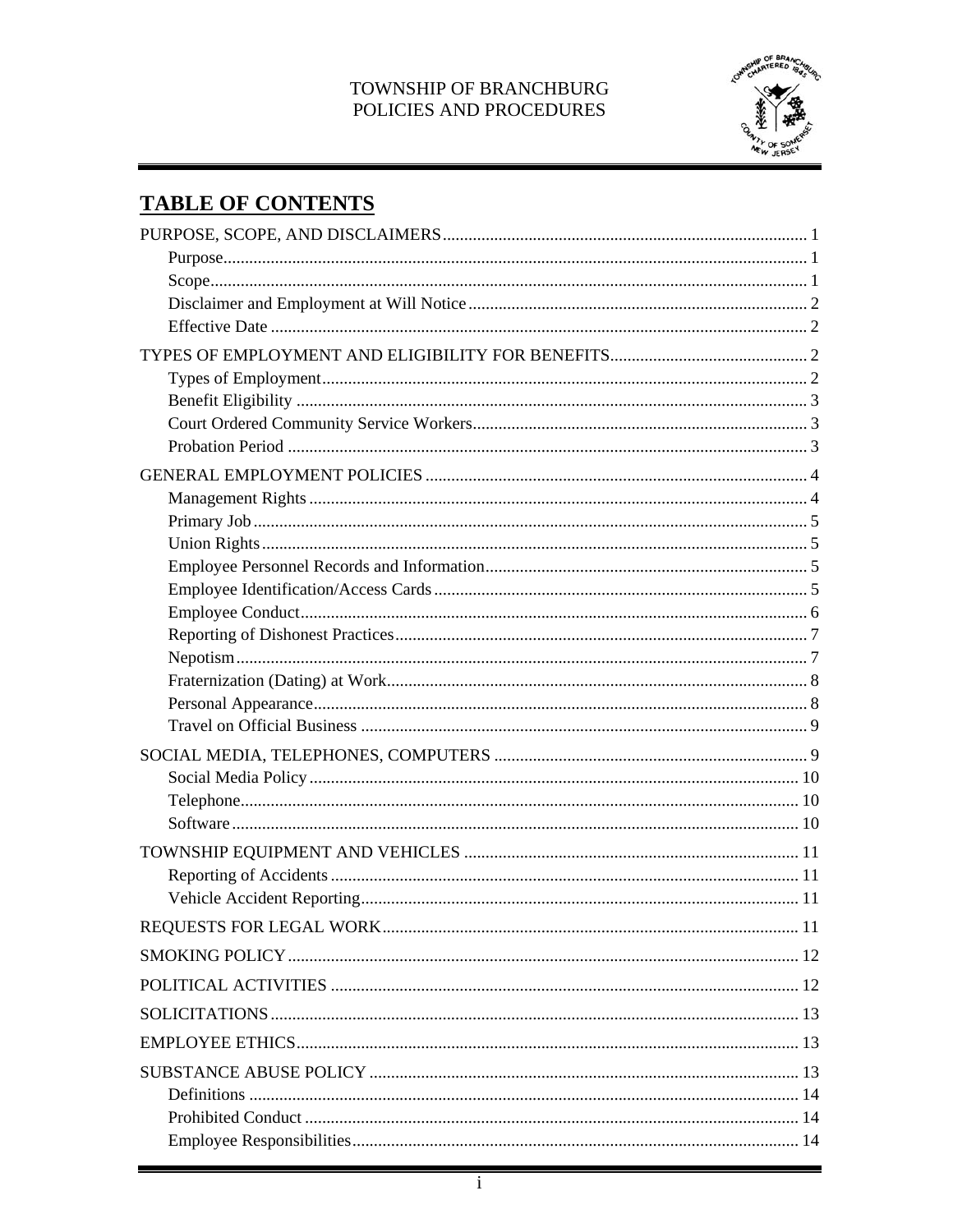

| Assistance in Overcoming Alcohol, Illegal Drug Use or Controlled Substance Abuse 16 |  |
|-------------------------------------------------------------------------------------|--|
|                                                                                     |  |
|                                                                                     |  |
|                                                                                     |  |
|                                                                                     |  |
|                                                                                     |  |
|                                                                                     |  |
|                                                                                     |  |
|                                                                                     |  |
|                                                                                     |  |
|                                                                                     |  |
|                                                                                     |  |
|                                                                                     |  |
|                                                                                     |  |
|                                                                                     |  |
|                                                                                     |  |
|                                                                                     |  |
|                                                                                     |  |
|                                                                                     |  |
|                                                                                     |  |
|                                                                                     |  |
|                                                                                     |  |
|                                                                                     |  |
|                                                                                     |  |
|                                                                                     |  |
|                                                                                     |  |
|                                                                                     |  |
|                                                                                     |  |
|                                                                                     |  |
|                                                                                     |  |
|                                                                                     |  |
|                                                                                     |  |
|                                                                                     |  |
|                                                                                     |  |
|                                                                                     |  |
|                                                                                     |  |
|                                                                                     |  |
|                                                                                     |  |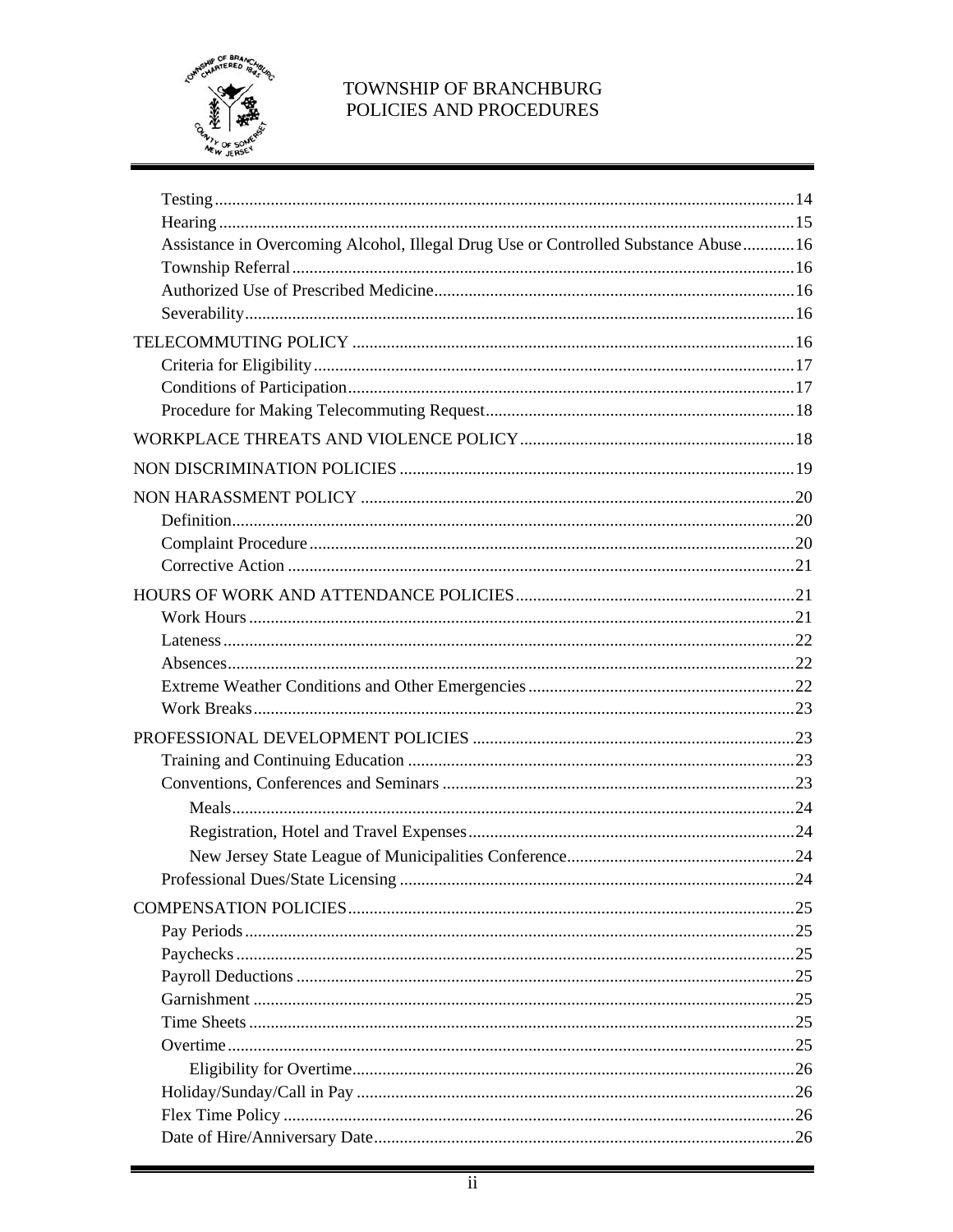

| Staff Members Who are Volunteer Fire Company or Rescue Squad Members  34 |  |
|--------------------------------------------------------------------------|--|
|                                                                          |  |
|                                                                          |  |
|                                                                          |  |
|                                                                          |  |
|                                                                          |  |
|                                                                          |  |
|                                                                          |  |
|                                                                          |  |
|                                                                          |  |
|                                                                          |  |
|                                                                          |  |
|                                                                          |  |
|                                                                          |  |
|                                                                          |  |
|                                                                          |  |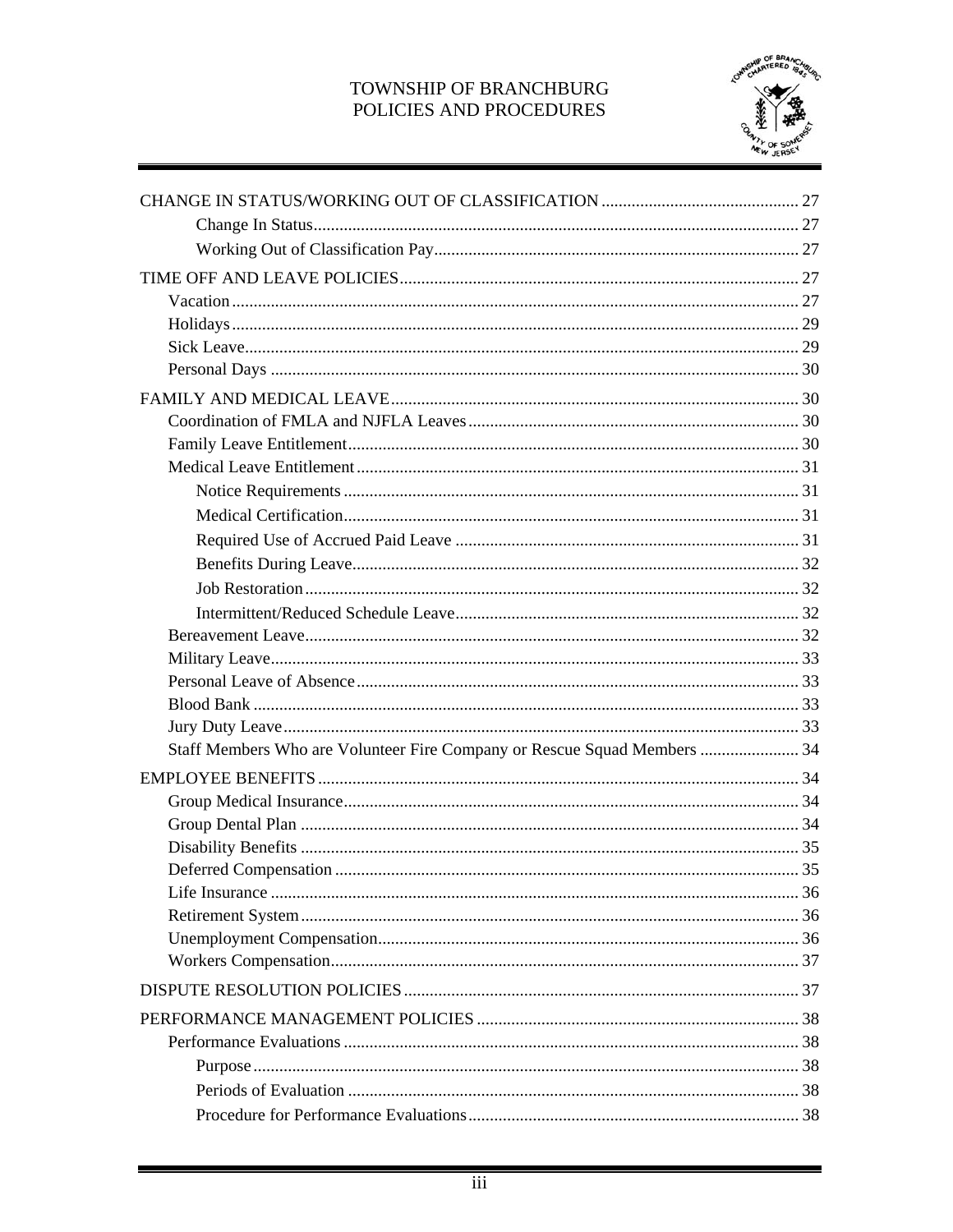

| Responsibility of Employers to Designate a Human Resources Officer44 |  |
|----------------------------------------------------------------------|--|
|                                                                      |  |
|                                                                      |  |
|                                                                      |  |
|                                                                      |  |
|                                                                      |  |
|                                                                      |  |
|                                                                      |  |
|                                                                      |  |
|                                                                      |  |
|                                                                      |  |
|                                                                      |  |
|                                                                      |  |
|                                                                      |  |
|                                                                      |  |
|                                                                      |  |
|                                                                      |  |
|                                                                      |  |
|                                                                      |  |
|                                                                      |  |
|                                                                      |  |
|                                                                      |  |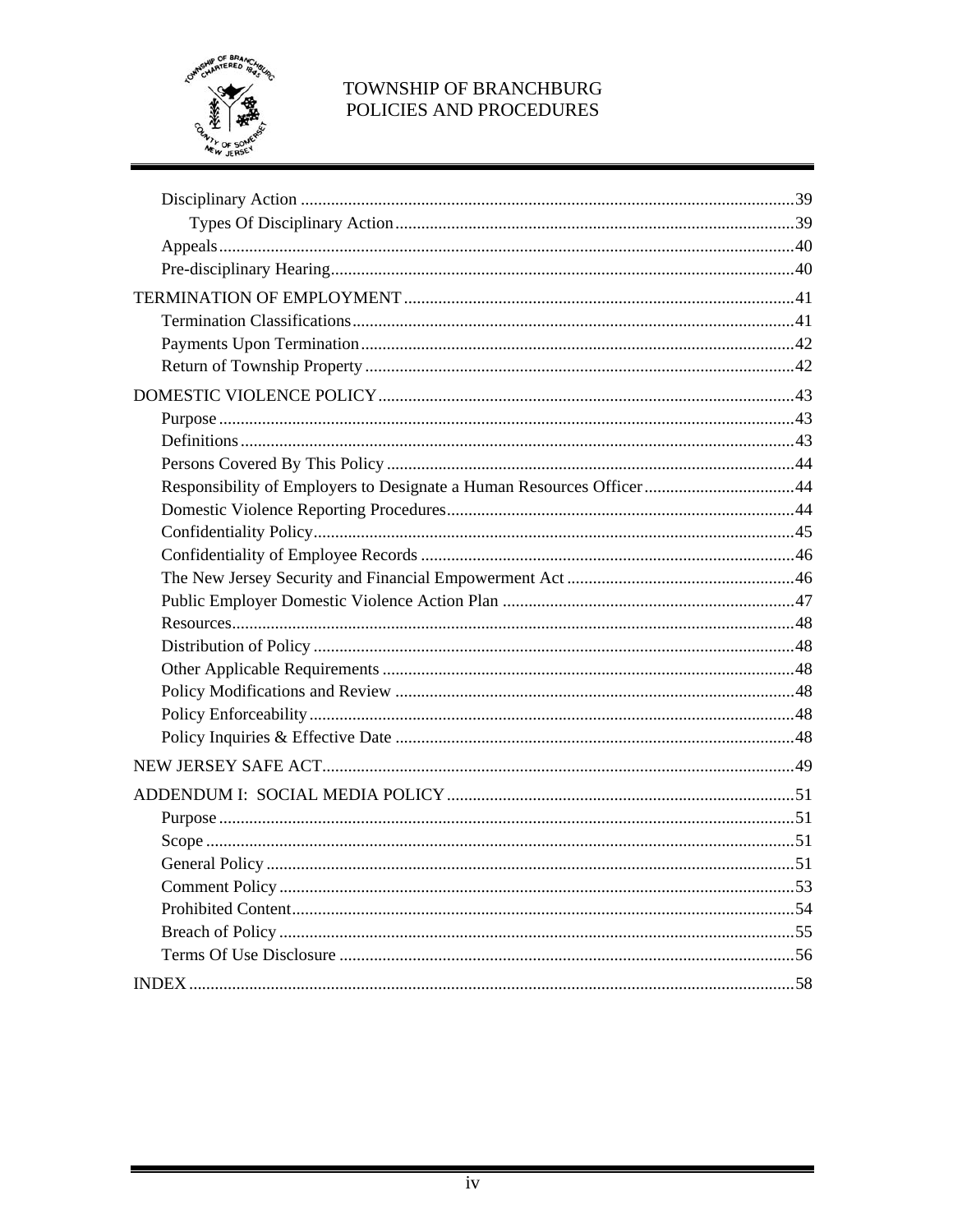

# **PURPOSE, SCOPE, AND DISCLAIMERS**

# **PURPOSE**

The Township of Branchburg has enacted these Policies and Procedures in order to further the following goals:

- 1. To provide a uniform system of personnel administration throughout Township service.
- 2. To promote the recruitment, selection, placement, promotion, retention and separation of Township employees based upon employees' qualifications and fitness, and in compliance with Federal and State laws.
- 3. To assist managers in the development of sound management practices and procedures, and to make effective consistent use of human resources throughout the Township.
- 4. To promote communication between managers, supervisors, and employees.
- 5. To ensure, protect and clarify the responsibilities of employees.

### **SCOPE**

These Personnel Policies and Procedures shall apply to all Township employees in all departments within the jurisdiction of the Township. These Policies and Procedures do not apply to independent contractors.

This manual is not intended to annul, supersede or conflict with:

- 1. The laws of the United States or the State of New Jersey;
- 2. Municipal ordinances adopted by the Township of Branchburg;
- 3. Contracts negotiated on behalf of Township employees by recognized labor unions; or
- 4. Personal Services Contracts entered into by the Township.

Thus, in the event of conflict between these Policies and Procedures and any federal or state law, Municipal ordinance, collective bargaining agreement, or personal services contract, the terms of that law, ordinance, agreement, or contract, shall prevail. In all other cases, these Policies and Procedures shall apply.

In the event of the repeal or amendment of any ordinance, rule or law incorporated into these Policies and Procedures, or upon which they rely, these Policies and Procedures shall be deemed amended in conformance with those changes.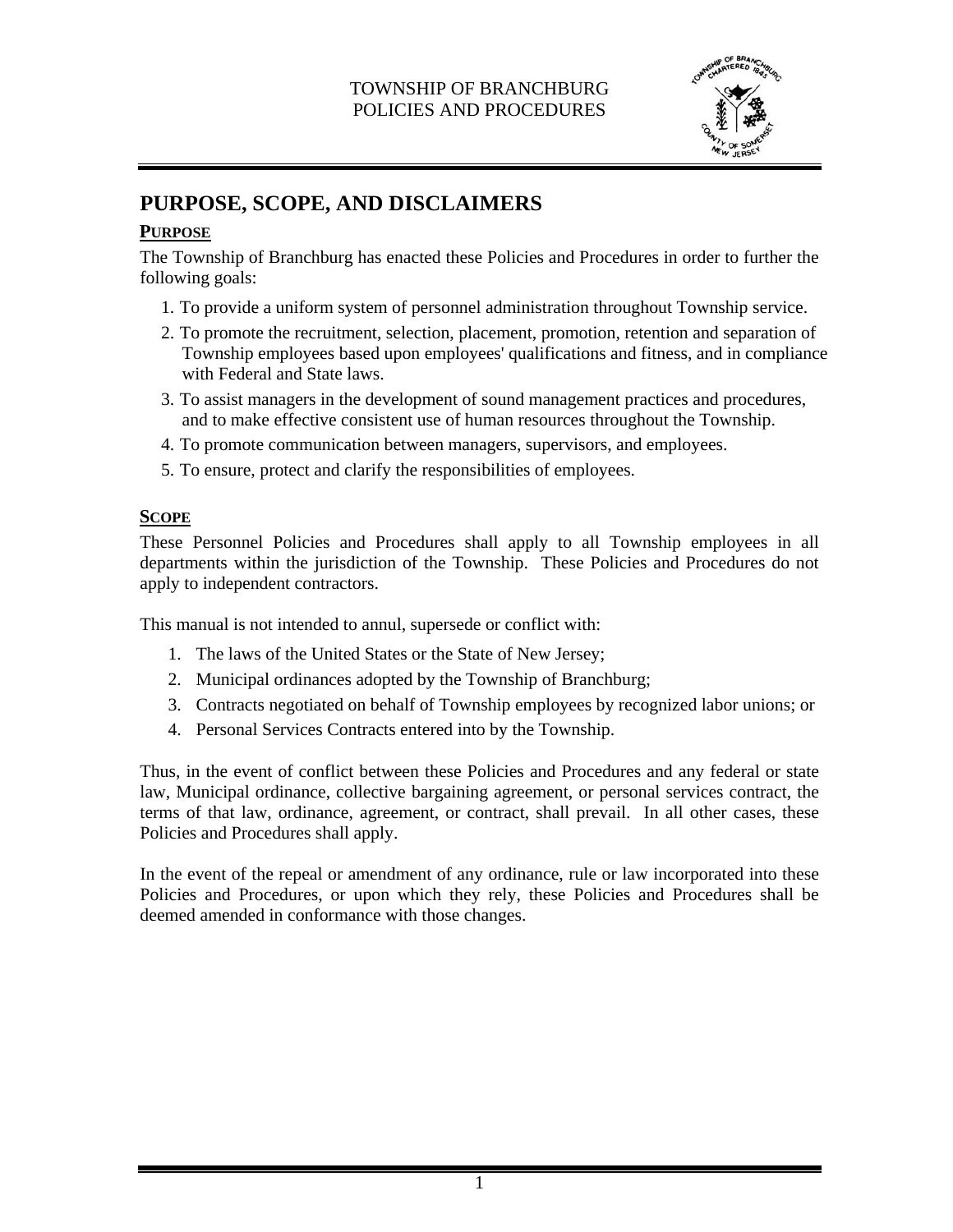

# **DISCLAIMER AND EMPLOYMENT AT WILL NOTICE**

These Policies and Procedures are not a contract of employment and the Township makes no promises of any kind in these Policies and Procedures. Regardless of what these Policies and Procedures say or provide, the Township remains free to repeal, modify or amend these Policies and Procedures, and to change wages, benefits and all other working conditions, without prior notice.

In addition, employment with the Township is expressly declared to be "at will." This means that any employee has the right to terminate his or her employment at any time, with or without cause, and that the Township has the right to terminate any employee's employment at any time, with or without cause. Any written or oral promises or representations to the contrary are expressly disavowed and should not be relied upon by any employee.

An employee's status as an "at will" employee can only be changed by a written agreement that: (1) is formally adopted and approved by the Township Committee; (2) expressly states that the employee's employment is not "at will;" and (3) sets forth the specific duration and terms of the individual's employment. Under no other circumstances can an employee's "at will" employment status be changed.

The foregoing disclaimers apply to all Township employees, unless an applicable collective bargaining agreement or governing law provides otherwise.

### **EFFECTIVE DATE**

These Policies and Procedures are effective as of January 27, 2020.

THESE POLICIES AND PROCEDURES SUPERSEDE ALL PREVIOUS POLICIES AND PROCEDURES PREPARED AND/OR DISTRIBUTED BY THE TOWNSHIP AT ANY TIME IN THE PAST. NO EMPLOYEE SHOULD RELY ON ANY PROVISION CONTAINED IN ANY SUCH SUPERSEDED POLICIES AND PROCEDURES.

# **TYPES OF EMPLOYMENT AND ELIGIBILITY FOR BENEFITS TYPES OF EMPLOYMENT**

The types of Township employment are Probationary, Regular, Temporary and Seasonal:

- a) Probationary Employee: An employee on a trial basis during the initial period of employment or after transfer or promotion to a new position. All newly hired Township employees are on a probationary status for six (6) months from the date of hire. All Township employees who are transferred or promoted are on a probationary status for ninety (90) days from the date of transfer or promotion. Probationary periods may be extended up to one year in increments of no less than three (3) months.
- b) Regular Full-Time Employee: An employee who has successfully completed the probationary period, is assigned to a position which is expected to continue for an indefinite duration, and is regularly scheduled to work no less than  $37 \frac{1}{2}$  hours per week, except where Labor Agreements and Ordinances state otherwise.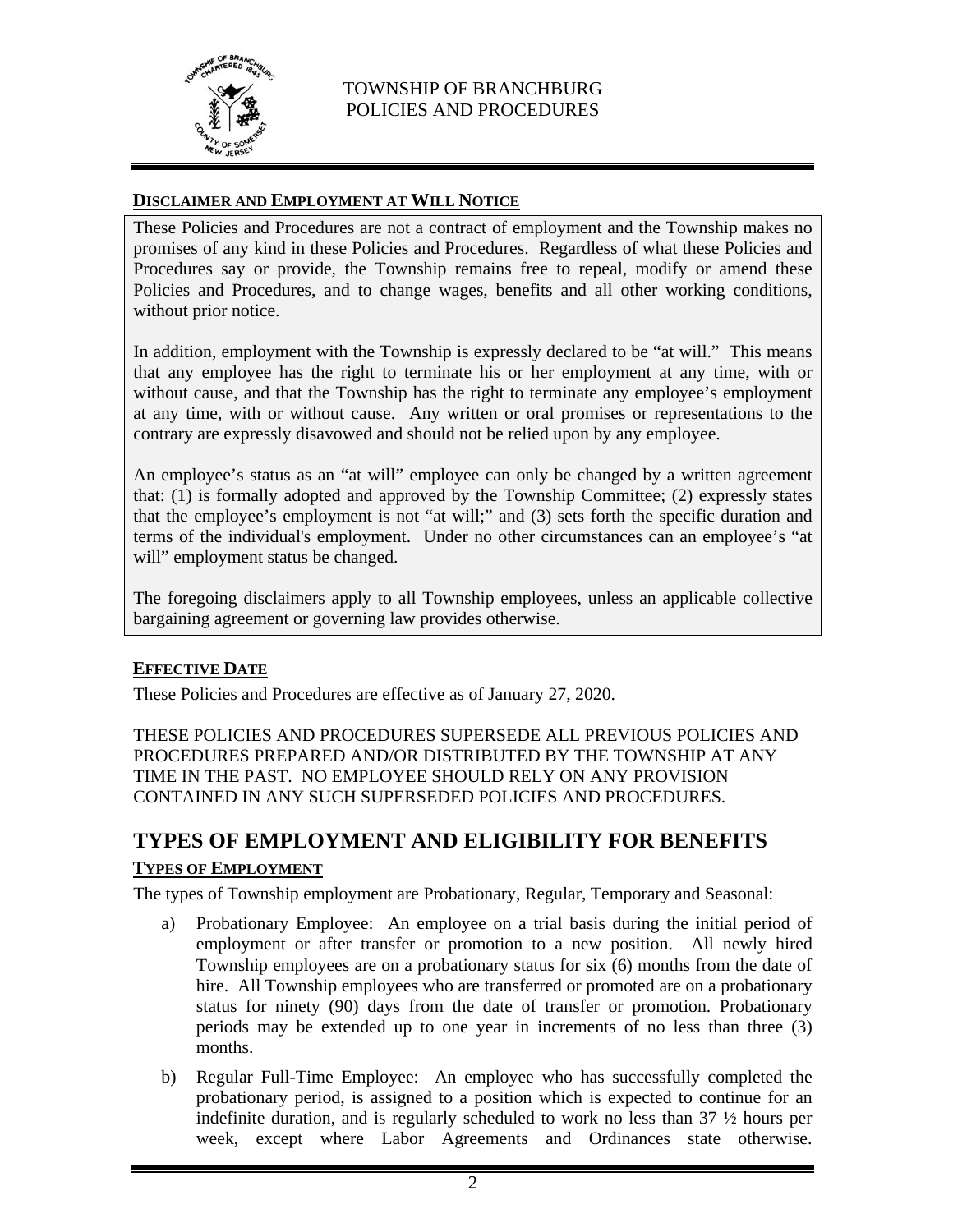

Regular Part-Time Employee: An employee who has successfully completed the probationary period, is assigned to a position that is expected to continue for an indefinite duration, and is regularly scheduled to work less than 25 hours per week.

- c) Temporary Employee: An employee whose work assignment is limited in duration to six months or less, and qualified to work in one or more job assignments at irregular intervals in one or more Township departments.
- d) Seasonal Employee: An employee whose employment is intended to be both parttime and temporary and is hired strictly during a particular season to assist in certain functions (e.g., summer recreation employees).

#### **BENEFIT ELIGIBILITY**

Entitlement to employee benefits shall be as follows:

- a) Employees classified as Regular full-time employees shall receive all employee benefits provided by the Township, however, benefits may vary with collective bargaining agreements. Probationary full-time employees shall be entitled to the same benefits as Regular full-time employees, subject to applicable eligibility provisions and time periods.
- b) Regular part-time employees hired prior to the effective date of this manual shall be entitled to pro rata vacation, holiday, sick leave and bereavement leave benefits, however, benefits may vary with collective bargaining agreements. Probationary part-time employees who, upon successful completion of their probationary periods, will be regular part-time employees, shall be entitled to the same benefits as regular part-time employees, subject to applicable eligibility provisions and time periods. Temporary and seasonal employees receive no Township benefits.

### **COURT ORDERED COMMUNITY SERVICE WORKERS**

The Township may at times provide work hours for court ordered community service workers as assigned by the court.

Acceptance and placement will depend on the individual's background, skills and nature of the order.

#### **PROBATION PERIOD**

All newly hired Township employees are on a probationary status for six (6) months from the date of hire. The purpose of the probationary period is to give new employees the opportunity to demonstrate their ability to achieve a satisfactory level of performance. The probationary period may be extended up to one year in increments of no less than three (3) months after an evaluation of the employee's abilities, and demonstrated potential. Probation extension is done by the Township Committee upon recommendation of the Administrator after consultation with the Supervisor. Absence of action by the Township Committee does not make an employee a regular employee and extends probationary period for three-month intervals limited to one year.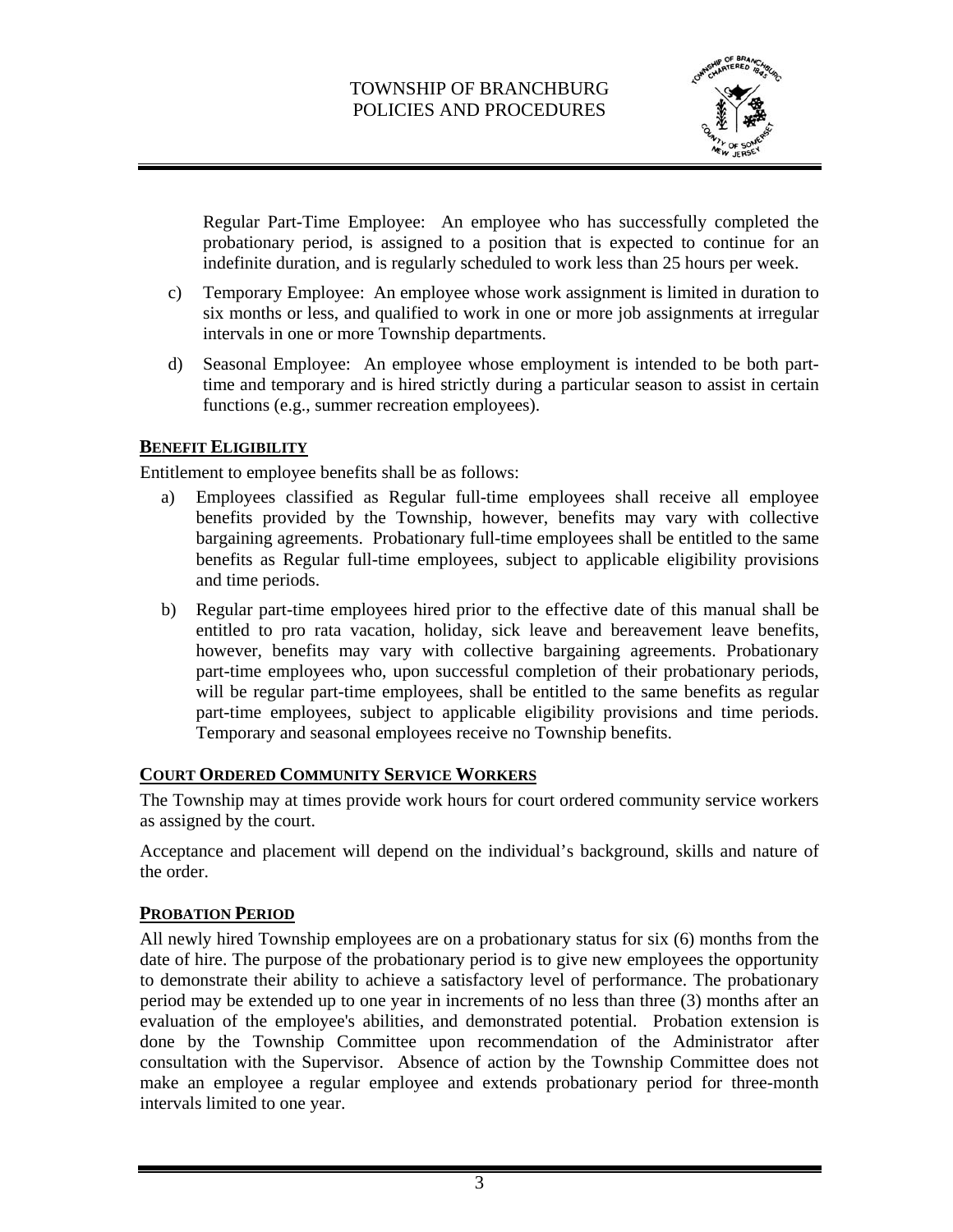

If an employee is granted a leave of absence for any reason during his/her probationary period, the employee's probationary period shall be extended for a period of time equal to the length of the leave of absence.

Part-time employees on probation shall receive pro-rated pay if a holiday falls on a regularly scheduled workday unless schedule is readjusted at Supervisor's request.

All Township employees who are transferred or promoted are on a probationary status for ninety (90) days from the date of transfer or promotion. If a transferred or promoted employee fails to achieve satisfactory performance in the new position, he or she will be given priority for the first position open to which they are qualified. If there are no open positions for which he/she is qualified, termination from Township employment may result.

If an individual has been transferred or promoted, he or she remains eligible for all fringe benefits included with the previous position during the 90 day probation period. If the position to which an employee has been transferred or promoted carries benefits different from those of the previous position, the person becomes eligible for the benefits of the new position upon the satisfactory completion of the probation period retroactive to the date of the transfer or promotion.

**DURING THE PROBATIONARY PERIOD, THE TOWNSHIP RESERVES THE RIGHT TO TERMINATE THE PROBATIONARY EMPLOYEE'S SERVICE FOR ANY REASON. MOREOVER, COMPLETION OF THE PROBATIONARY PERIOD IS NOT A PROMISE OR GUARANTEE OF CONTINUED EMPLOYMENT. IN ACCORDANCE WITH THE TOWNSHIP'S EMPLOYMENT AT WILL POLICY, THE TOWNSHIP MAY TERMINATE ANY EMPLOYEE'S EMPLOYMENT AT ANY TIME, WITH OR WITHOUT CAUSE (UNLESS AN APPLICABLE COLLECTIVE BARGAINING AGREEMENT OR GOVERNING LAW PROVIDES OTHERWISE).** 

Employees who are terminated while on probation shall be notified in writing by the Township Administrator and a copy of said notification shall be retained in his/her personnel file.

# **GENERAL EMPLOYMENT POLICIES**

### **MANAGEMENT RIGHTS**

The Township reserves all powers, rights, authority, duties and responsibilities conferred upon and vested in it by the Laws and Constitution of the State of New Jersey and of the United States including, but not limited to:

- (a) to manage and control the affairs of the Township of Branchburg and its properties and facilities, the operation of its departments and the activities of its employees.
- (b) to hire all employees, and subject to law to determine their qualifications and conditions for continued "at will" employment and assignment, and to promote, transfer, demote, dismiss and discipline.
- (c) to establish and regulate any working condition not covered by a Collective Bargaining Agreement.
- (d) to make rules of procedure and conduct, to use improved methods and equipment, to determine reasonable work schedules and shifts, and to decide the number of employees needed.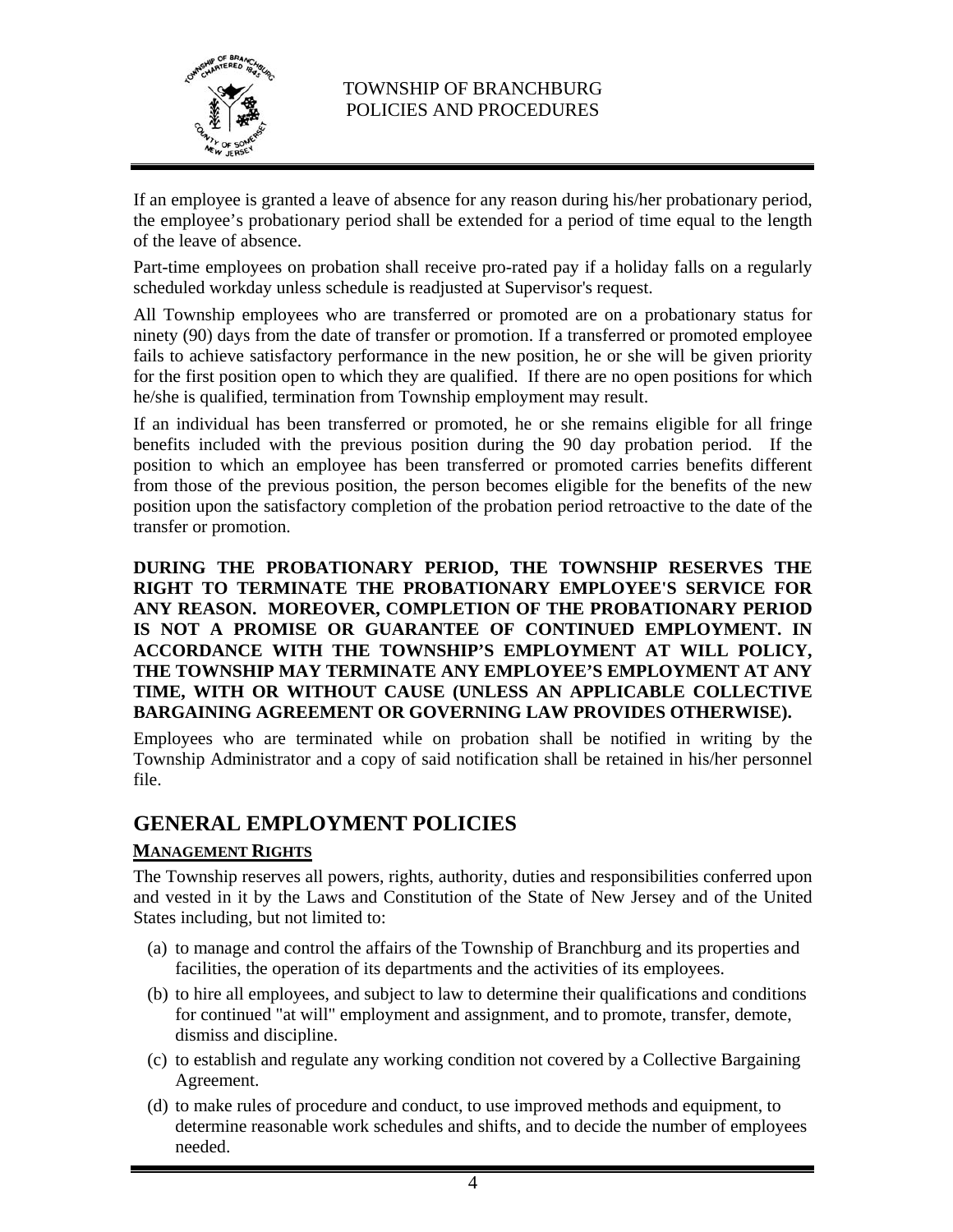

(e) to establish rules and regulations to maintain order, safety and effective operation of the Township.

#### **PRIMARY JOB**

It is understood that all employees will consider their positions with the Township as their primary job. Any outside employment must not interfere with an employee's efficiency or constitute any conflict of interest. Employees shall not use Township materials and equipment for their outside employment. Employees shall perform no private work in their fields within the Township or with any person or company doing business with the Township. Employees are required to notify the Township of outside employment.

#### **UNION RIGHTS**

The Township recognizes that employees have the right to organize for the purpose of collective bargaining.

All Township employees have a right to belong to any appropriate bargaining unit unless they are exempt as defined by law, or exclusion by union contracts. Additional conditions of membership are described in each labor contract.

Each bargaining unit separately negotiates contracts for its members with the Township. Wages, benefits and conditions of employment of union employees will be provided as specified in the respective labor agreement. Employees are not granted time off with pay to perform union activities. Township facilities may be used for union activity if scheduled through the Municipal Clerks' office, with approval of the Administrator.

#### **EMPLOYEE PERSONNEL RECORDS AND INFORMATION**

The Township Administrator is responsible for establishing and maintaining an official personnel file for each employee of the Township and related files as required by law. Access to these records is only granted with permission of the Administrator or Municipal Clerk.

Administration shall keep all employee personnel information confidential except when disclosure is required by law or when the Township is requested to verify information relating to job title, department, base salary and dates of employment. Except when required by law, such personnel information will only be furnished to authorized persons or lending institutions upon written request to the Township Administrator and only with the consent of the employee.

#### **EMPLOYEE IDENTIFICATION/ACCESS CARDS**

It is the policy of the Township of Branchburg to issue employee identification cards to all employees.

The card should be carried at all times when an employee is acting in an official capacity. The card shall be used as identification if requested by a member of the public or another Township employee.

Township identification cards should not be used for any purpose not related to the lawful performance of the employee's duties.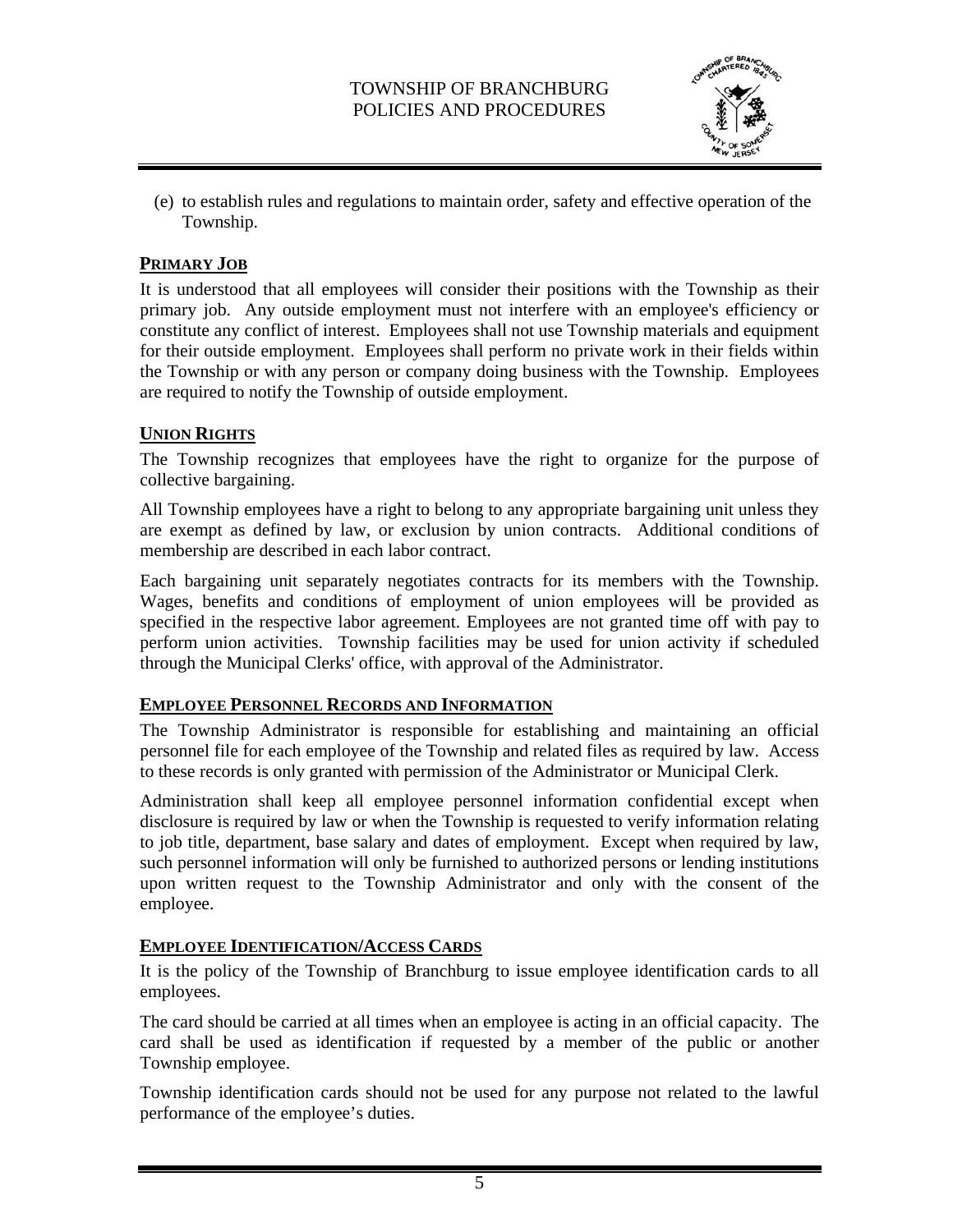

#### **EMPLOYEE CONDUCT**

It shall be the duty of employees to maintain high standards of cooperation, efficiency and integrity in their work with the Township. If an employee's performance or conduct falls below standard, he/she may be subject to disciplinary action.

Some general things for which an employee may be disciplined include, but are not limited to:

- 1. Reporting to work under the influence of alcohol, illegal drugs or other intoxicants, or using, selling or possessing such substances while on Township property.
- 2. Failure to follow the lawful orders of one's Supervisor(s).
- 3. Being absent from work without permission or failure to report to the immediate Supervisor or Supervisor for more than three consecutive days when absent.
- 4. Being habitually absent or late.
- 5. Failure to perform assigned work in an efficient or effective manner.
- 6. Being wasteful of material, property or working time.
- 7. Failure to cooperate with fellow employees so that the work being done is hindered and not up to required levels.
- 8. Failure to observe property security procedures.
- 9. Conduct on the job which violates the common decency or morality of the community.
- 10. Conviction of a crime.
- 11. Violating safety rules and regulations.
- 12. Removal of Township money, merchandise, or property, including property in custody of the Township, without proper permission.
- 13. Neglect of duty, including using Township time for other than Township business.
- 14. Dishonesty, including intentionally giving false information, intentionally falsifying records, lying to Supervisors in connection with your job or making false statements in any employment-related record.
- 15. Divulging or misusing confidential information, including removal from Township premises, without proper authorization, any employee lists, records, designs, drawings, or confidential information of any kind.
- 16. Unwillingness to perform the assigned job.
- 17. The use of profanity or abusive language towards a fellow employee or member of the general public while performing official duties as a Township employee.
- 18. Assault on another employee or a member of the general public.
- 19. Violation of the Township's Non Discrimination and/or Non Harassment Policies.

The foregoing list of disciplinary infractions is not intended to be all-inclusive, nor is it meant to imply that an employee may only be disciplined or discharged for cause. Rather, in accordance with the Township's employment at will policy, the Township may terminate any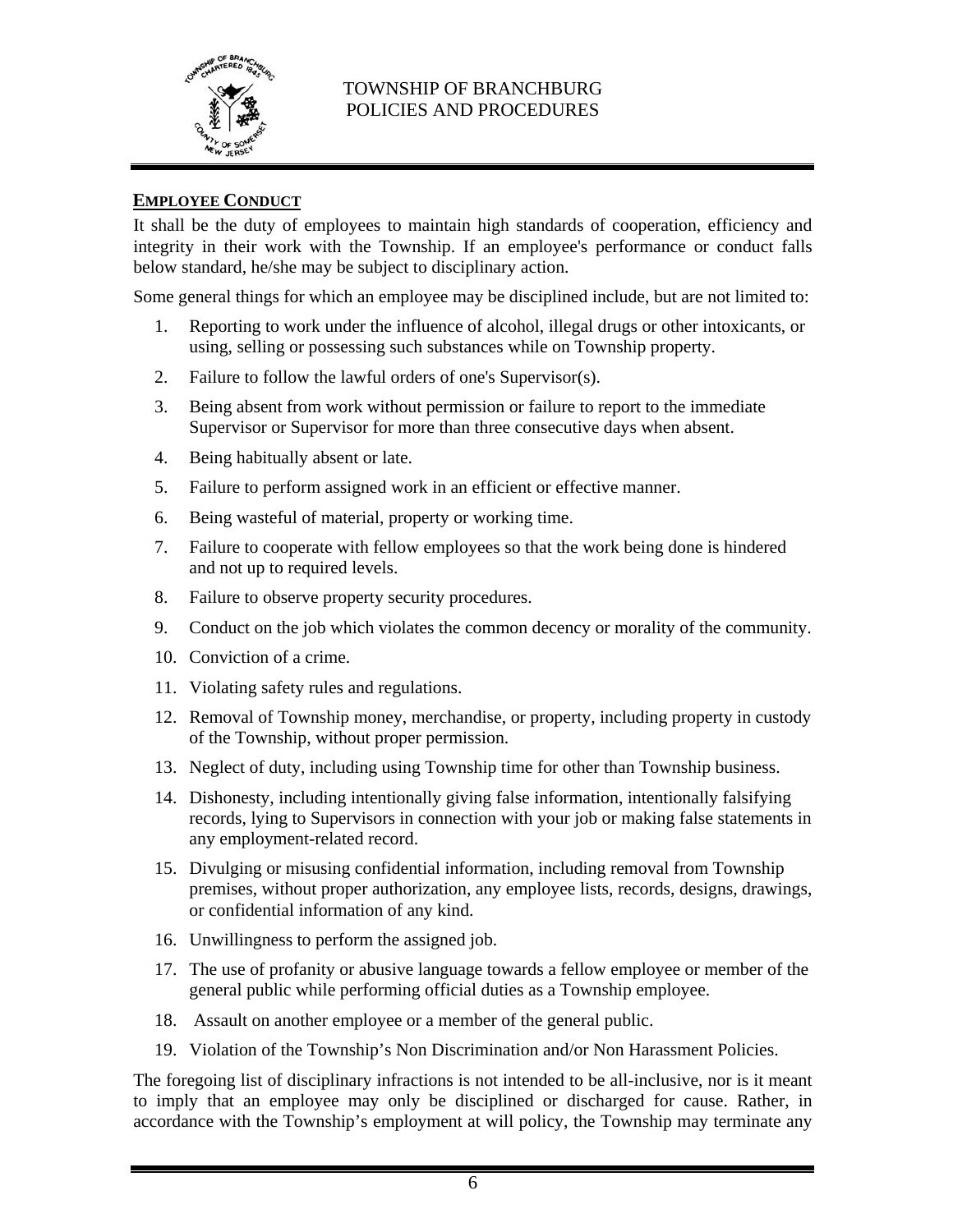

employee's employment at any time, with or without cause (unless an applicable collective bargaining agreement or governing law provides otherwise).

#### **REPORTING OF DISHONEST PRACTICES**

The New Jersey Conscientious Employee Protection Act, NJSA 34:19-1 et. seq., is designed to protect employee "whistleblowers" by making it illegal for employers to take retaliatory action against an employee who discloses or threatens to disclose, or refuses to participate in, or objects to, an activity that the employee reasonably believes is illegal, criminal, fraudulent, or contrary to the public health, safety or welfare or the protection of the environment. Employees who are aware of such activities should bring that information to the attention of proper Township officials. The employee may report to any official whom he/she feels can be trusted to act properly with the information. The employee should provide factual information about the allegations.

There will be no retaliation against an employee who makes such a report in good faith. If the accusing employee intentionally makes false accusations or makes accusations without a reasonable factual basis, then the employee will be subject to disciplinary action. However, neither the employee against whom the accusation was made, nor any other employee, may take any action against the accusing employee outside of the disciplinary process.

#### **NEPOTISM**

A person who is a relative of a Township employee, or living with a Township employee, may not be hired, promoted, transferred, demoted or reassigned if such employment action would result in the creation of a prohibited relationship.

A prohibited relationship is created when:

- 1. One person would have the authority to supervise (directly or indirectly), appoint, remove, discipline, evaluate or otherwise affect the work or employment of the other person.
- 2. One person would be responsible for auditing the work of the other person.
- 3. Other circumstances exist which would place the persons in a situation of actual or reasonably foreseeable conflict between the Township's interest and their own.

Employees who marry, commence living together, or become related may continue in their employment if such continued employment does not result in the creation of a prohibited relationship. Where continued employment results in the creation of a prohibited relationship, the Township will explore potential accommodations, including the reassignment of one or both employees to available positions for which the employees are qualified.

If the Township determines that an acceptable accommodation cannot be made, the Township will notify the individuals that one of the employees must separate their employment with the Township within 60 calendar days. In the event the employees do not agree as to which one shall resign, the Township will terminate the employee with the least seniority.

### Definitions

"Relative" includes spouse, civil union partner, domestic partner, parent, stepparent, child, stepchild, sibling, step sibling, half-sibling, father-in-law, mother-in-law, sister-in-law, brother-in-law, grandparent, grandchild, aunt, uncle, niece, nephew and cousins.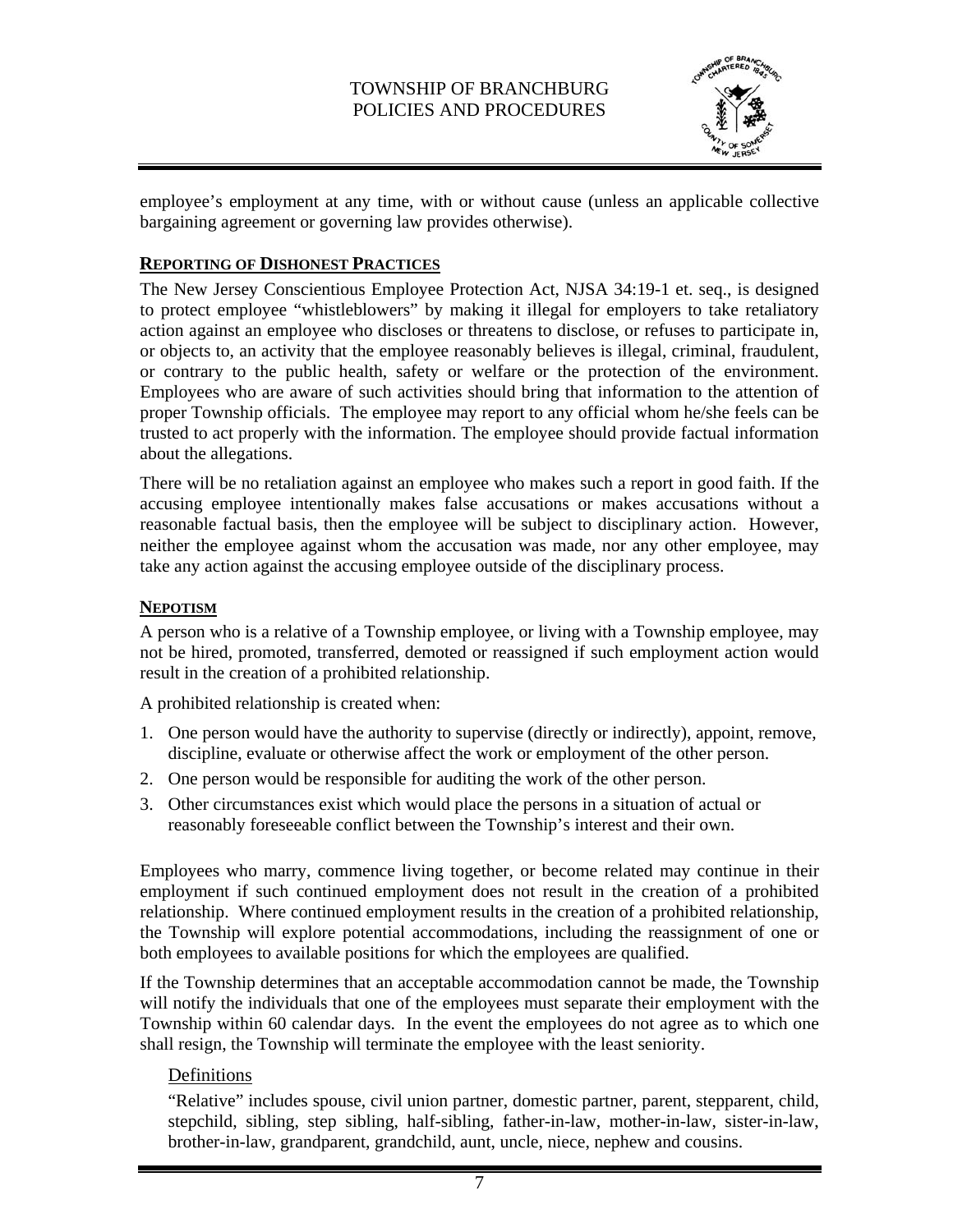

"Living with" means a living arrangement among unmarried persons substantially similar to that of a marital relationship, regardless of either person's gender.

# Required Disclosure

Prior to employment or appointment, all persons shall submit an official disclosure statement, disclosing to the Township any relationships they may have to township employees and elected or appointed Township officials. The disclosure statement shall be maintained in the individual's application folder or personnel folder.

When two Township employees marry, commence living together, or become related, both employees must disclose this information to the Township Administrator as soon as practicable, but in no event later than thirty calendar (30) days before the employees marry, commence living together, or become related.

An individual's failure to disclose such information may result in rejection of the employment application or the termination of employment.

### **FRATERNIZATION (DATING) AT WORK**

Consensual romantic and/or sexual relationships at work may be permitted under certain circumstances. Generally, as long as a consensual romantic or sexual relationship does not interfere with or compromise your work, your co-workers' work, and/or business demands and expectations, it is permitted. The determination of what constitutes "interference" or "compromise" is solely at the discretion of the Township.

Notwithstanding, while romantic/sexual relationships among co-workers is permitted (but not among supervisor and subordinates in accordance with our Nepotism policy), it is essential to understand that consenting romantic and sexual relationships between co-workers may lead to unforeseen complications. Should the existence of such a relationship create a potential conflict or in any way have the potential to, or in fact affect the harmony, productivity or operations of the township, as determined by the municipality, one or both of the individuals may be reassigned (which may include a demotion), have their schedule adjusted or even be asked to resign. The operation of our municipal business must come first. We urge employees to consider this policy before entering into a personal relationship with any coworker.

Immediately, upon entering into such a relationship as discussed in this section the employees involved must report said relationship to their supervisor. Failure to do so may result in disciplinary action.

### **PERSONAL APPEARANCE**

As a customer centered organization it is imperative that Township employees present themselves in a professional manner. Residents and other stakeholders often form their opinion of our organization based upon their initial contact.

Dress, grooming and personal cleanliness standards contribute to the morale of all employees and affect the professional business image, which the Township wishes to present to the citizens.

Township employees are thereby required to present themselves in a neat and orderly business manner. Employees are to dress in a manner appropriate to the work performed. Employees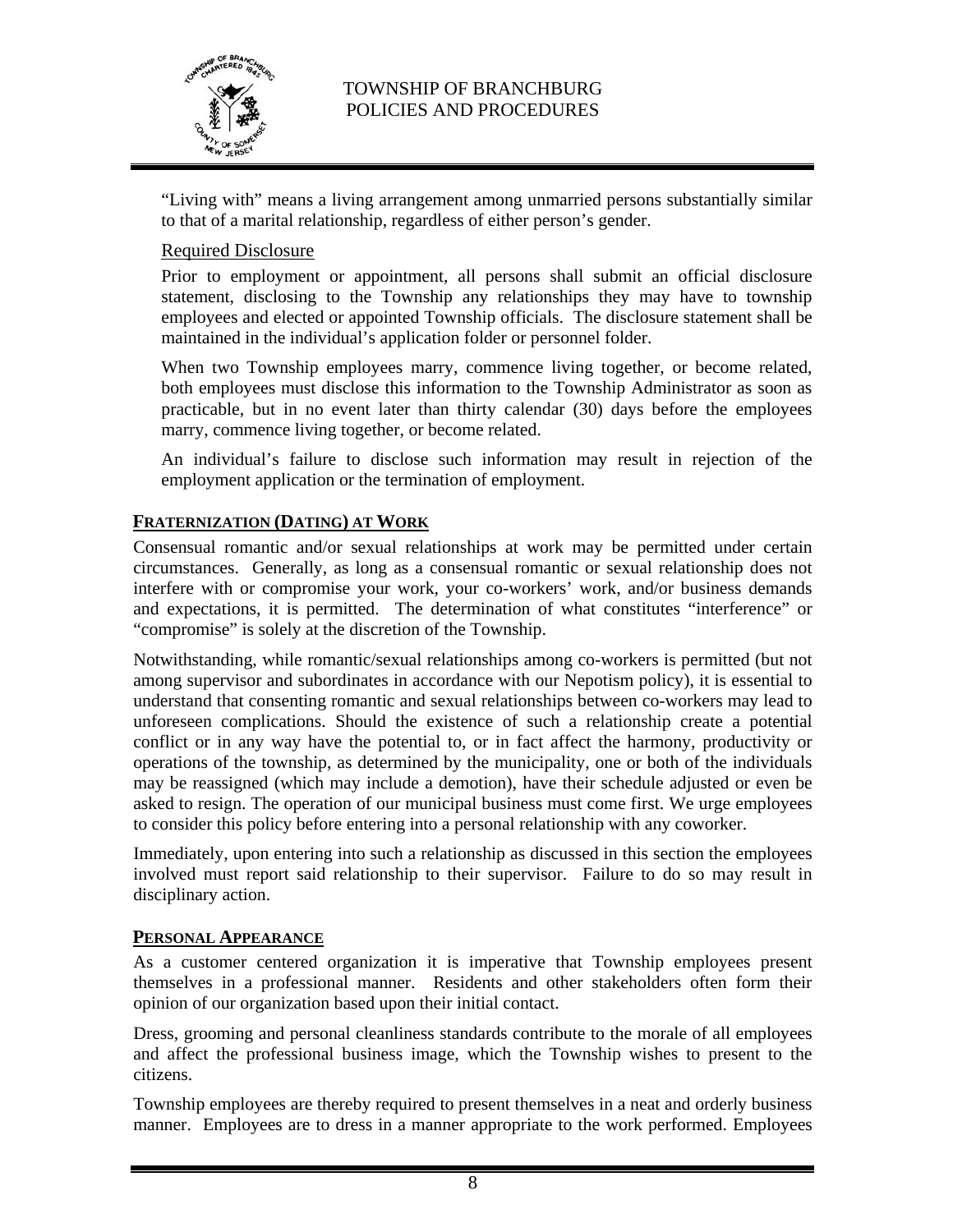

are to refrain from wearing denim pants, tee shirts or other clothing which is not acceptable in a business atmosphere, unless authorized by the Township Administrator.

This policy shall not apply to those employees whose duties regularly take them out of the office into environments which are not conducive to such business attire (i.e.; engineering/code inspectors). However, such employees should make every effort to ensure that their attire is presentable and appropriate for the work they are performing that day.

Employees who are provided uniforms by the Township should present themselves in an appropriate manner.

# **TRAVEL ON OFFICIAL BUSINESS**

Township employees who need to travel on official Township business must use a Township vehicle unless personal vehicle use is approved by the Administrator. Township employees who use their private vehicles in an authorized official capacity may submit a request for reimbursement for expenses with the Township Administrator. Township employees who use their private vehicle without authorization from the Administrator will not be reimbursed for travel expenses. Reimbursement for mileage will be paid at the current Federal Standard Mileage Rate up to a maximum of \$50.00 per authorized use.

Employees must submit vouchers and mileage report forms detailing the odometer readings at the beginning and end of the trip(s) taken; the purpose of the trip(s); and the total mileage driven. Receipts for any tolls paid should be attached to the mileage report form.

# **SOCIAL MEDIA, TELEPHONES, COMPUTERS**

The Township owns and maintains various types of communication and computer equipment for Township use. These include telephones, voice mail, fax machines, e-mail systems and computers of various types used by specific individuals in the Township's business. "Your" computer, telephone, voicemail, e-mail account and the like are Township property, to be used for the Township's business. Access is always available to an Employee's Supervisor and others in the Township.

Equipment is provided for business, not personal, use. Occasional use of the Township's communication equipment, which does not interfere with the Township's business or the Employee's work, may be permitted from time to time by a Supervisor. Use of the Township's communication equipment and computers for anything not specifically authorized, including, but not limited to, religious or political causes is strictly prohibited. Employees are prohibited from displaying or transmitting sexually explicit images and messages, ethnic slurs, racial epithets or anything which could be construed as harassment or disparaging of others. Employees are prohibited from initiating or forwarding any communication which may bring disapproval or disrespect to the Township.

E-mail, voicemail and other passwords must be known to the Township Administrator at all times.

The Township reserves the right to monitor all telephone and computer usage, including all voice mail messages, email messages, computer files, and internet usage at any time without prior warning or notice. There is no right of privacy associated with any of the above activities or communications. Therefore, employees should refrain from storing any data or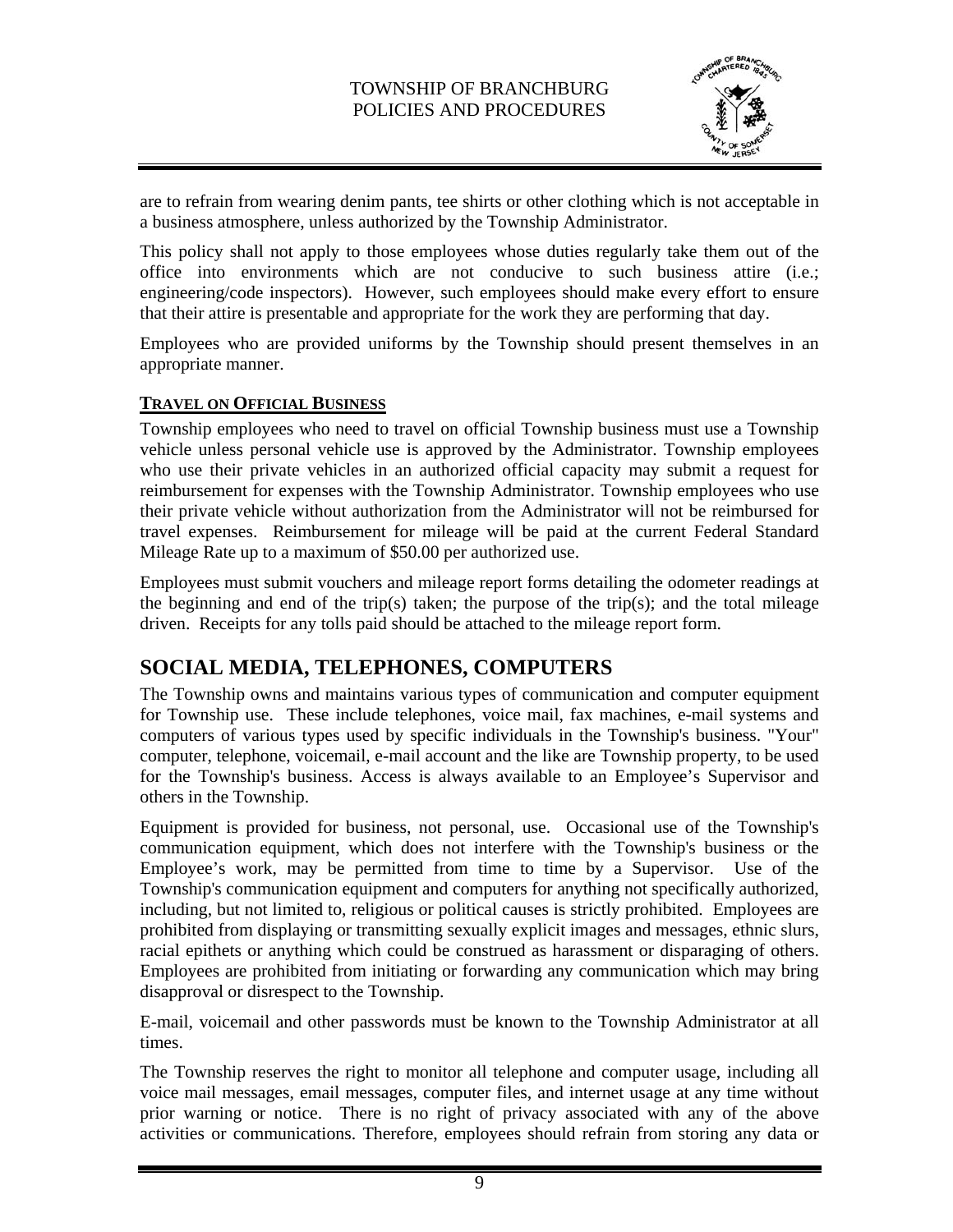

transmitting any messages or accessing any internet sites that they would not want to be viewed or accessed by the Township or which violate this policy.

### **SOCIAL MEDIA POLICY**

The Township has set forth guidelines for the establishment and use of its social media sites. The purpose of this social media policy is to establish enforceable rules for the use of social media by Township officials, officers, employees, agents, designees, representatives and/or volunteers when engaged in Township business. Social media refers to Facebook, Instagram, Twitter, YouTube and/or any other communication site/application that is open to response or comment. The full policy as adopted by the Township Committee is attached hereto as Addendum I.

#### **TELEPHONE**

Township telephones are to be used for official Township business. Although the Township recognizes that in extreme circumstances, employees may need to make and receive personal telephone calls during business hours; such personal calls must be held to a minimum time limit and must not interfere with the employee's work.

Personal telephone calls shall:

- (a) be restricted to emergencies only during business hours.
- (b) be confined to lunch periods, unless an urgent personal situation arises.
- (c) occupy as brief a time period as possible.
- (d) be made collect, or made with the employee's personal telephone calling card for any calls outside the local calling area.

The above restrictions apply to both the Township's telephones and personal cell phones owned by employees.

#### **SOFTWARE**

Approval from the Township Administrator or his appointed designee must be granted prior to downloading or installing software or data files. Whenever personal or business registration is required, software downloads must be registered to the Township. Employees must advise their Supervisor of all passwords or other access restrictions and may not change such passwords or restrictions without prior approval by the Supervisor. Supervisors shall notify the Township Administrator of all passwords and accessing restrictions, who shall maintain a central file of same.

#### Copyright Issues

Use of Copyrighted Materials and Township Information Copyrighted and licensed materials may be accessed and used only in a manner consistent with the owner's policy and only for an employee's individual use in research. No copyrighted or licensed material may be transmitted on the Internet or through any other means without the consent of the owner. Employees are not permitted to copy, transfer, rename or delete information or programs created or maintained by other employees unless given express permission by the Administrator or his/her delegate. Failure to observe these requirements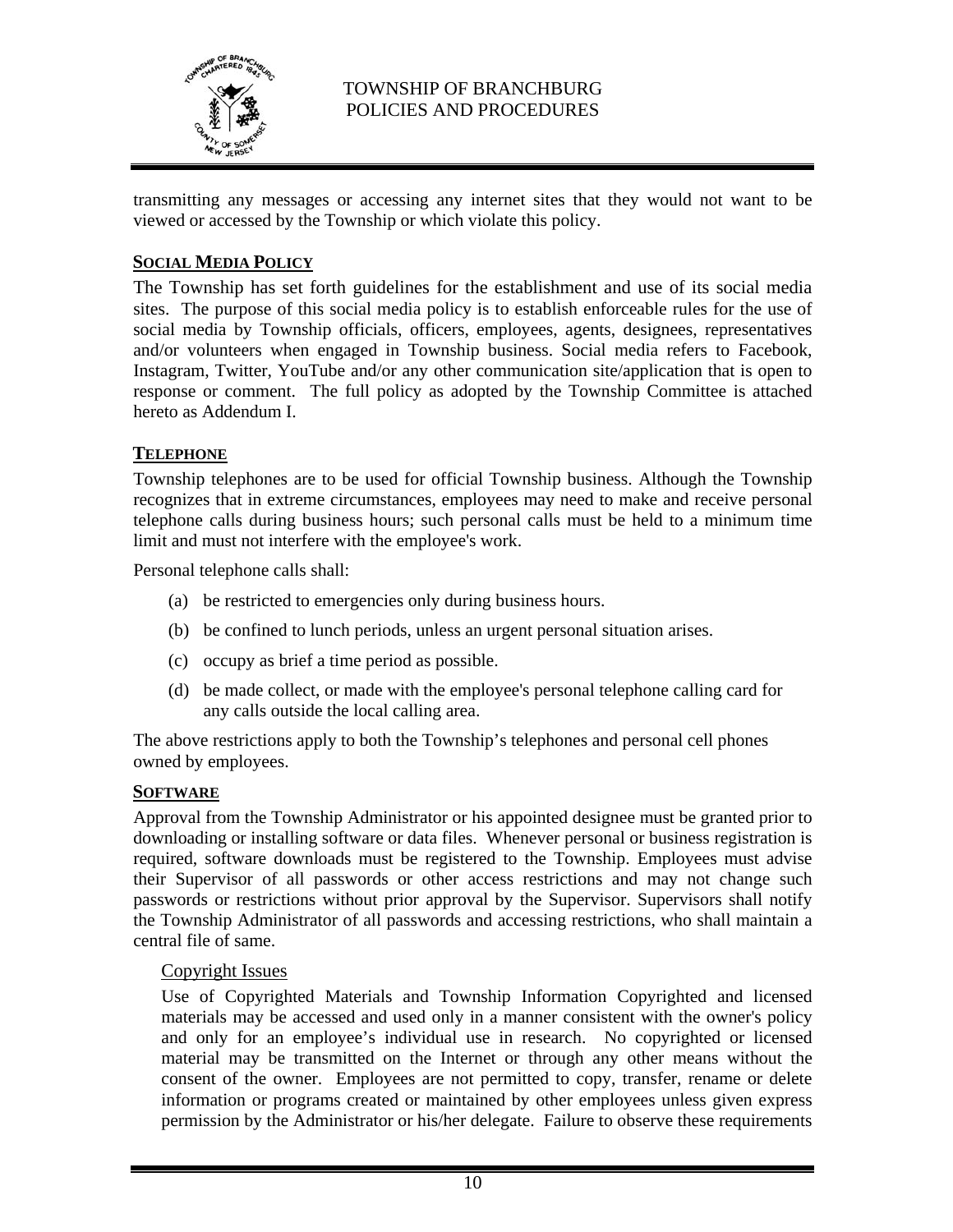

may result in disciplinary action and could result in legal action by the copyright or license owner.

Violations

Violations of any guidelines listed above will be presented to the department Supervisor and Township Administrator and may result in disciplinary action up to and including termination. If necessary, the Township will advise appropriate legal officials, law enforcement officers or other third parties without prior consent from the sender, receiver or other involved parties.

# **TOWNSHIP EQUIPMENT AND VEHICLES**

Employees are responsible for taking care of any equipment assigned to them.

Employees shall not remove, or in any way assist in the removal of supplies, material, goods or equipment belonging to the Township from its property, unless such removal has been authorized by the Township Administrator.

A Township vehicle should be used whenever possible for official business. Township vehicles are not for personal use, except in special circumstances as approved by the Administrator or Township Committee. The Township reserves the right to request the employee's driver's license number and to verify that the license is valid prior to allowing any employee to drive a Township vehicle. Drivers assigned to a Township vehicle are responsible for ensuring that the vehicles are kept clean and in good operating condition and are serviced in accordance with a preventive maintenance schedule.

Employees operating a township owned vehicle, that is involved in a motor vehicle accident, will be immediately tested for drugs/alcohol and receive a vision test should the accident result in any of the following; damage in estimated excess of \$5,000, where the vehicle is towed, where the employee receives a citation, or that involves injury to any person to the extent that one must be transported to a hospital.

### **REPORTING OF ACCIDENTS**

All accidents, whether of a major or minor nature, must be reported immediately to the employee's Supervisor, who in turn, must report the injury or accident to the Township Administrator as soon as possible. Any hazard or condition which might jeopardize the health and safety of the public or employees must also be reported upon discovery.

### **VEHICLE ACCIDENT REPORTING**

If a Township vehicle is involved in an accident, a Police Officer should be called to the scene immediately in order to complete a full motor vehicle accident report. The parties should exchange all relevant information and file the necessary reports with the police department.

Accidents must be reported to the Township Administrator and the employee's Supervisor. Failure to report a motor vehicle accident shall result in disciplinary action.

# **REQUESTS FOR LEGAL WORK**

It is the policy of the Township that all requests for legal assistance concerning Township business shall be processed through the Township Administrator or Municipal Clerk's office.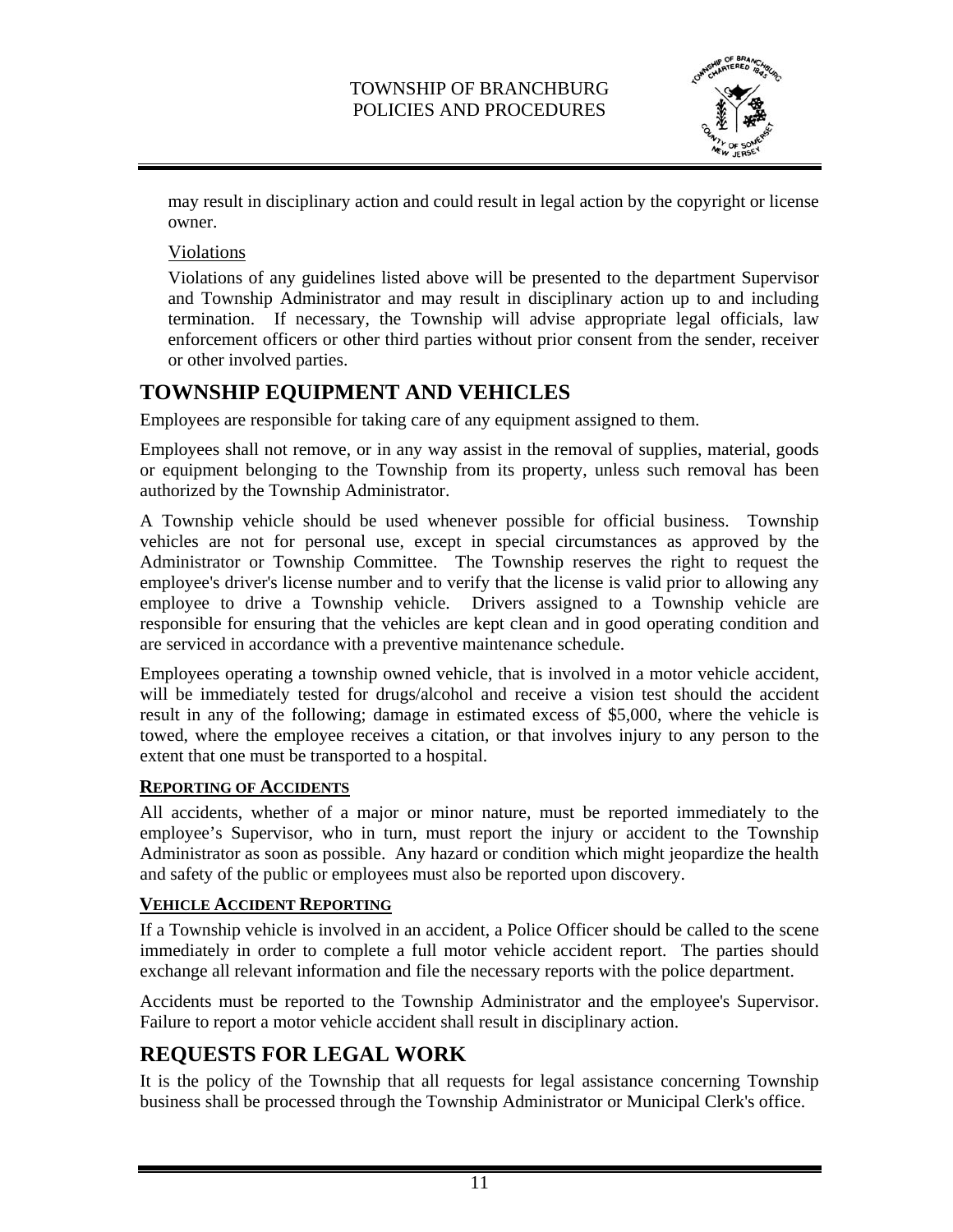

# **SMOKING POLICY**

For Township Employees Within Township Owned Facilities.

There will be no smoking or carrying of any kind of lighted pipe, cigar, or cigarette in the following areas:

Municipal Building and all municipal facilities, including, but not limited to:

- Police Building
- DPW Facility
- Little Red Schoolhouse
- Station House
- Whiton Hills Community Room
- Township vehicles
- While operating Township equipment

Failure to comply with the policy will subject an employee to disciplinary action.

# **POLITICAL ACTIVITIES**

The Township has adopted this policy:

- 1. To foster governmental efficiency and to ensure that employees can perform their jobs without being pressured to support specific Committee or other political candidates or to interpret regulations favorably for supporters of such candidates.
- 2. To allow employee performance and advancement to be judged without regard to prior political activity.
- 3. To promote public confidence in the integrity of Township government to the end that Township Committee members will not be perceived as making decisions on the basis of political loyalties.

Section 1: Prohibited activities during working hours. An employee shall be subject to discipline up to and including immediate dismissal for violation of these provisions:

- 1. No employee shall during an assigned work shift as an employee of the Township:
	- a) Request or solicit contributions or anything of value for any political candidate or cause.
	- b) Participate in any political campaign by distributing literature; picketing or demonstrating on behalf of or in opposition to any political candidate or cause; organizing, planning or in any other way participating in the administration of any political campaign.
- 2. No employee while on duty or volunteer shall, in the uniform of the Township, or while in or operating any Township vehicle, display any badge, button, sign or sticker promoting or opposing any political cause or candidate.
- 3. No employee shall use public funds, property, or anything of value belonging to the Township, to promote or oppose any political cause or candidate.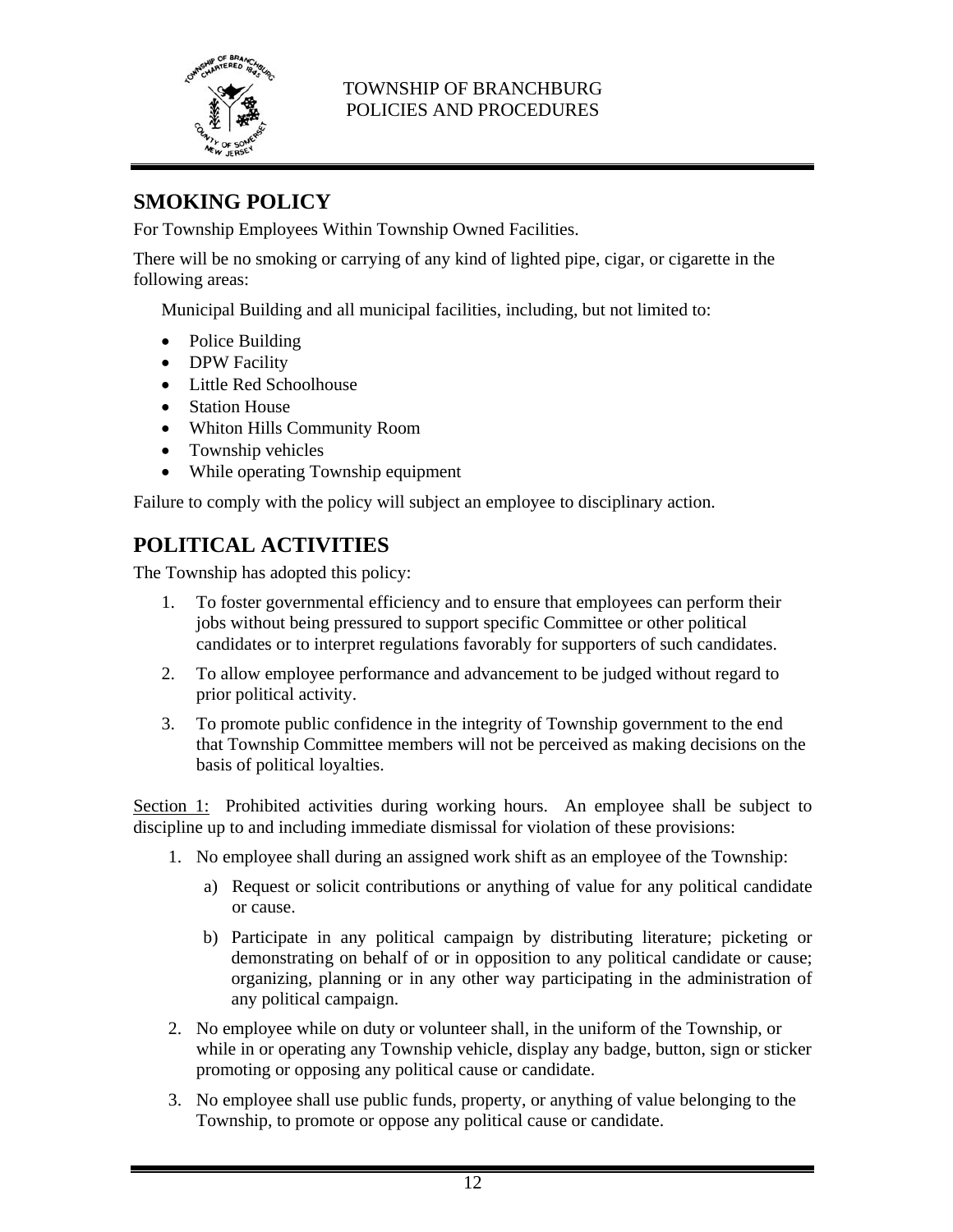

Section 2: Coercion, Intimidation of Public Employees. No officer or employee of the Township shall use his/her public office or employment for the purpose, or with the effect of:

- 1. Coercing or intimidating any Township employee or employees with respect to contributing to, or refraining from contributing to or opposing or promoting, any political cause or candidate.
- 2. Obtaining a benefit as a result of any political activity by:

a) Intentionally committing an unauthorized act under color of law.

b) Intentionally refraining from performing a duty imposed upon him/her by law.

# **SOLICITATIONS**

Peddling or soliciting for sale or donation of any kind by outside sales representatives and/or agents at the Municipal complex during normal working hours is not permitted.

# **EMPLOYEE ETHICS**

All Township employees shall comply with all provisions of NJSA 40A:9-22.1, et seq, known as the "Local Government Ethics Law."

Lobbying Before State Legislature or Other Governmental Agency

- 1. In order to assure that the official policies of the Township are expressed during appearances before legislative bodies or other governmental agencies, the following policy will apply:
	- a) Any employee who appears before any governmental legislative body or any agency during hours other than working hours will not represent themselves as employees of the Township. If during the course of an appearance or verbal interchange, the fact emerges that the person is an employee of the Township, then a disclaimer will be issued that the information or testimony given represents the views of the employee and not that of the Township. If information or testimony is given that is contrary to official policies of the Township, then a statement to that effect will be given if the person has been identified as an employee of the Township.
- 2. A violation of this policy procedure could result in disciplinary action.
- 3. "Lobby" or "lobbying" each mean attempting to influence the passage or defeat of any legislation or the adoption or rejection of any rule, standard, rate, or other legislative enactment that will or could have any impact on the Township.

# **SUBSTANCE ABUSE POLICY**

It is the goal of the Township to provide a safe work place by eliminating the hazards to health and job safety created by alcohol and other drug abuse.

This policy applies to all employees of the Township of Branchburg while on the job and to situations wherein employee's off-the-job or off-premises conduct impairs work performance or undermines the public confidence in, or harms the reputation of the Township.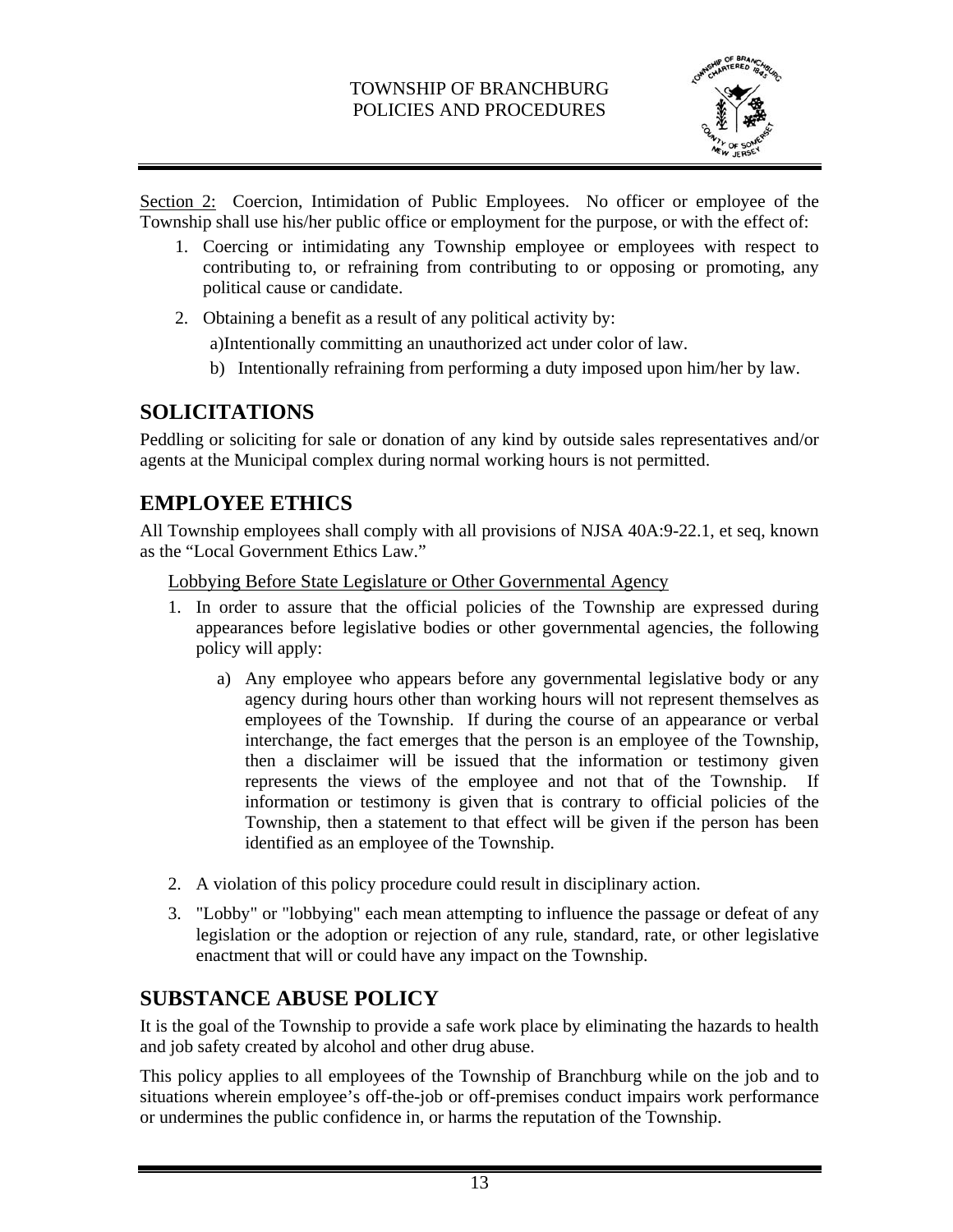

#### **DEFINITIONS**

1. The term "illegal drug" means drugs and controlled substances, the possession or use of which is unlawful, pursuant to the laws of any state, county, and local laws and regulations in the United States.

Drugs and controlled substances that are not legally obtainable, or that are legally obtainable but have not been legally obtained, are illegal drugs. Examples include street drugs such as cocaine, heroin, marijuana, phencyclidine and controlled substances such as amphetamines, methamphetamines, and barbiturates.

2. The term "controlled substance abuse" includes prescribed drugs not being used for prescribed purposes or in a prescribed manner.

#### **PROHIBITED CONDUCT**

It is a violation of Township policy to sell, offer to sell, buy, offer to buy, possess, distribute, use or be under the influence of alcohol or any illegal drug, or to engage in controlled substance abuse, while at work at any location, on Township premises at any time, or when operating any Township vehicle, tools or equipment.

Employees who engage in such prohibited conduct will be subject to disciplinary action, up to and including discharge.

#### **EMPLOYEE RESPONSIBILITIES**

Each employee has the responsibility to:

- 1. Report to work at all times free of alcohol or other illegal drugs and their effects; and
- 2. Support the Township's efforts to eliminate alcohol and other drug abuse among employees where it exists.

#### **TESTING**

1. Applicants -- The Township reserves the right to conduct drug and alcohol testing of all applicants. Drug and alcohol testing may also be conducted for police department applicants by the Police Training Commission.

Employees -- Drug and alcohol testing shall be conducted on employees only in cases where reasonable suspicion of alcohol use, illegal drug use or controlled substance abuse in violation of this policy exists (unless testing is required for certain positions by State or Federal statute.) Adverse action against an employee for off duty conduct shall not be taken unless such conduct directly impairs the employee's on the job performance.

- 2. Whenever the Township, during the course of an investigation by the Administrator, has reasonable suspicion that an employee is under the influence of alcohol or drugs (or in the case of applicant testing), then the following procedure shall immediately be applied:
	- a. Prior to testing, the employee or applicant will be asked to sign an approved form agreeing to the testing, authorizing the release of test results to the Administrator and authorizing the disclosure of the results to any other persons the Administrator determines needs to know for the safety and welfare of the other employees and the residents of Branchburg Township. An employee or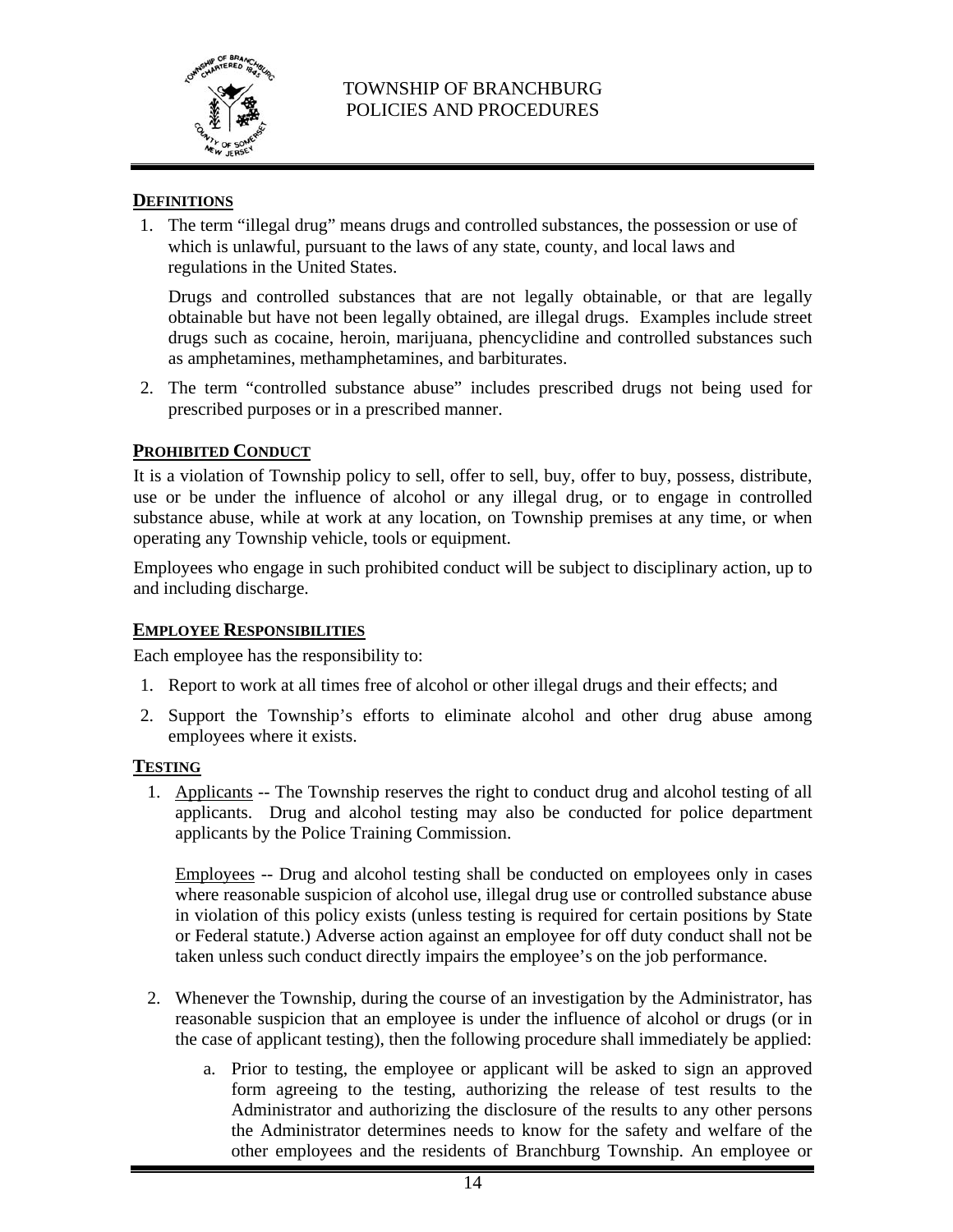

applicant who refuses to sign the authorization shall be subject to immediate discharge.

- b. The employee shall be prevented from engaging in further work and shall be instructed to wait for a reasonable amount of time until the employee can be transported to a designated location where a drug and/or alcohol test will be conducted. Testing shall be conducted in a manner that preserves the employee's privacy, yet ensures the integrity of the specimen collection process. An employee or applicant, who refuses to submit to testing, or properly comply with the testing procedures, shall be subject to immediate discharge.
- c. The Township will afford the applicant and/or employee subject to testing the opportunity, prior to testing, to list all prescription and non-prescription medications and controlled substances they have used and to explain the circumstances surrounding the uses of such medications and controlled substances. Failure of any employee or applicant to establish adequately a legal basis for the use of any illegal drug or controlled substance with respect to which the employee tests positive shall constitute a violation of this policy.
- d. The Township's officers, employees, agents and representatives may use test result information in connection with Township business and for purposes of employment and disciplinary actions, and disclose it when required to government agencies and to others upon valid legal requests, legal proceedings and other situations to protect the interests of and otherwise in accordance with policies on employee data.
- e. An employee who tests positive for illegal drugs or alcohol will be subject to disciplinary action, up to and including discharge. An applicant who tests positive for illegal drugs or alcohol will not be hired. If the Township has a good faith belief that an employee has tampered with, adulterated, diluted, or substituted his/her sample, or has attempted to do any of the foregoing, the employee will be subject to immediate discharge.
- f. The Township, prior to taking any disciplinary action, will give all employees who test positive the opportunity for a hearing before the Township Committee. Adequate notice shall be given to the employee prior to the hearing.
- g. The Township will establish and maintain any and all additional testing programs and requirements that may be necessary or appropriate to comply with appropriate rules and regulations of all governments.

# **HEARING**

After receipt of a request for a hearing by an employee who tests positive for alcohol, drugs or controlled substances, and upon receipt of the completed investigative report by the Administrator, the Township Committee shall conduct a hearing with notice to the employee as set forth below.

The accused employee shall be notified, in writing, at least ten (10) days before the hearing of the matter. The accused employee may request one (1) postponement of the hearing upon receipt of the notice in order to obtain legal counsel, however, the delay occasioned by such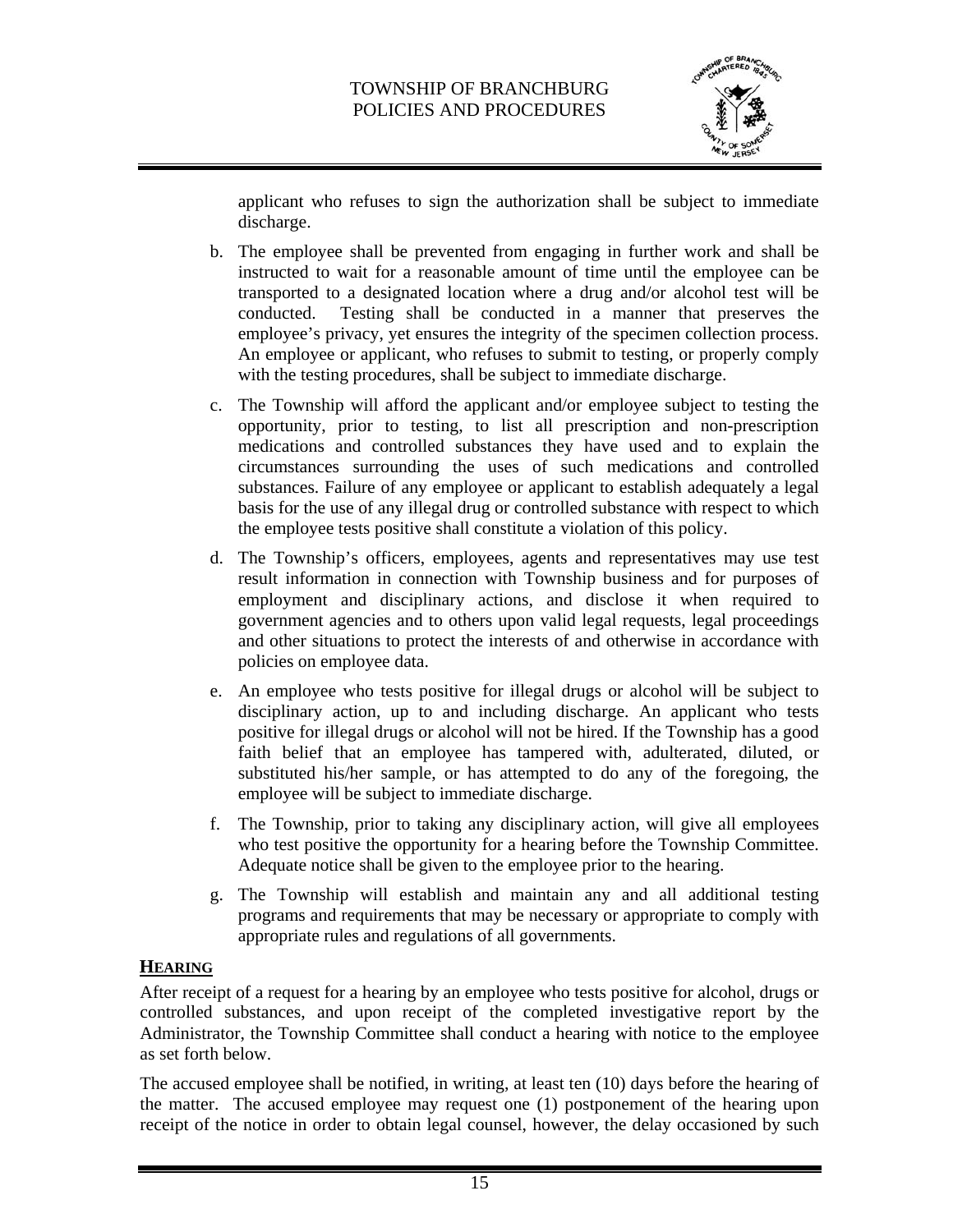

request shall not exceed thirty (30) days from the date of receipt of the notice by the accused employee.

It is recommended that the accused employee seek legal counsel.

The accused employee shall be entitled to attend the hearing and testify on his/her own behalf. If allegations were made by another employee against the accused employee, the accused employee shall be entitled to confront and cross-examine that employee, unless legitimate grounds exist to preclude such cross-examination.

The accused employee shall be entitled to call witnesses on his/her own behalf and to introduce evidence which bears upon the issues presented by the investigative report.

At the conclusion of the hearing, the Township Committee shall have the sole discretion to impose discipline, which may include the termination of employment of such employee.

### **ASSISTANCE IN OVERCOMING ALCOHOL, ILLEGAL DRUG USE OR CONTROLLED SUBSTANCE ABUSE**

Employees with alcohol, drug or controlled substance abuse problems are encouraged to request assistance from the appropriate Supervisor. Assistance will be provided on a confidential basis, and each employee will be referred to the appropriate treatment and counseling services.

### **TOWNSHIP REFERRAL**

Employees who test positive for alcohol, illegal drug use or controlled substance abuse and who are referred, at the Township's request, for counseling or treatment will be limited to one opportunity for counseling or treatment. A second positive test for the use of alcohol, illegal drugs or controlled substances may result in immediate termination.

### **AUTHORIZED USE OF PRESCRIBED MEDICINE**

An employee undergoing prescribed medical treatment with any drug or controlled substance that may impair physical or mental ability shall report this treatment to the Administrator. The Administrator, in consultation with the employee and the Supervisor, will determine whether the Township should temporarily change the employee's job assignment during the period of treatment.

#### **SEVERABILITY**

The provisions of this policy are severable and if any of these provisions shall be held to be unconstitutional, or otherwise invalid by any court of competent jurisdiction, the decision of such court shall not affect or impair the remaining provisions.

# **TELECOMMUTING POLICY**

The Township has established a telecommuting policy as a means to reduce the need for increased office space, increase productivity and improve morale. The Township's telecommuting policy is entirely voluntary and individual participation is solely a management prerogative.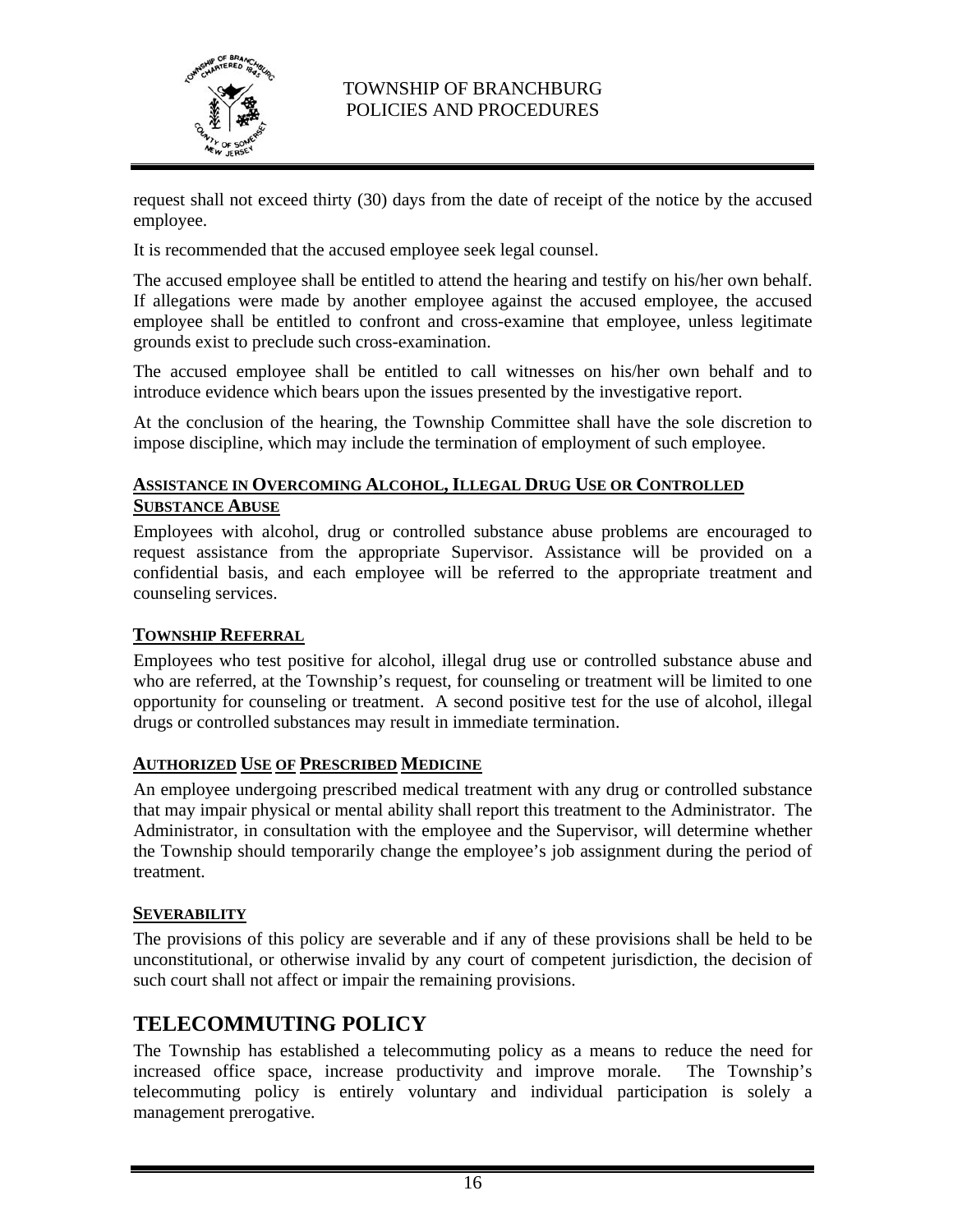

Telecommuting is a substitute for commuting to and from work, where technology such as telephones, fax machines and/or personal computers are used to facilitate performance of work at the employee's home. Telecommuting arrangements can include:

- 1. Telecommute occasionally to complete a special project or task.
- 2. Telecommute only a portion of the day.
- 3. Telecommute on a scheduled, part-time basis.

#### **CRITERIA FOR ELIGIBILITY**

All employees are eligible for the Township's telecommuting program, provided the following criteria are met:

- 1. Employee must have a position that requires minimum resident contact.
- 2. Employee must be able to demonstrate that his/her duties can be fully performed and that his/her productivity and performance will be maintained or increased.
- 3. Employee must be able to demonstrate that his/her department will not suffer any negative effects.
- 4. Employee must be able to demonstrate that supervisory oversight will not be diminished.
- 5. Employee must supply all necessary telecommuting equipment, which must be compatible with the Township's equipment. Necessary equipment may include computers, printers, fax machines, telephone lines, etc.
- 6. Employee must absorb all costs associated with the use and maintenance of the equipment (such as phone charges, internet access charges, repair of equipment, etc.) and for all home office supplies (such as paper, printer cartridges, etc.).
- 7. Employee must absorb all additional costs incurred by the Township that would not have been incurred had the employee been working in the Township's offices (e.g., the cost of sending or receiving materials to and from the Township by overnight mail).
- 8. Employee must designate a specific work area within his/her home. The work area must be maintained in a safe and secure condition, free from hazards and other dangers to the employee, equipment, documents, records and information. Employee may be required to submit a diagram of the work area.
- 9. Employee is responsible for compliance with all individual tax/zoning requirements that may be implicated by the telecommuting arrangement.
- 10. Employee must have the approval of his/her Manager.

### **CONDITIONS OF PARTICIPATION**

If an employee meets the foregoing Criteria for Eligibility, and if the employee's request to telecommute is granted, the following conditions will govern the employee's participation in the program:

1. Employee must be available (via telephone, email, etc) during normal business hours.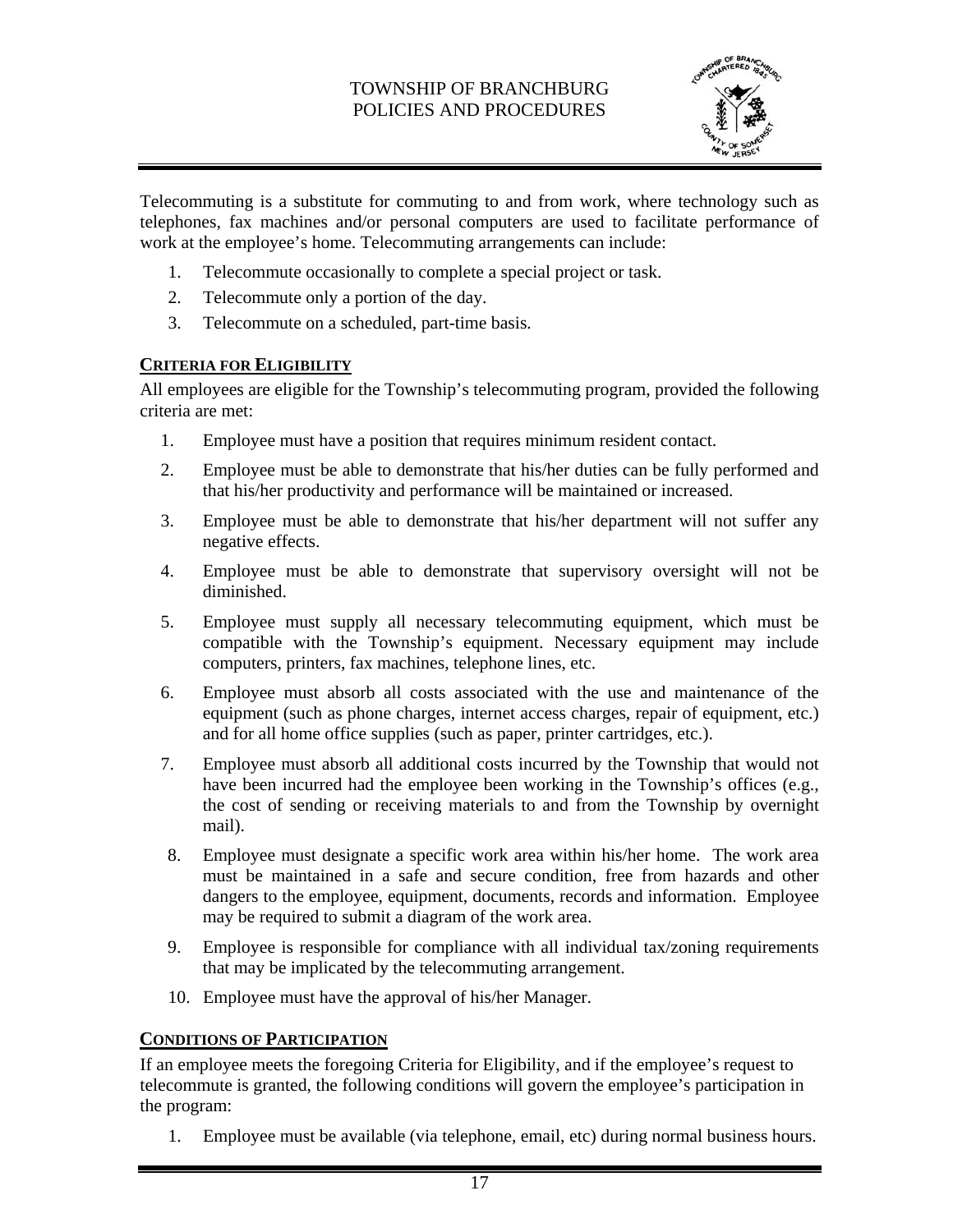

- 2. Telephone calls, emails, etc. must be returned within an appropriate timeframe.
- 3. Employee will continue to work his/her prescribed workweek including hours, breaks, etc., and will continue to keep accurate records of hours worked. Employee will not work overtime except in accordance with the Township's overtime policy.
- 4. In no way shall a telecommuting arrangement exceed two full workdays per week.
- 5. Employee's salary and benefits are unaffected by this program.
- 6. The duties, obligations, responsibilities, and conditions of employee's employment remain unaffected. Employee must adhere to all Township policies and procedures including, but limited to, those that pertain to use and security of electronic equipment, reporting of injuries, confidentiality of Township information, etc.
- 7. Employee must appropriately restrict access to Township equipment and information through use of physical devices (e.g., locks) and electronic devices (e.g., computer passwords).
- 8. In the event of a circumstance which impairs the employee's telecommuting ability (e.g., faulty equipment), the employee will be required to return to the municipal offices immediately and until such time as the problem is corrected.
- 9. With reasonable advance notice, the Township may conduct on-site inspections during regular business hours of the employee's workspace to insure it is free from hazards, to insure that municipal records are kept in a safe and secure environment, to insure that the employee is working, and for other legitimate supervisory purposes. Inspections may be conducted of both physical items (e.g., desks, filing cabinets, etc.) and computer and other electronic equipment and files. Should exceptional circumstances exist, such inspections may be conducted without advance notice. Employee acknowledges that he/she has no reasonable expectation of privacy in connection with any work-related equipment or space.
- 10. At the sole discretion of the manager, the employee must report to work when ordered.
- 11. At the sole discretion of his/her Township, the telecommuting arrangement may be cancelled at any time.

#### **PROCEDURE FOR MAKING TELECOMMUTING REQUEST**

An employee wishing to telecommute must make a written request to the Township Administrator detailing how their request meets each of the Criteria for Eligibility. The Township Administrator will approve or deny each request based upon it's own merits and circumstances.

If the request is approved, the employee must agree in writing to abide by each of the Criteria for Eligibility and the Conditions for Participation for the duration of the telecommuting arrangement.

# **WORKPLACE THREATS AND VIOLENCE POLICY**

Nothing is more important to the Township than the safety and security of its employees. Any type of workplace threats or violence -- including threatening behavior or language, physical contact, acts of intimidation and/or weapons possession – on Township property or in connection with Township duties, by or against employees, is strictly prohibited.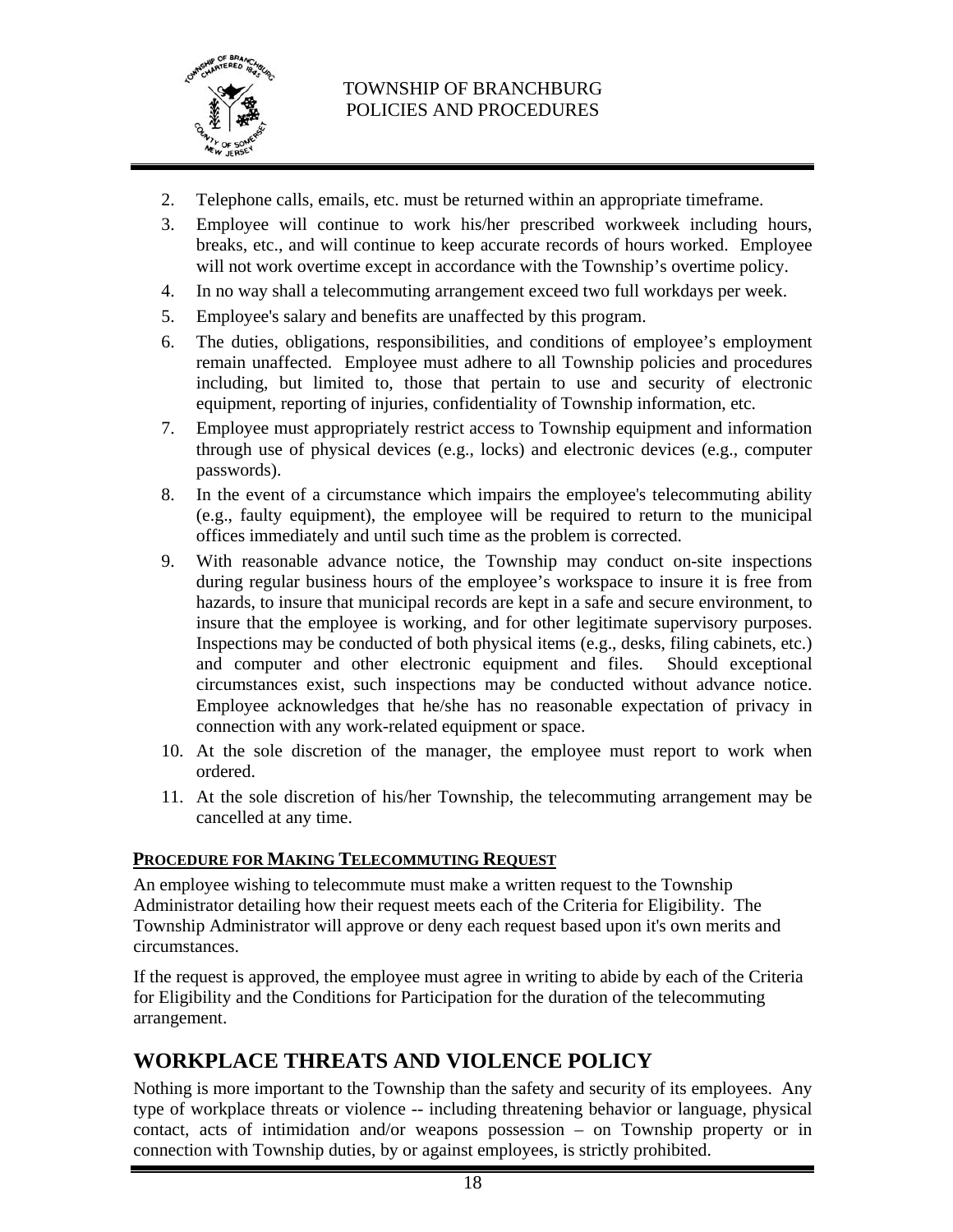

As a Township employee, you are responsible for doing the following:

- Notifying the Administrator immediately if you witness or learn about any such threatening or violent acts on Township property or in connection with Township duties. You must report such behavior regardless of the identity of the person engaging in the behavior and regardless of the identity of the person who is the victim of the behavior.
- Notifying the Administrator if you have applied for or obtained a protective or restraining order which lists Township property as a protected area. A copy of the application and/or order should also be supplied.

All complaints of workplace threats or violence will be immediately investigated. Any person who engages in such behavior on Township property will be removed from the premises as quickly as safety permits and shall remain off of Township property pending investigation. Should an investigation substantiate that violations of this policy have occurred, the Township will take appropriate action including, as appropriate, reassignment of duties, suspension or termination of employment, termination of any business relationship, and/or arrest and prosecution.

To the extent possible under the circumstances, the Township will protect the privacy of all reporting employees.

Remember, the Township has "zero tolerance" for workplace violence. Your cooperation in reporting threats and violence is essential to the success of this policy.

# **NON DISCRIMINATION POLICIES**

### Equal Employment Opportunity

It is the policy of the Township of Branchburg to treat all applicants and employees in a fair and non-discriminatory manner without regard to race, religion, creed, color, national origin, ancestry, age, sex, marital status, affectional or sexual orientation, genetic information, atypical hereditary or cellular blood type, liability for service in the Armed Forces of the United States or handicap/disability unless such handicap/disability effectively prevents the performance of essential duties required by the position and cannot be reasonably accommodated without undue hardship. The Township shall operate within the principles of equal employment opportunity and affirmative action guidelines set forth in Federal, State and local laws and regulations.

All activities relating to employment, including recruitment, testing, selection, promotion, training, compensation, evaluation, discipline and termination shall be conducted in a nondiscriminatory manner.

The Township of Branchburg will cooperate fully with all organizations and Commissions organized to promote fair practices and equal employment opportunity.

An employee who violates the Township's Equal Employment Opportunity policy will be subject to discipline, up to and including termination.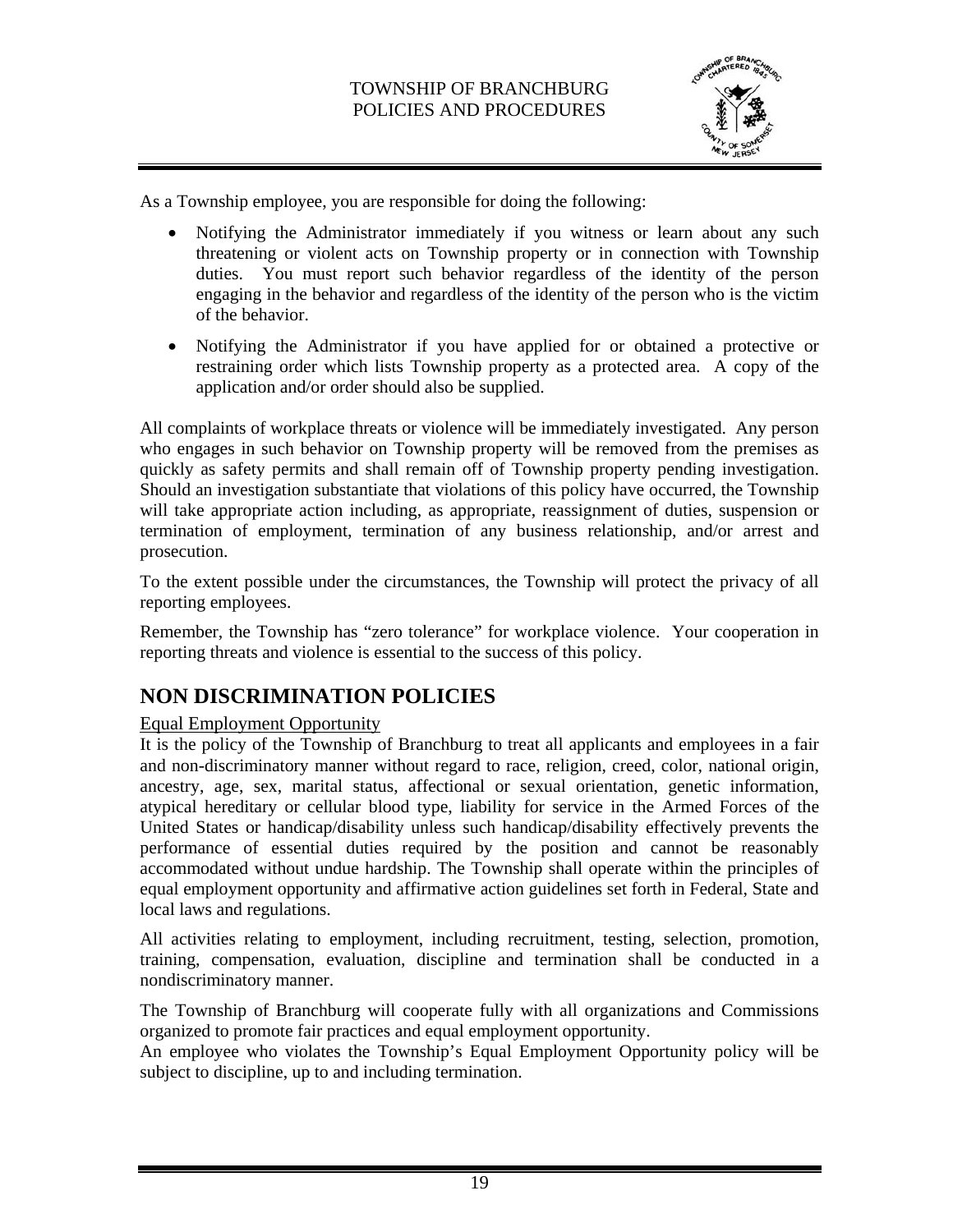

# **NON HARASSMENT POLICY**

The Township believes that its employees have the right to a working environment free of all forms of discrimination, inappropriate conduct and harassment. Harassment based on an individual's age, sex, race, color, religion, national origin, ethnicity, handicap/disability, marital status, sexual orientation or other protected characteristic is expressly prohibited and will result in appropriate disciplinary action. This policy applies to all employees, whether supervisory or non-supervisory, whether Probationary, Regular, Temporary or Seasonal.

#### **DEFINITION**

Prohibited harassment can take many forms. Generally, prohibited harassment is any unwanted verbal, nonverbal or physical conduct which occurs because of a person's protected characteristic (such as race, sex, etc.) which a reasonable person would find threatening, intimidating, pestering, annoying, or insulting.

State and federal laws provide additional definitions of unlawful harassment. According to guidelines adopted by the Equal Employment Opportunity Commission, sexual harassment is defined as unwelcome sexual advances, requests for sexual favors, or other verbal or physical conduct of a sexual nature, by either a male or female, when:

- Submission to such conduct is either explicitly or implicitly a term or condition of an individual's employment;
- Submission to or rejection of such conduct by an individual is used as the basis for employment decisions affecting that individual; or
- The conduct has the purpose or effect of unreasonably interfering with an individual's work performance, or creating an intimidating, hostile or offensive working environment.

In addition, sexual harassment can even be conduct that is not sexual in nature, but which occurs because of the person's sex. Thus, it is illegal to subject an employee to any harassing conduct because of the employee's sex.

It is not possible to specify all of the circumstances that may constitute sexual harassment. Examples of conduct that we deem to be inappropriate include:

- Verbal conduct, such as sexual innuendo, suggestive comments, insults, threats, jokes, or sexual propositions;
- Non-verbal conduct, such as leering, obscene gestures or displays of sexuallyoriented materials such as cartoon and photographs; and
- Physical conduct, such as patting, pinching, squeezing, brushing the body, blocking access or assault.

Although the foregoing examples relate to sexual harassment, the Township's non-harassment policy applies equally to harassment on the basis of any protected characteristic, including age, race, color, religion, national origin, ethnicity, handicap/disability, marital status, sexual orientation.

#### **COMPLAINT PROCEDURE**

If you feel you or other employees have been subjected to harassment of any kind, you must immediately report the matter to any one of the following persons: (1) your Supervisor, (2)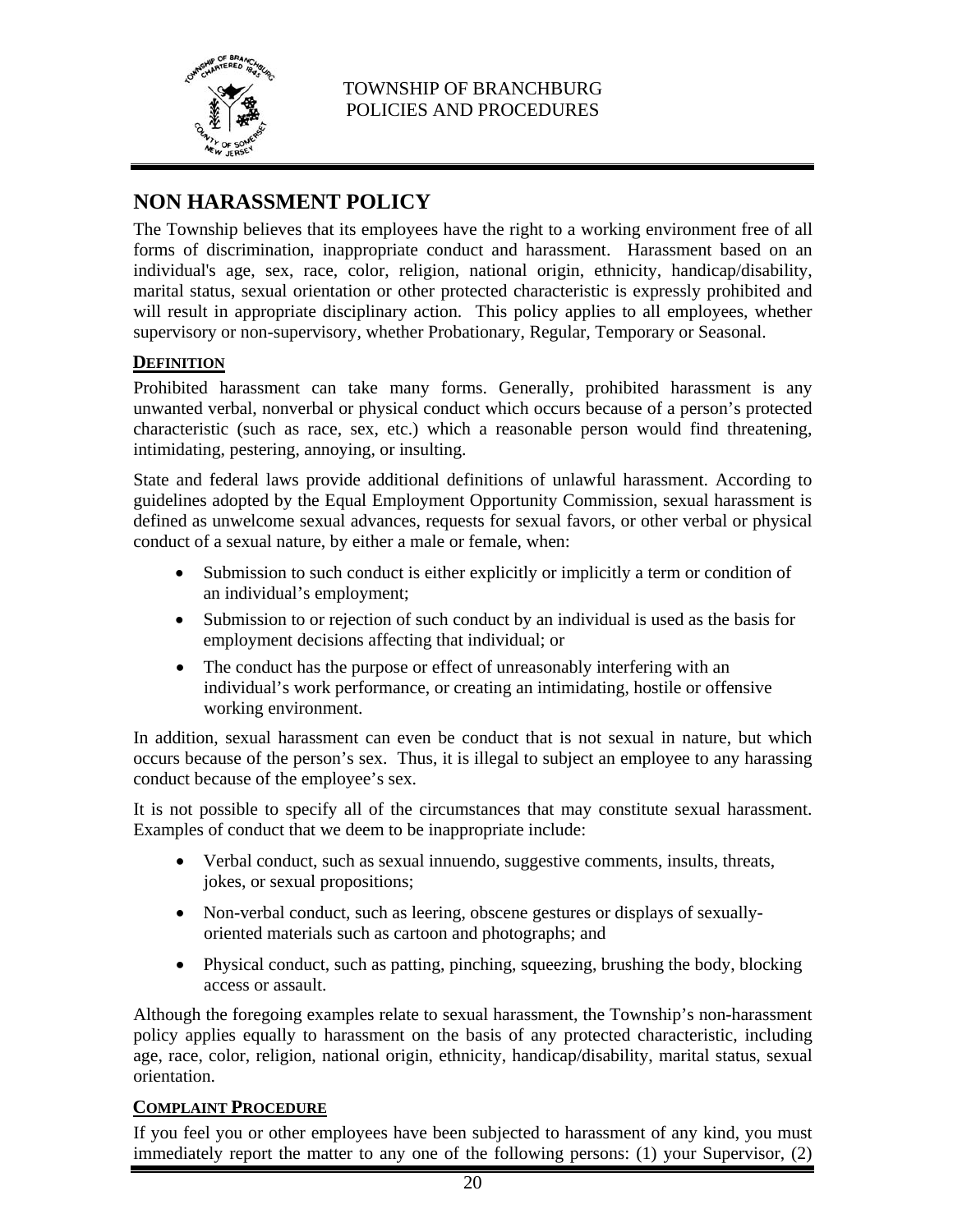

any Supervisor with whom you feel comfortable, or (3) the Township Administrator. If the person committing the harassment is any one of these persons, then you should not report the matter to that person, but rather to one of the other identified persons. Supervisors who receive harassment complaints must in turn immediately contact the Township Administrator and relay the complaint or, if the Township Administrator is the alleged harasser, the Supervisor must immediately contact a member of the governing body and relay the complaint.

All complaints will be investigated promptly, impartially and discreetly. All complaints will be kept confidential to the extent possible. As part of the investigation, the Township may request that the complaining employee, the alleged harasser and/or other witnesses be interviewed and give written statements. In no event will the complaining employee be forced to confront the alleged harasser.

Upon completion of the investigation, the appropriate parties will be notified of the findings. Any Township employee who has been found to have harassed an employee, or any person who has business with the Township, will be subject to appropriate corrective action.

A complaining employee will be instructed to bring to the attention of the Township any future occurrences of harassment. The Township will also follow up periodically with the complaining employee to ensure that no other objectionable behavior has occurred.

No employee will suffer retaliation in any form for reporting instances of harassment or for assisting in the investigation of a complaint, except in those rare cases where an employee is found to have intentionally made a false allegation of harassment.

### **CORRECTIVE ACTION**

Corrective action may range from a disciplinary warning to termination, depending on the nature and severity of the harassment, repetition and prior behavior or warnings.

Township employees are expected to act responsibly to maintain a pleasant working environment, free of discrimination or harassment, allowing each employee to perform to his or her maximum potential. The Township encourages any employee to bring questions he or she may have regarding this policy to the attention of the Township Administrator.

# **HOURS OF WORK AND ATTENDANCE POLICIES**

### **WORK HOURS**

Work hours for probationary and regular full-time employees shall be consistent with the hours specified by the employee's Supervisor and Administrator.

Work hours for part-time, temporary and seasonal employees shall be established by the Supervisor and the Township Administrator and shall be adhered to as agreed upon, unless the employee makes prior arrangements with the Supervisor and Administrator.

The workweek, excluding the Police Department, shall be defined as a seven-day period beginning on Monday and ending on Sunday unless otherwise designated.

Work hours, unless otherwise designated, are 8:00 AM to 4:30 PM. Employees must be at their designated work area on time and ready to work at that time.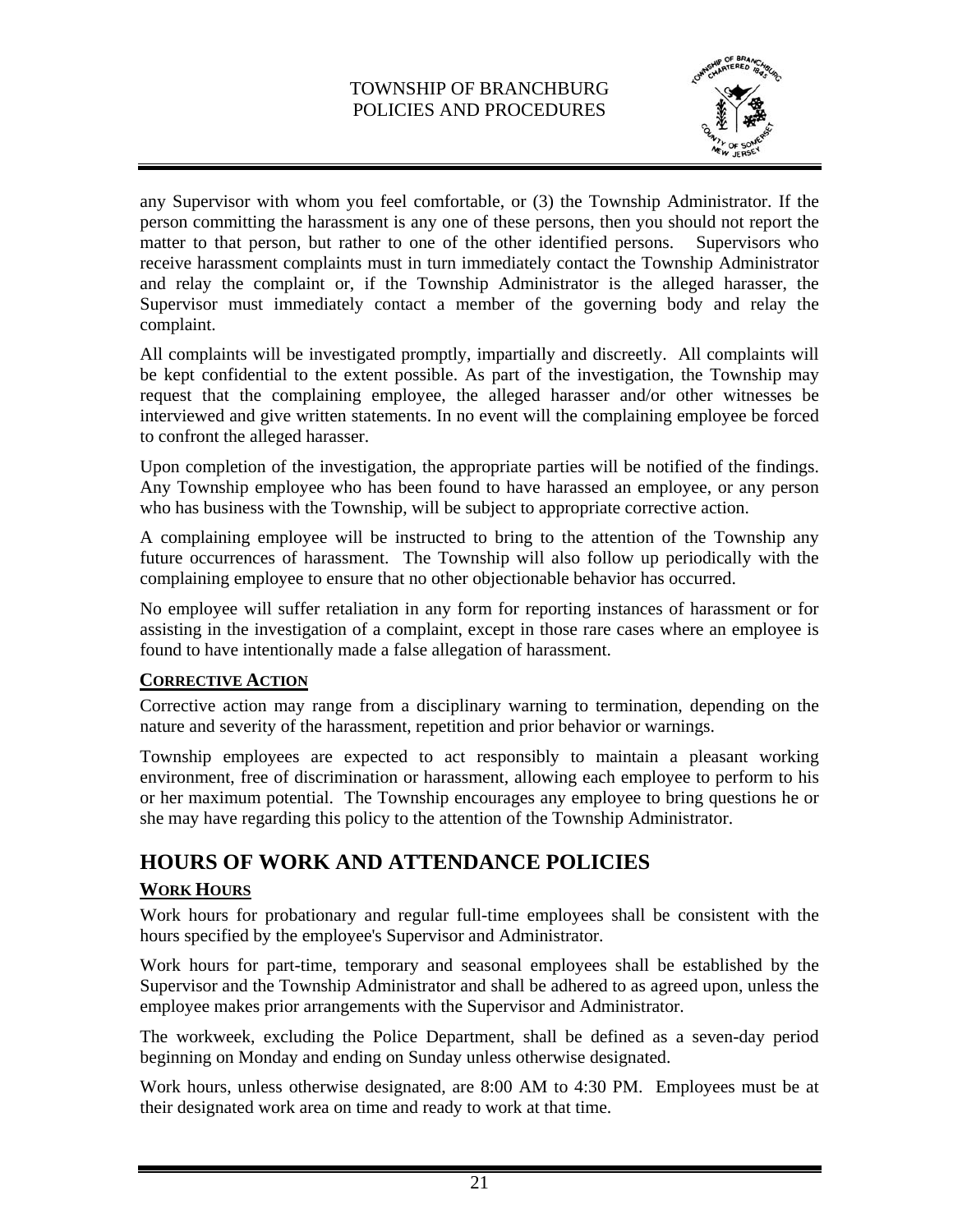

# **LATENESS**

Punctuality in public service is of the utmost importance. Tardiness shall be recorded on the attendance report/time sheet.

Chronic or recurring tardiness shall be reported to the Administrator and appropriate action taken.

An employee who is or is going to be late for work must contact his/her Supervisor as soon as possible, and in no event later than fifteen (15) minutes after his/her scheduled start time, except in cases of emergencies. The employee must attempt to personally speak with his/her Supervisor if he/she is in (voice mail is not sufficient if the Supervisor is in). The employee must state the reason for his/her tardiness.

Employees who recognize that they will be late in returning from lunch shall notify the Supervisor immediately and report both the reason for lateness and the expected arrival time.

#### **ABSENCES**

Scheduled absences such as vacations, personal leave, jury duty and compensatory time off shall be scheduled in advance with the employee's Supervisor. All requests for time off must be submitted in writing to the Supervisor.

An employee who has an unscheduled absence (including sick days) must contact his/her Supervisor as soon as possible, and in no event later than fifteen (15) minutes after his/her scheduled start time, except in cases of emergencies. The employee must attempt to personally speak with his/her Supervisor if he/she is in (voice mail is not sufficient if the Supervisor is in). The employee must state the reason for his/her absence.

Failure to report unscheduled absences shall constitute an unexcused absence and may result in disciplinary action and loss of benefits for which the employee would otherwise be eligible.

Unexcused absences shall be charged against employee's accrued compensatory time, personal time and vacation time, in that order. In the event there is no time accumulated in these categories, the time off from work will be charged as time off without pay.

Unexcused absences for three (3) consecutive working days in a calendar year or failure to return when scheduled from any leave of absence without prior notice shall be considered a resignation.

#### **EXTREME WEATHER CONDITIONS AND OTHER EMERGENCIES**

All employees are expected to report to work as scheduled unless notified that the Township offices will be closed.

If an employee is unable to report for work on time or at all due to extreme weather conditions, he/she must call in to report his/her tardiness or absence to the Supervisor as soon as possible and in no event later than fifteen (15) minutes after his/her scheduled start time.

If an employee cannot report to work because of severe weather conditions, the time lost from work will be charged against accumulated compensatory time, vacation time and personal leave, in that order. In the event there is no time accumulated in these categories, the time off from work will be charged as time off without pay.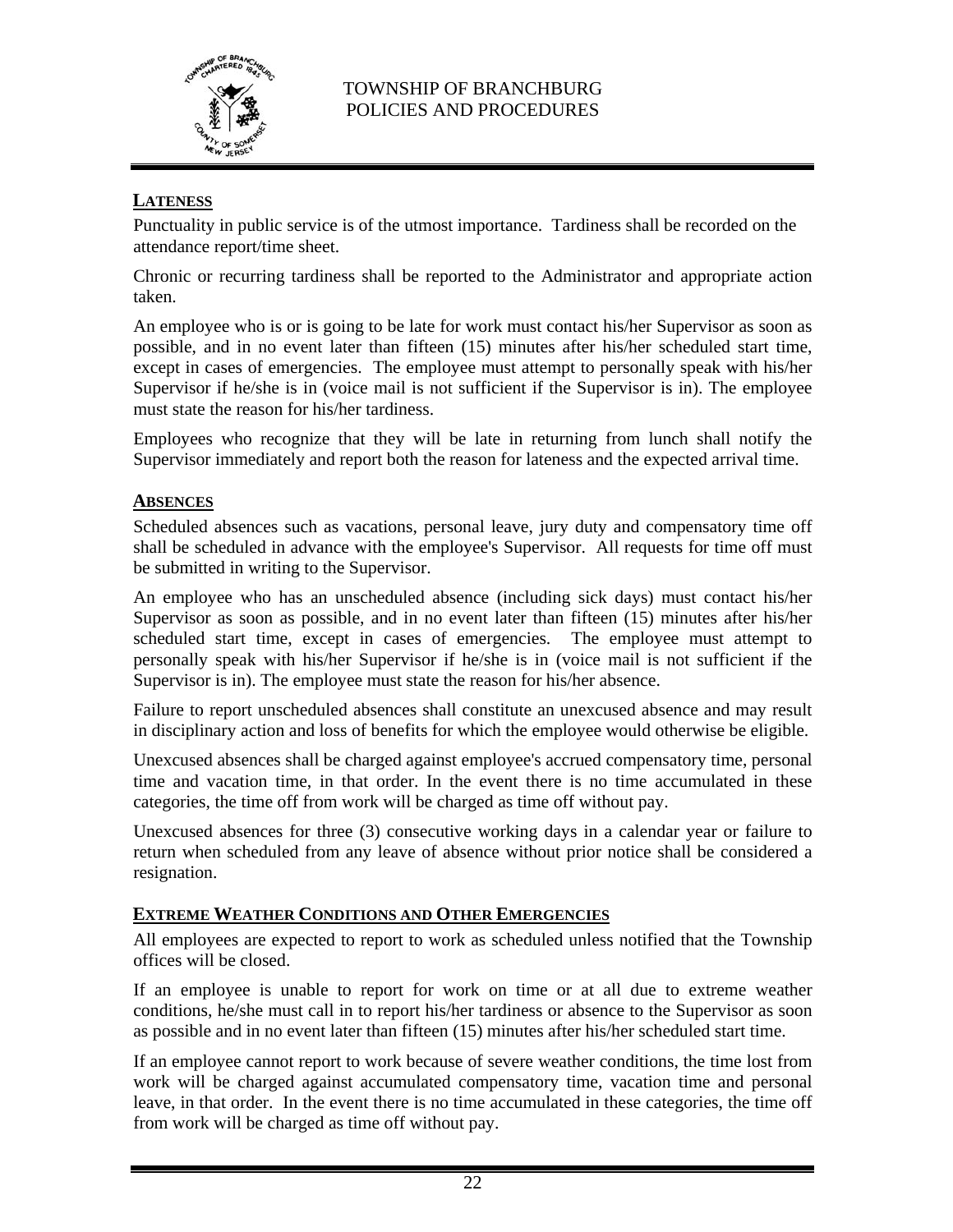

The decision to close the Township administrative offices shall be made by the Mayor and Administrator, who shall notify the Police Department.

In the event of extreme weather conditions or other emergency necessitating the closing of Township administrative offices, Supervisors and employees should call the Municipal Building for instructions.

### **WORK BREAKS**

Each employee is permitted one ten (10) minute break between the start of work and their lunch break, and one ten (10) minute break after lunch. Breaks shall be taken as scheduled by the Supervisor.

# **PROFESSIONAL DEVELOPMENT POLICIES**

#### **TRAINING AND CONTINUING EDUCATION**

Due to State and Federal regulations and new technologies requiring specialized training for certain employees, the Township will, to the extent that such training is available and to the extent that funds are available, provide employees with the opportunity to receive suitable continuing education and training which will enhance their performance and contribute to Township operations.

Course of study, graduate or undergraduate college courses shall be of benefit to the Township and pre-approved (i.e., prior to commencement of course work) by the Township Committee. The Administrator will then pre-approve subsequent course work each semester.

Approval for reimbursement will be made on the following criteria and will be paid one year after the completion of the course, provided the employee is still employed by the Township:

| Equivalent of B or higher   | 100% reimbursement |
|-----------------------------|--------------------|
| Equivalent of C or higher   | 50% reimbursement  |
| Grade below C or equivalent | No reimbursement   |

### **CONVENTIONS, CONFERENCES AND SEMINARS**

All Conference and Convention expenses for which the employee is seeking Township support must be included in the Municipal Budget prior to adoption of said budget. Supervisors should project such requested expenses at budget time, with appropriate justification. The Township Committee will determine which Conference and Convention expenses remain as part of the Budget. There will be no approval for an employee to attend a Conference or Convention unless there is sufficient budget authority.

Regular full-time employees may submit a request to participate in conferences, conventions and seminars which contribute to the employee's career development or to the operations of the Township.

Requests must be submitted and approved by the Supervisor and the Administrator for conventions, conferences and seminars if:

- a) the event occurs during the employee's normal working hours; and/or
- b) the employee wishes reimbursement or payment for all or part of the costs of the event.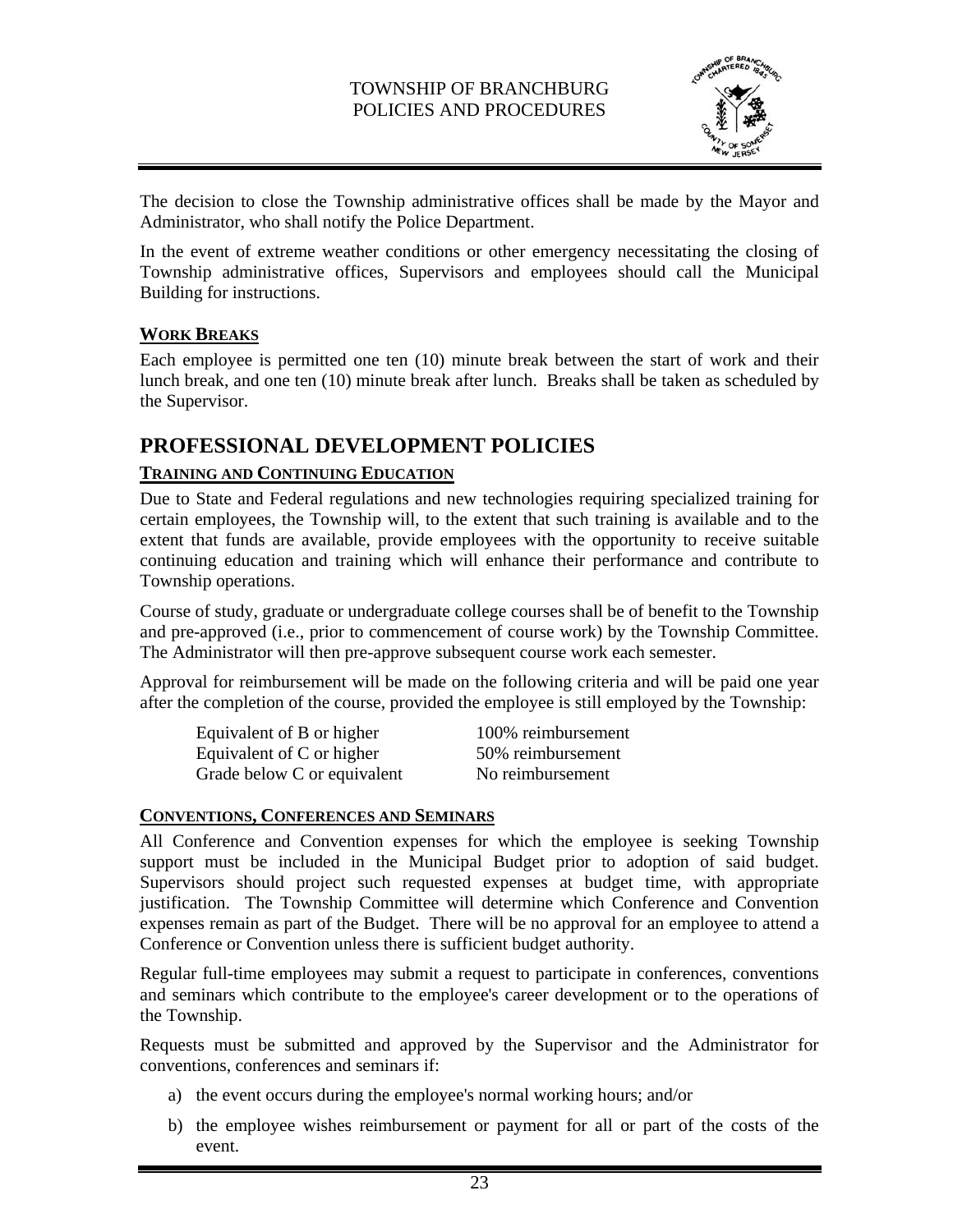

Costs eligible for coverage by the Township include registration, meals, travel expenses and the cost of lodging if the program requires participation of more than one (1) day in duration.

The Township Committee may approve or disapprove all or part of the request for cost coverage. The Township may elect to pay for approved expenses by reimbursement to the employee or directly to the vendor.

#### Meals

A maximum per diem rate of fifty dollars (\$50.00) to cover meals and gratuities. Miscellaneous related expenses will be allowed and reimbursed at actual cost based upon the submission of receipts.

#### Registration, Hotel and Travel Expenses

Travel by common carrier will be paid as long as travel is at tourist or coach rates. The lowest possible fares should be sought, including group plans arranged by the sponsoring organization. Wherever possible, travel by common carrier should be arranged with a purchase order.

Rental car cost will generally not be an allowable expense unless approved in advance by the Administrator after a showing by the employee that it is a necessary expense. For National Conferences, (those not sponsored by a New Jersey Professional Association) the Township will cover the entire registration cost, one-half of the standard cost of the hotel, one-half the cost of travel at tourist or coach rates.

#### New Jersey State League of Municipalities Conference

Employees authorized to attend the annual convention will be guided by the policies stated above, with the following exceptions:

- a) maximum of two (2) evenings lodging will be permitted, unless authorized by the Township Administrator.
- b) lodging must be at a hotel arranged by the Township. In the event the employee's sessions are at a location distant from the Township lodging, the employee may make alternate arrangements, but will not be reimbursed beyond the level charged for Township arranged lodging.

### **PROFESSIONAL DUES/STATE LICENSING**

The Township pays for all state licensing for the Administrator, Supervisors and Professional Staff if such funds have been approved in the current budget and if the membership is job related.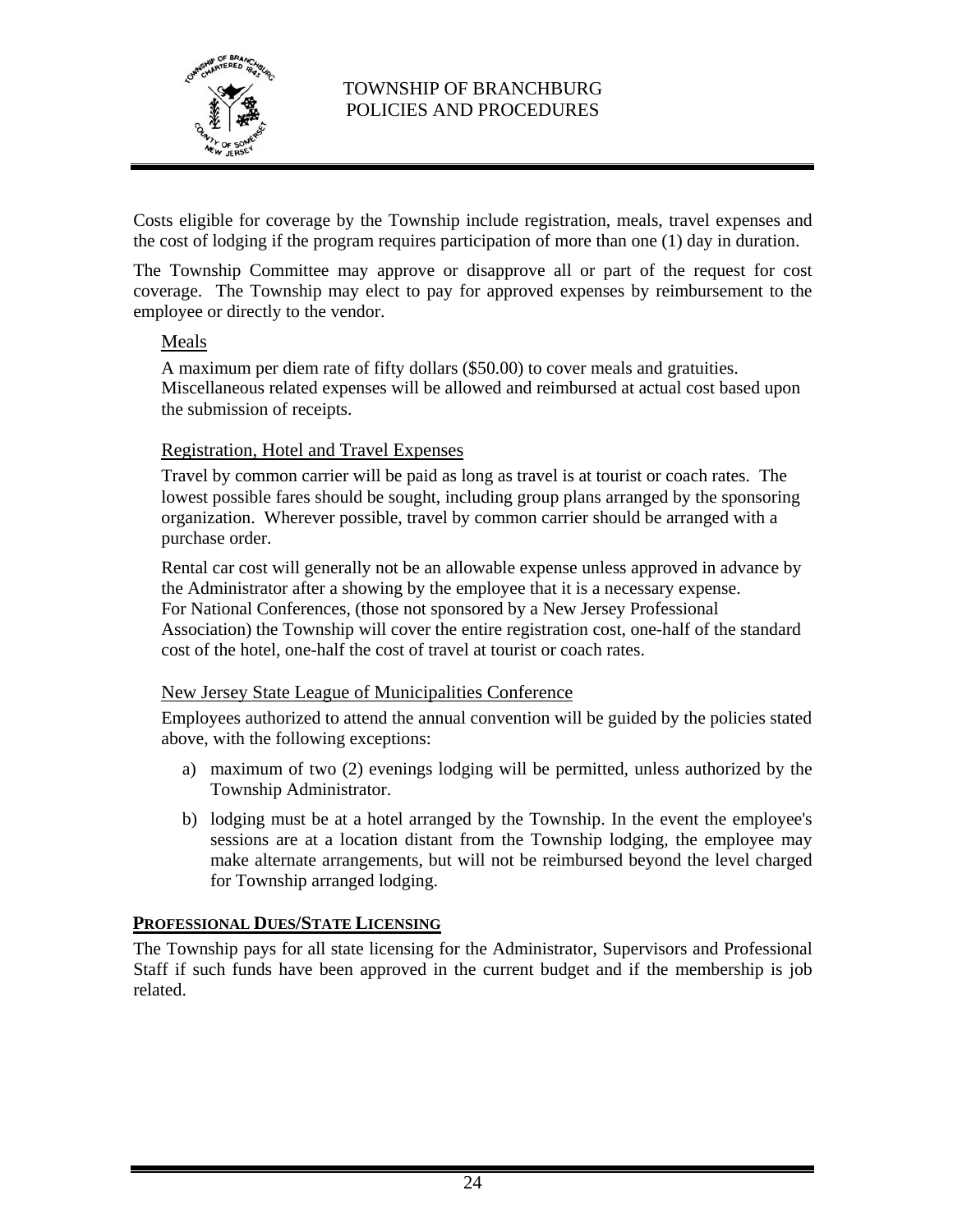

# **COMPENSATION POLICIES**

# **PAY PERIODS**

Township employees are paid every other week, in equal increments.

# **PAYCHECKS**

As of January 1, 2018 all paychecks will be distributed via direct deposit without exception. The Finance Department shall compute earnings as well as deductions. Employees receive, with each paycheck, a statement of earnings and deductions, for the period covered by the payment.

Changes in rate, position and status shall be supported by an approving Resolution adopted by the Township Committee and shall be made a part of the personal history record of the employee.

Employees may direct inquiries concerning payroll matters to the Finance Office.

# **PAYROLL DEDUCTIONS**

Deductions required by law or that are voluntary shall be deducted from each employee's check.

It is the employee's responsibility to maintain current payroll deduction information with the Payroll Clerk. Employees wishing to add or change their payroll deductions should contact the Payroll Clerk.

### **GARNISHMENT**

The Township may be required to garnish an employee's pay by court order. Applicable Federal and State Laws will apply.

### **TIME SHEETS**

Accurate time records are to be completed by the employee and must be submitted and approved by his/her Supervisor and shall include: employee name; employee number (if applicable); department; pay period; hours to be compensated broken down on a daily basis into hours worked; holiday time, sick leave, compensatory time, flex time, vacation, leave without pay, etc; and Supervisor's signature.

Falsification of time records for payroll purposes is reason for discipline as per the Administrative Policy on EMPLOYEE CONDUCT.

# **OVERTIME**

In most cases, employees shall be assigned work that will not require attendance beyond the normal working hours for their departments. However, the Township shall have the right to require employees to work overtime and to determine, pursuant to departmental rules and regulations, the circumstances under which employees shall work overtime. Overtime pay will be paid in the next regular pay period.

Overtime shall be kept within the constraints of the department budget. Overtime must be pre-approved by the Supervisor and Administrator. In the case of an emergency, overtime is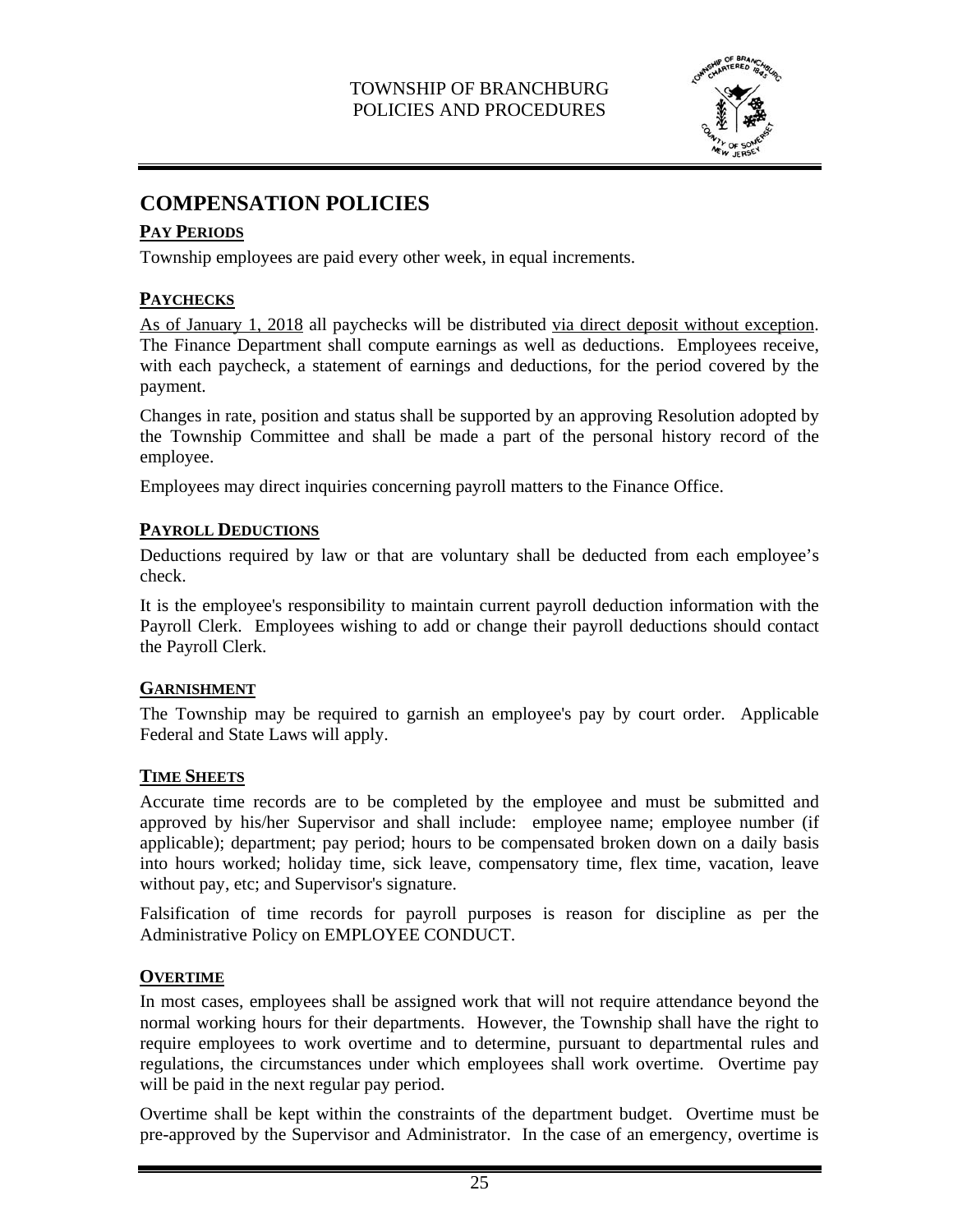

to be approved by either the Supervisor, Administrator or Mayor. Failure to adhere to this policy may result in disciplinary action up to and including possible termination.

# Eligibility for Overtime

In accordance with the Federal Fair Labor Standards Act, employees who work in excess of their regular working hours in a workweek will be paid additional compensation at their normal hourly rate for all hours worked up to forty (40) hours. Employees who work in excess of forty (40) hours in a work week will be paid overtime compensation at one and one-half (1½) times their regular rate of pay for all hours worked in excess of forty (40) hours. In accordance with Federal law, sick time is not considered regular working hours and is not counted as "hours worked".

The following positions are considered exempt and are not paid overtime compensation:

- Township Administrator
- **Township Clerk**
- Chief Finance Officer
- Assistant Administrator
- Chief of Police
- Police Captain
- **Engineer**
- **Assistant Engineer**
- **Director of Public Works & Facilities**
- Assistant Director of Public Works

Overtime hours worked shall include holiday, vacation day, personal day or bereavement day taken by employee during the week.

#### **HOLIDAY/SUNDAY/CALL IN PAY**

Unless an applicable collective bargaining agreement provides otherwise, hours worked on Sundays and holidays by non-exempt employees shall be paid at one and one-half (1½) times the employee's regular rate of pay. Hours worked as a result of being called in to service on days other than holidays and Sundays shall be compensated in accordance with the regular overtime policy.

### **FLEX TIME POLICY**

For budgetary control the Township may employ a flextime schedule wherein an employee's hours will be varied to limit or reduce the occasion of overtime. Said schedule shall be established on an individual basis by the Administrator and will be used whenever possible to control overtime expenses to the Township.

#### **DATE OF HIRE/ANNIVERSARY DATE**

Date of hire and anniversary date shall mean the effective date of the individual's employment with the Township.

An employee whose date of hire is after August 1 of any calendar year will not be entitled to a salary increase in the following calendar year.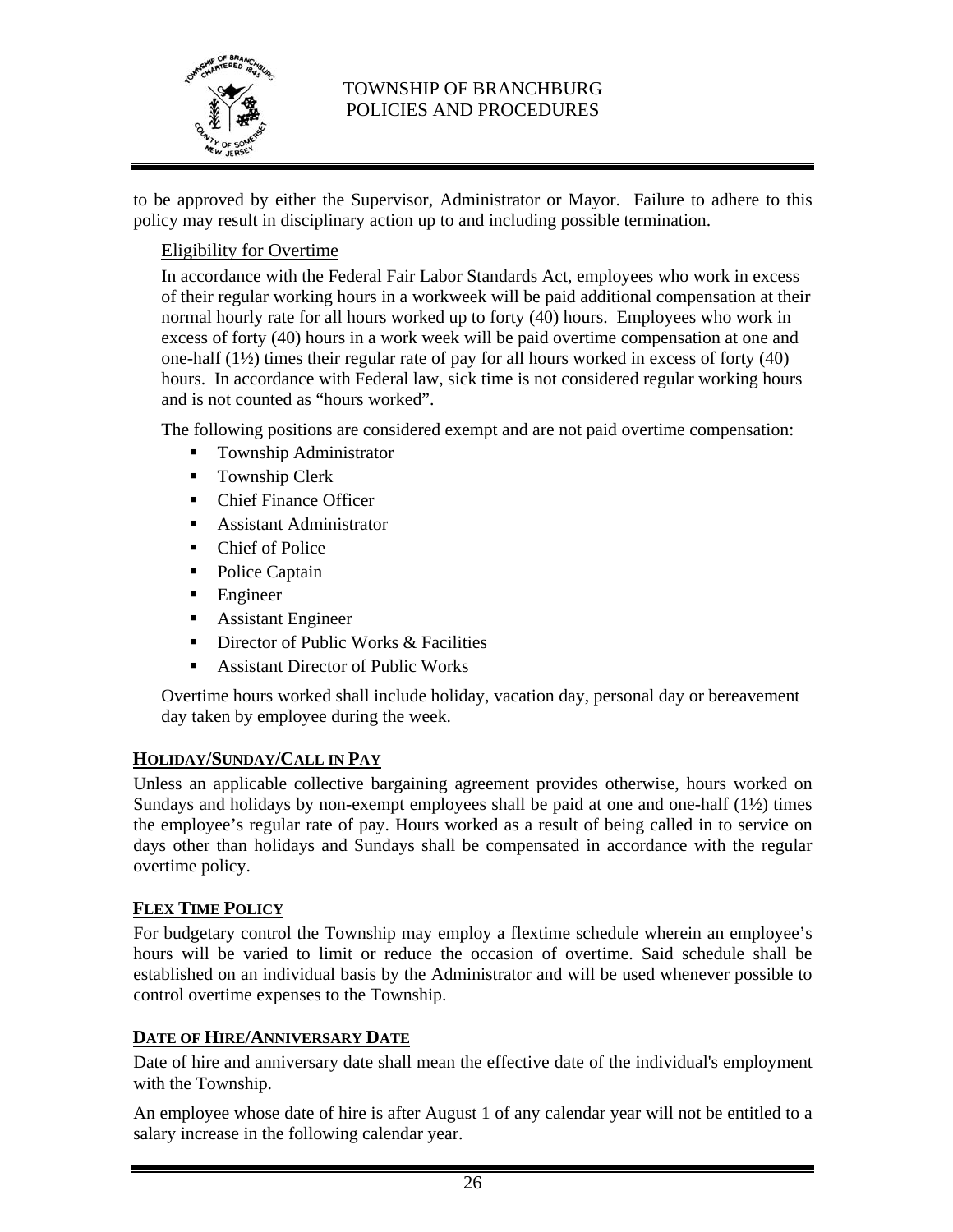

There will be no change in an employee's anniversary date in the following instances: Transfer of an employee to a new position when there have been no recent, abrupt and/or significant changes in assigned tasks and responsibilities.

# **CHANGE IN STATUS/WORKING OUT OF CLASSIFICATION**

# **CHANGE IN STATUS**

An employee reassigned to a position in a lower classification regardless of the reason (disciplinary, in lieu of layoff, for reasons of disability or incapacity, department reorganization, etc.) will receive a reduction in pay commensurate with the position to which he/she is assigned as determined by the Township Committee in consultation with the Administrator and others as necessary.

A change in status does not change the person's date of hire.

Employees in position classifications which are downgraded (or upgraded) in salary to reflect changes in market conditions will retain their existing anniversary date.

# **WORKING OUT OF CLASSIFICATION PAY**

Actual salary for "acting" positions is set by the Township Committee in consultation with the Administrator and Supervisor.

# **TIME OFF AND LEAVE POLICIES**

# **VACATION**

An employee's vacation entitlement increases as his/her length of service increases.

Employees without prior government service:

New Hires (hires without prior government service or a break in continual service) earn vacation as follows:

| Length of Service    | <b>Vacation Entitlement</b>                                                                                                    |
|----------------------|--------------------------------------------------------------------------------------------------------------------------------|
| During First         | $\frac{1}{2}$ day for each full calendar month worked, (maximum of six                                                         |
| Calendar Year        | days) which shall not be earned until the completion of the month                                                              |
| Completion of years: | 10 days per year, which shall be earned on January 1 of the year                                                               |
| 1-4 Years            | after anniversary date                                                                                                         |
| 5-9 Years            | 15 days per year, which shall be earned on January 1 of the year<br>after anniversary date                                     |
| $10+$                | 15 days plus 1 day for each calendar year completed, which shall<br>be earned on January 1 of the year after anniversary date. |

# Employees with government service:

New hires with continuous, full-time, government service with a prior employer(s) are provided vacation entitlement based upon their continuous years of service in government up to a maximum of ten (10) years credit for purposes of computing annual vacation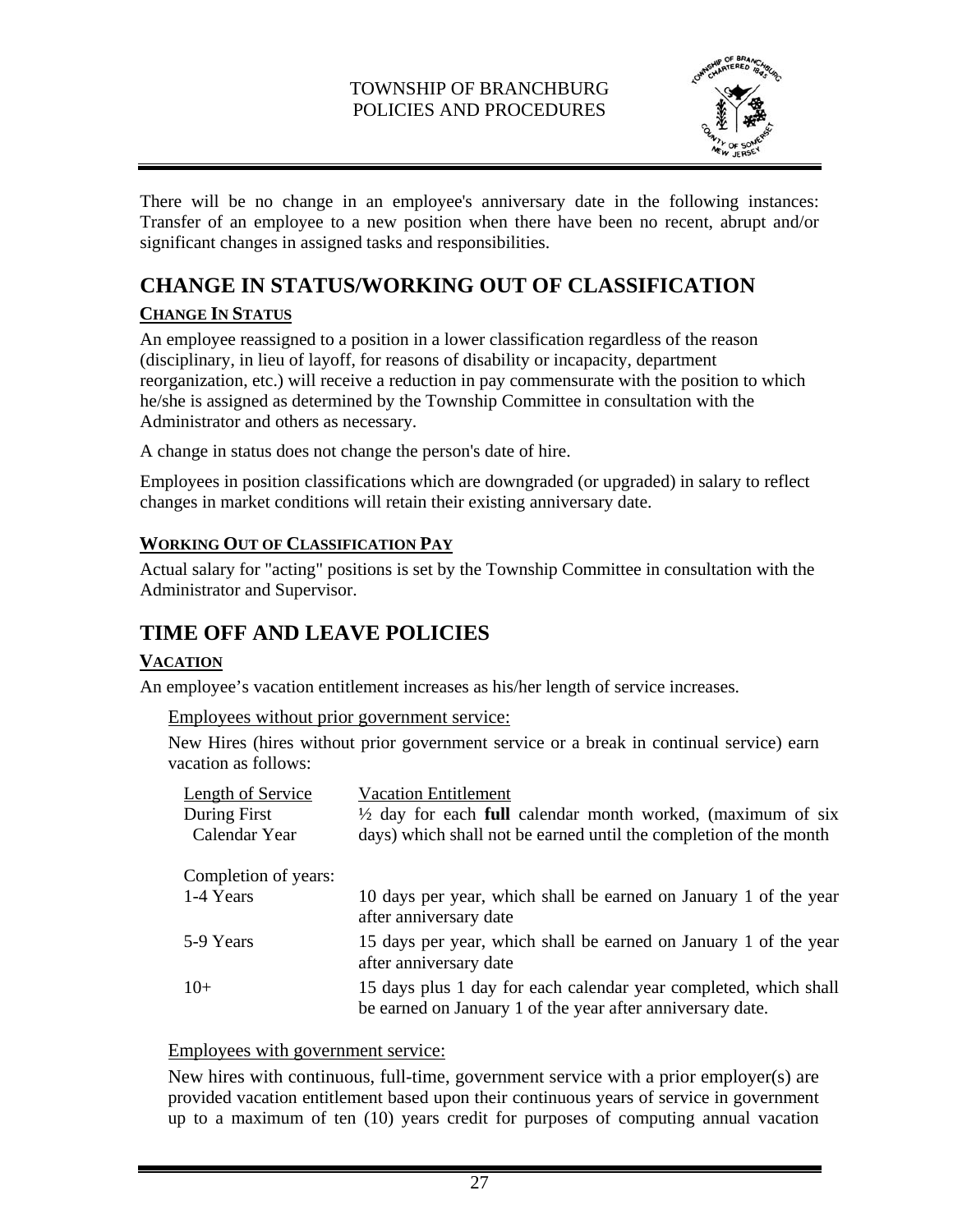

entitlement. Accrued vacation time shall run with the calendar year and will be prorated during the first year of service in accordance with the following:

New full-time employees hired between January 1 and April 30 of any year will be entitled to 100% of their vacation allocation. New employees hired between May 1 and August 31 will be entitled to 66%. New employees hired between September 1 and December 31 will be entitled to 33%.

For full-time employees who have 10+ years of service and were hired prior to October 22, 1990, there is no maximum accrual. For all other full-time employees, there is a maximum accrual of 30 days per year.

Eligible part time employees are entitled to vacation in proportion to hours/days worked. Part-time employees who become full-time employees shall be credited with ½ year of full-time service for each year worked on a part-time basis.

Employees are encouraged to take vacation in periods of at least one (1) week. Vacation requests must be approved in advance by Supervisor, who will consider the scheduling needs of the department. Supervisors may take two or more consecutive weeks but must receive permission from the Township Administrator. Other employees wishing to take two or more consecutive weeks must receive permission from their Supervisor and approved by the Township Administrator.

Employees must request the carryover of any unused vacation from the Township Administrator by December 31 of the current year. A maximum of 10 days unused vacation may be carried over to the following year. Any such carried over vacation must be used by April 30 of the following calendar year or will be lost.

Prior to April 30 of the calendar year the Administrator may, upon written request from the employee, consider and approve compensation in lieu of unused vacation from the prior year, not to exceed five days. Such compensation is contingent upon sufficient funds remaining in the department's line item from the previous year and such requests are limited to the following exempt employees:

- Township Administrator
- Township Clerk
- Chief Financial Officer
- Assistant Administrator
- Police Chief
- Police Captain
- Township Engineer
- Assistant Engineer
- Director of Public Works
- Assistant Director of Public Works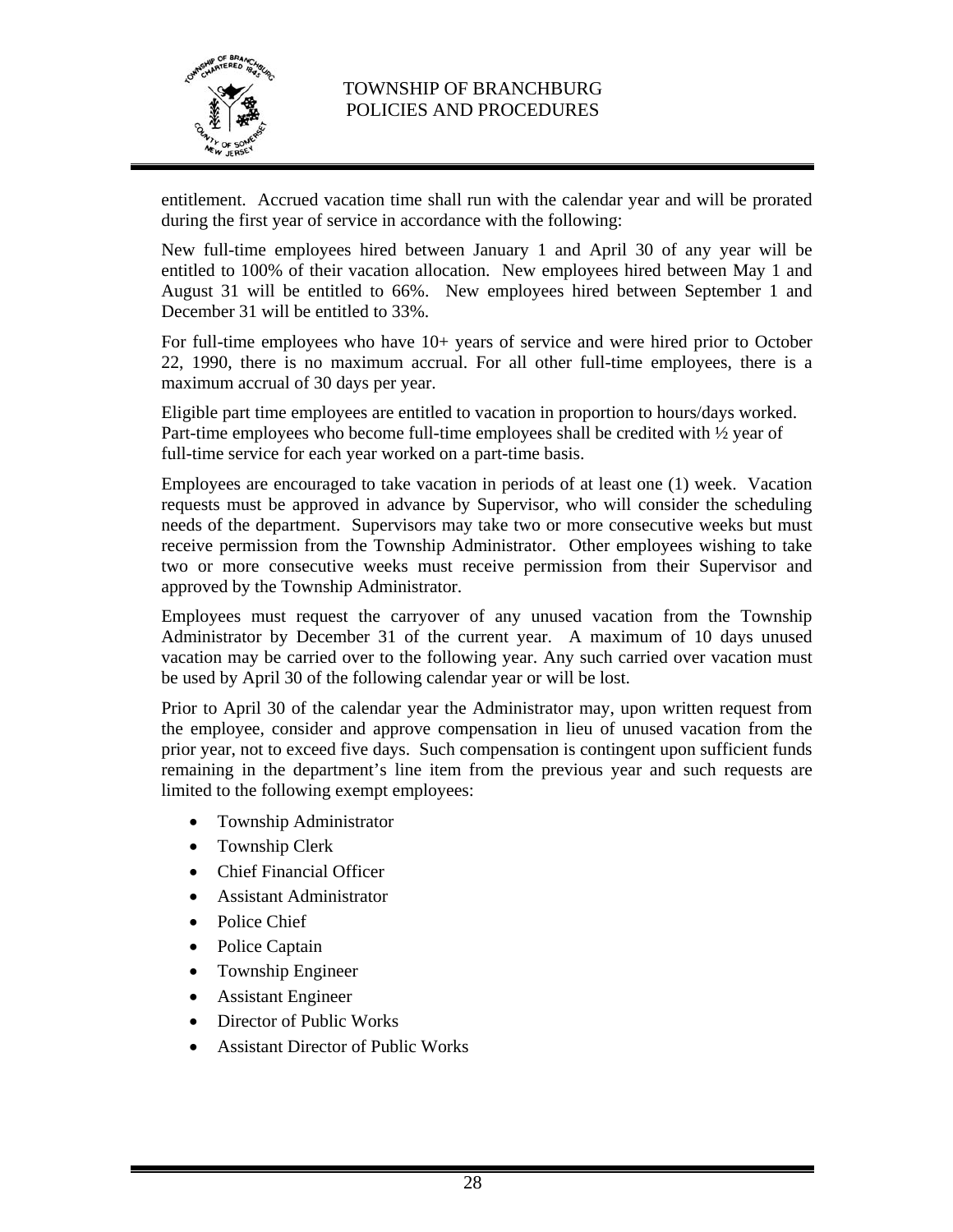

# **HOLIDAYS**

The Township shall recognize the following holidays off with pay for regular full-time employees:

- New Year's Day **•** Veteran's Day
- Martin Luther King's Birthday Thanksgiving Day
- 
- 
- Independence Day Christmas Day
- 
- 
- 
- President's Day **Friday following Thanksgiving**
- Memorial Day <br>• Afternoon of Christmas Eve
	-
- Labor Day  **Afternoon of New Year's Eve**

Lincoln's Birthday, Good Friday and General Election Day have been exchanged for three "floating" holidays, which regular full-time employees may take during the calendar year. Unused floating holidays may not be carried over to the following year. Scheduling of floating holidays must be approved in advance by the Supervisor.

When an Official Holiday falls on a Sunday, the following Monday shall be observed as that holiday. When an Official Holiday falls on a Saturday, the preceding Friday will be observed as that holiday.

If a holiday falls on a part-time employee's regularly scheduled work time, the employee shall receive regular pay for the holiday. If a holiday falls at a time when a part-time employee is not regularly scheduled to work, the employee shall not be paid for that holiday.

New full-time employees hired between January 1 and April 30 of any year will be entitled to three (3) floating holidays. New employees hired between May 1 and June 30th will be entitled to two (2) floating holidays. New employees hired after July 1st are not entitled to Floating holidays in the year they were hired.

### **SICK LEAVE**

An employee will accumulate one (1) sick day with pay for each full month worked, which may be accumulated and carried over from year to year up to a maximum of 60 days. Sick days may only be taken for an employee's own illness or approved family leave.

An employee who is sick for three (3) or more continuous workdays (excluding weekends) shall provide a physician's statement to the Supervisor upon return to work. Upon recommendation of the Supervisor, the Administrator may require an employee on sick leave to provide a physician's statement either during sick leave or after returning to work regardless of the number of continuous sick days.

The Administrator may require an employee who has been on sick leave for more than five (5) continuous work days (excluding weekends) to report to the Township Physician for examination and report to the Township Administrator.

Eligible part-time employees shall accumulate sick time based on their regularly scheduled weekly work hours.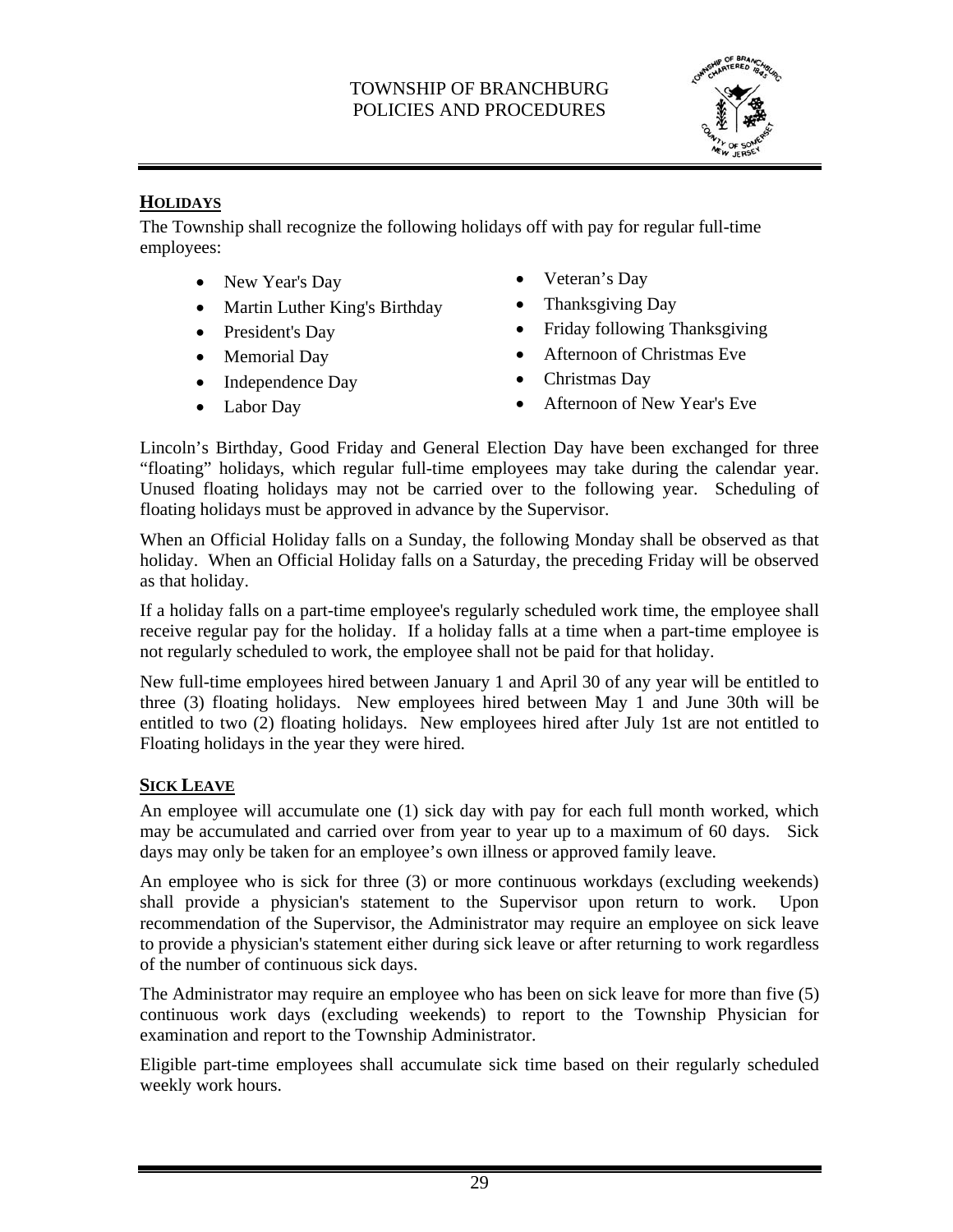

# **PERSONAL DAYS**

All full-time employees are entitled to three (3) personal days during the calendar year. Any personal days not used may not be carried over.

New full-time employees hired between January 1 and April 30 of any year will be entitled to three (3) personal days. New employees hired between May 1 and August 31 will be entitled to two (2) personal days. New employees hired between September 1 and December 31 will be entitled to one (1) personal day.

# **FAMILY AND MEDICAL LEAVE**

Full-time (and some part-time) employees may be entitled to family and medical leave under the Federal Family and Medical Leave Act ("FMLA") and the New Jersey Family Leave Act ("NJFLA") both of which shall run concurrently if an employee is on an approved leave. The Township may also provide additional rights that are not required by these laws. The following is a summary of your rights under the FMLA, the NJFLA and Township policy.

# **COORDINATION OF FMLA AND NJFLA LEAVES**

When an employee takes a type of leave that is available under both the FMLA and the NJFLA (leave for the birth of a child; placement of a child for adoption or foster care; and leave to care for a family member with a serious health condition) the Township will run the leaves concurrently, that is, each week (or day, etc.) of the leave will count against the employee's leave entitlement under both the FMLA and the NJFLA.

When an employee takes a type of leave that is only available under the FMLA (leave due to the employee's own serious health condition) the leave will only count against the employee's leave entitlement under the FMLA and will not reduce the employee's leave entitlement under the NJFLA.

Additional Information

If you have any questions regarding your rights to family and medical leave, please contact the Township Administrator.

### **FAMILY LEAVE ENTITLEMENT**

In accordance with New Jersey law, employees who have worked at least one thousand (1,000) hours in the twelve (12) month period immediately preceding the first day of leave may request up to twelve (12) weeks of unpaid leave (during any twelve (12) month period) for the following reasons:

- 1. The birth of a child and in order to care for the child; or
- 2. The placement of a child with the employee for adoption or foster care; or
- 3. To care for a spouse, civil union partner, domestic partner, child, parent, or parent-inlaw who has a serious health condition.

Leave for the birth of a child or placement of a child for adoption or foster care must be taken within twelve (12) months from the date of birth or placement.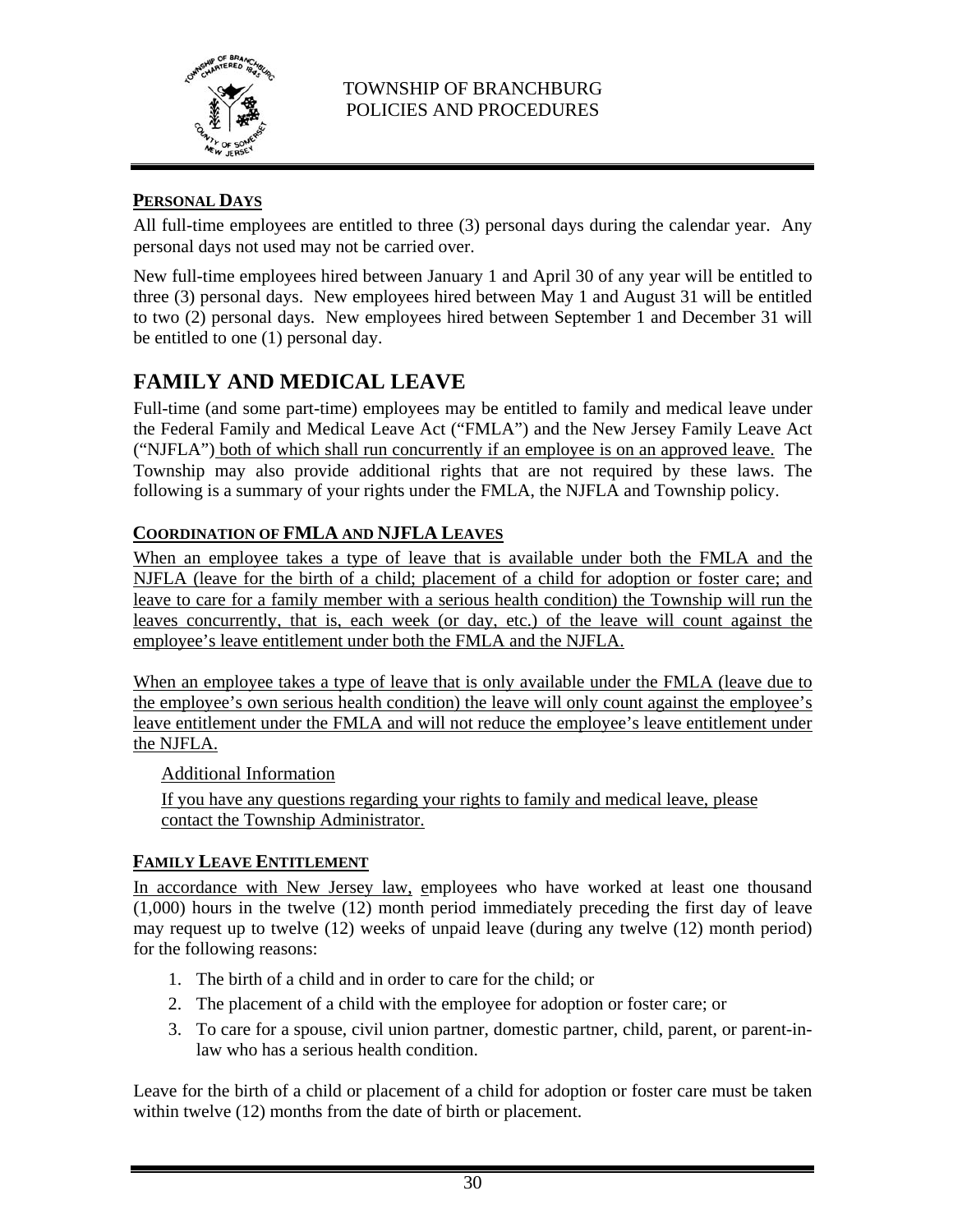

#### **MEDICAL LEAVE ENTITLEMENT**

In accordance with Federal law, employees who have worked at least one thousand two hundred fifty (1,250) hours in the twelve (12) month period immediately preceding the first day of leave may request up to twelve (12) weeks of unpaid leave (during any twelve (12) month period) due to the employee's serious health condition.

If you have questions regarding the meaning of "serious health condition," please contact the Township Administrator.

#### Notice Requirements

If the need for leave is foreseeable based on the birth of a child, the placement of a child for adoption/foster care, or planned medical treatment for the employee, the employee is required to give not less than thirty (30) days advance notice before the leave is to begin. With respect to unforeseeable leave, the employee must provide notice as soon as practical under the circumstances. Moreover, an employee requesting a leave for the foreseeable treatment of a serious medical condition may be required to schedule the treatment "so as not to disrupt unduly the operations of the Employer", where this is possible.

If the need for leave is foreseeable based on the serious health condition of an immediate family member, the employee is required to give not less than fifteen (15) days advance notice before the leave is to begin. With respect to unforeseeable leave, notice must be given as soon as possible under the circumstances.

Employees must complete leave request forms provided by the Township.

#### Medical Certification

Employees may be required to submit a medical certification from a health care provider, documenting their own serious health condition or that of their family member. The Township will provide the medical certification. If the leave is foreseeable the employee should provide the medical certification before the leave begins. If the need for leave is not foreseeable, the certification should be provided as soon as possible under the circumstances.

In cases where the Township does not agree with the assessment of the employee's health care provider, the Township may require a second opinion at the Township's expense by a physician not employed for any purpose by the Township. In the case of a conflict between the first two opinions, the Township may require, and must pay for, a third opinion by a physician jointly designated by the Township and the employee. The third opinion will be binding.

#### Required Use of Accrued Paid Leave

Employees taking leave on account of their own serious health condition, or to care for a family member with a serious health condition, must first use any available accrued paid leave (including sick days, vacation days, personal days, and floating holidays). After the employee has used all available paid leave, the remainder of the leave is unpaid.

Employees taking leave for the birth of a child or placement of a child for adoption or foster care must use any available accrued paid leave, excluding sick days. Employees taking such leave may, but are not required, to use accrued sick days. After the employee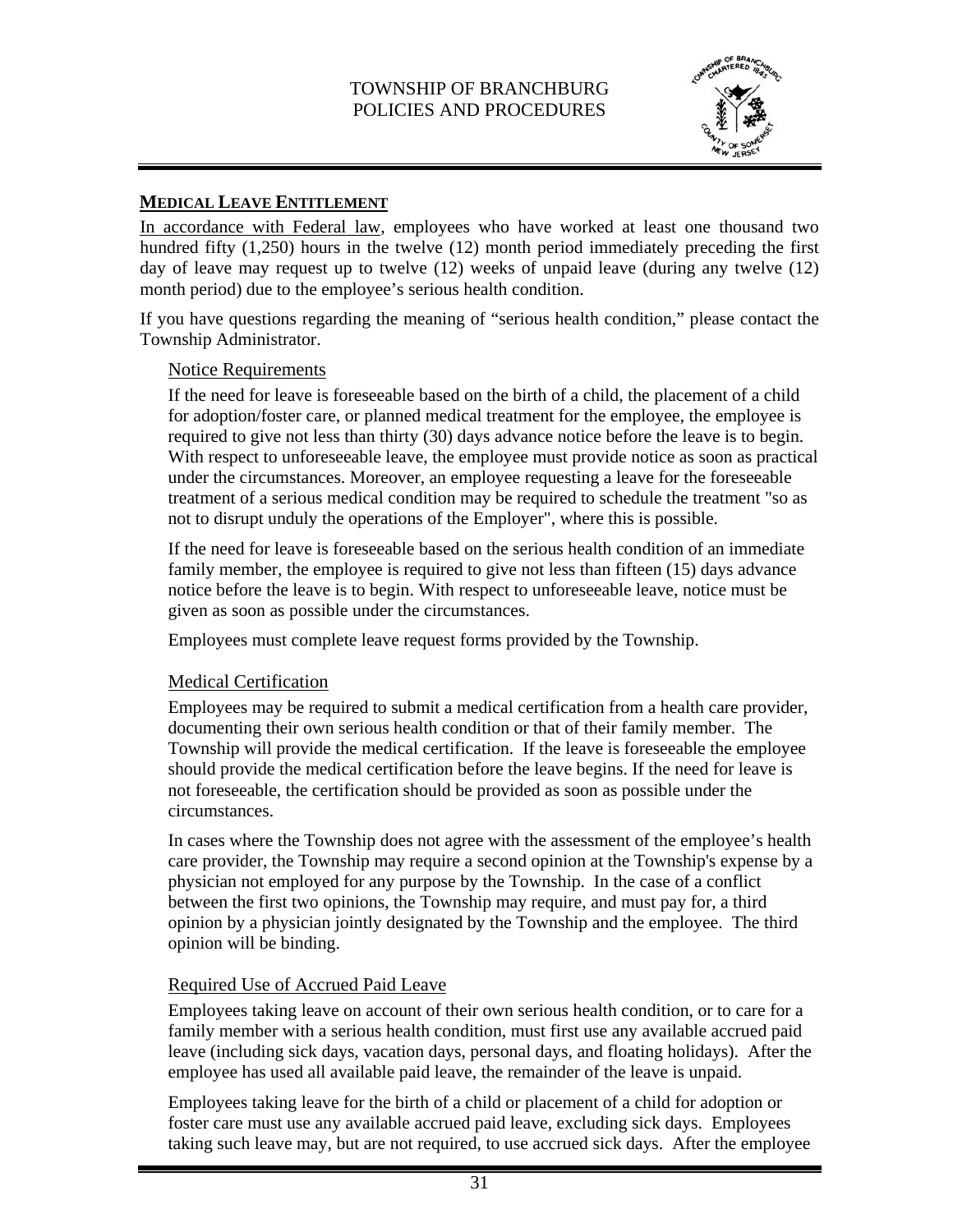

has used all available paid leave (including sick days only if the employee elects to use sick days), the remainder of the leave is unpaid.

# Benefits During Leave

The Township will continue an employee's health care coverage during the period of the leave so long as the employee continues to pay their portion of medical costs. If the employee fails to return after the leave, the Township may recover the actual costs of the coverage, except if the basis for the failure to return is beyond the employee's control. This would include a serious health condition of the employee. The recovery process will be considered on an individual basis and will be up to the discretion of the Township.

An employee who takes family or medical leave is not entitled to the accrual of additional benefits or seniority that would have occurred during the period of leave. However, employees are entitled to accrue hours or service (service credit) during periods of paid leave.

#### Job Restoration

An employee is entitled upon return from leave to be reinstated to his/her previous position of employment, or to an equivalent position with equal pay, benefits and other terms and conditions of employment.

However, employees who are defined as "key employees" under the FMLA may be denied job restoration under certain circumstances.

### Intermittent/Reduced Schedule Leave

When leave is requested for the serious health condition of the employee or the employee's family member, leave may be taken on an intermittent or reduced schedule basis when medically necessary.

Requests for intermittent/reduced schedule leave in connection with the birth or placement of a child are considered at the discretion of the Township, and do not have to be approved. The Township will approve or deny a request for intermittent/reduced schedule leave based on the Township's needs in the department or job which would be affected by such a request.

Reduced schedule leave is when the employee works less than his or her normally scheduled daily or weekly hours. Intermittent leave is leave taken in separate blocks of time.

During the course of an intermittent or reduced schedule leave, the Township may require that the employee transfer temporarily to an alternate position with equal pay and benefits that better accommodates the recurring periods of leave. Failure to accept the alternate position may be grounds to deny the intermittent or reduced schedule leave.

#### **BEREAVEMENT LEAVE**

All employees shall be entitled to paid bereavement leave of five days in the case of the death of an immediate member of his/her family, spouse's family, civil union partner's family or domestic partner's family. An immediate member of the family is defined as spouse, domestic partner, child, parent, brother or sister, grandparent, grandchild, mother-in-law,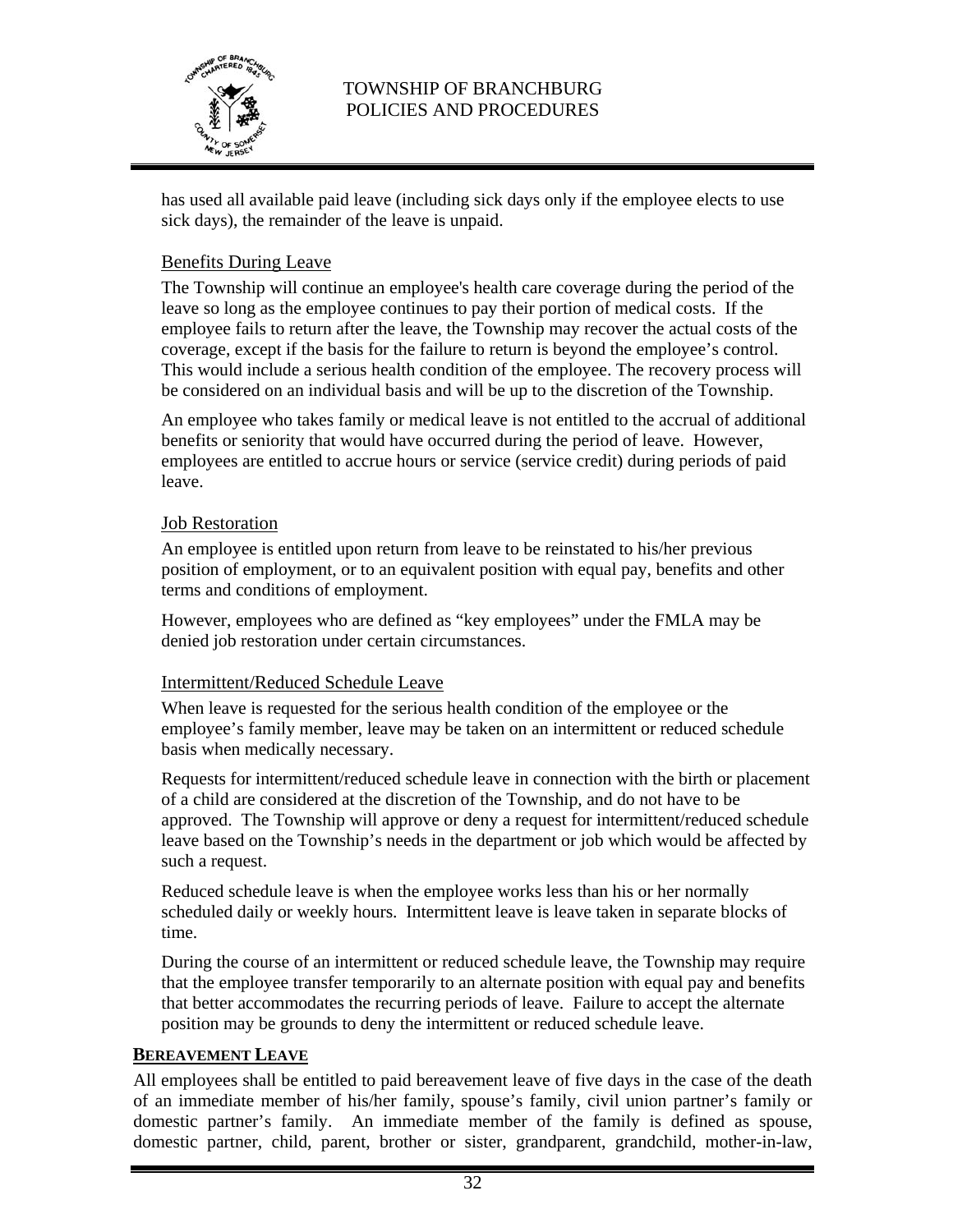

father-in-law, son-in-law, daughter-in-law, brother-in-law or sister-in-law. It shall also include any person who was a permanent resident in the member's household.

Two days paid bereavement leave shall be granted in the case of the death of an aunt, uncle, niece or nephew.

# **MILITARY LEAVE**

It is the policy of the Township to grant employees military leaves of absence in accordance with all applicable Federal and State laws, including the Uniformed Services Employment and Reemployment Rights Act of 1994 ("USERRA"), 38 U.S.C. 4301 et seq. and N.J.S.A. Titles 38 and 38A. When Federal law provides greater rights and benefits than State law, Federal law will be applied. When State law provides greater rights and benefits than Federal law, State law will be applied.

Employees should contact the Administrator for details regarding their military leave rights.

### **PERSONAL LEAVE OF ABSENCE**

A personal leave of absence is an authorized absence from work which an employee may request for various reasons, including: continued sickness after exhaustion of sick leave; continuing education; and other personal circumstances. If an employee's request for personal leave is granted, the employee will be required to use any available accrued paid leave (including sick days, vacation days, personal days, and floating holidays). After the employee has used all available paid leave, the remainder of the personal leave is unpaid.

A leave of absence may be requested by any employee who shall submit in writing all facts bearing on the request to his/her Supervisor. The Supervisor will forward the request, with his/her recommendations to the Administrator for consideration by the Township Committee. Each case will be considered on its merits and without establishing a precedent.

Unless otherwise allowed by the Township Committee, the leave of absence shall not exceed twelve (12) months.

Employee benefits including, but not limited to group insurance, vacation and sick time, will not be provided during a personal leave of absence. Rights to the same employee benefits will not accrue during a personal leave of absence.

### **BLOOD BANK**

All employees are encouraged to donate whole blood or plasma to the Blood Bank.

Time off with pay may be granted for volunteering provided time off has the prior approval of the employee's Supervisor and Township Administrator.

### **JURY DUTY LEAVE**

Any employee serving on jury duty will receive regular compensation and is expected to report for work any time not required to be in attendance as a juror. Compensation paid for jury service up to five dollars (\$5.00) per day may be retained by the employee; compensation in excess of five dollars (\$5.00) per day shall be paid over to the Township.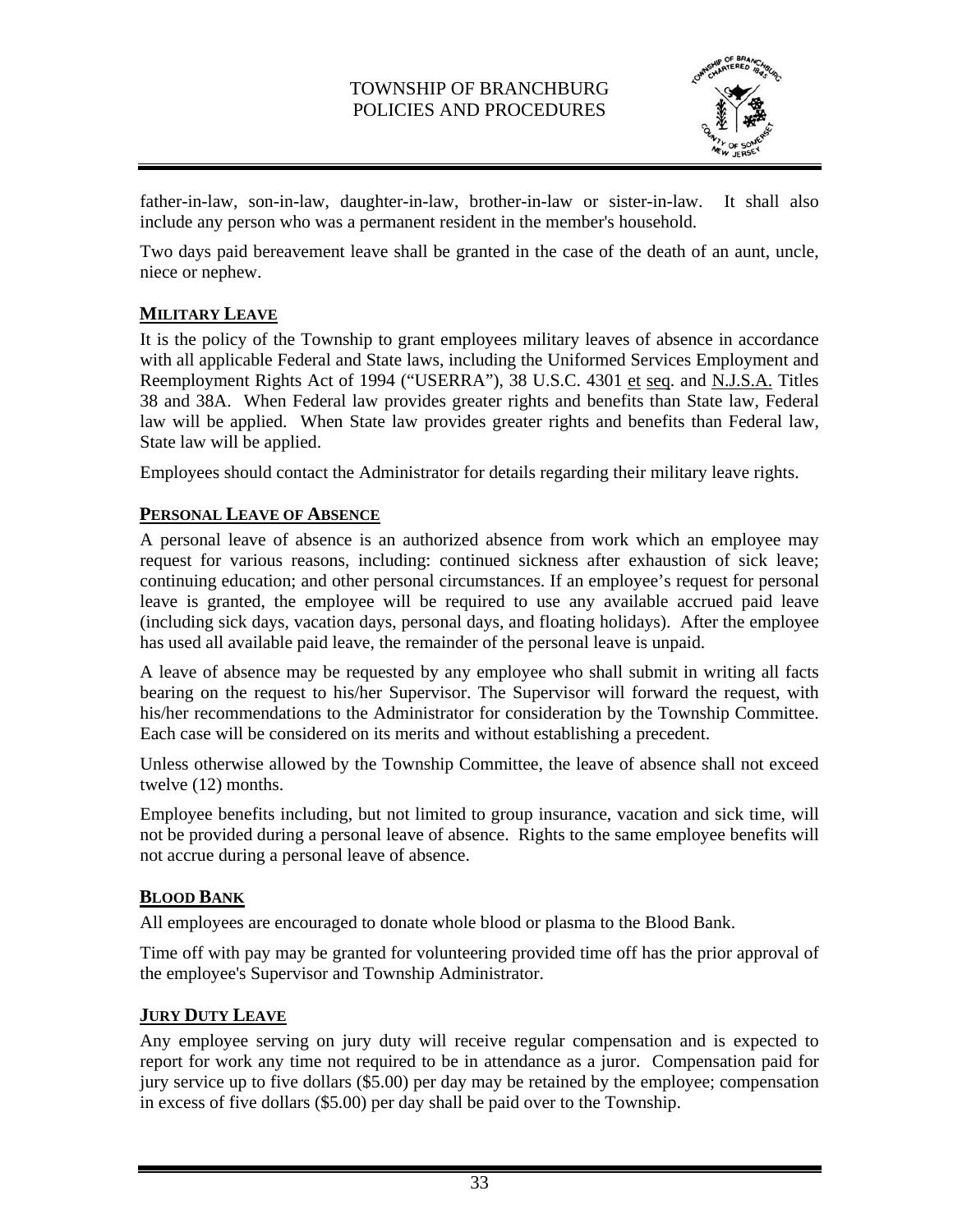

#### **STAFF MEMBERS WHO ARE VOLUNTEER FIRE COMPANY OR RESCUE SQUAD MEMBERS**

Employees, who are members of either a Volunteer Fire Company or Rescue Squad, which serve the Township of Branchburg, shall be excused from attendance during their regular hours of employment for an emergency and only for the duration of said call. (NJSA 40A:9-160.1) Employees must notify their Supervisor that they are leaving work to respond to a call, and must secure their work area, absent emergency conditions.

# **EMPLOYEE BENEFITS**

The following benefit descriptions are provided for general information purposes only. In the event of a discrepancy between these descriptions and the official benefit plan documents; the official plan documents shall govern.

Please refer to the "Types of Employment and Eligibility for Benefits" policy for specific information on which employees are entitled to benefits.

#### **GROUP MEDICAL INSURANCE**

In accordance with New Jersey law, the Township offers to all regular full-time employees and all eligible dependents group medical insurance through the State Health Benefits Program or other equivalent carrier.

Coverage becomes effective after 60 days of employment. Specific benefits of the plans are described in insurance brochures provided to each new employee by the Finance Department. During open enrollment periods established by the carrier an employee may elect to change medical plans.

When an employee retires after 25 years of Township service, employee shall receive paid medical benefits for him/herself. When an employee retires after 50 years of Township service, the employee shall receive paid medical benefits for him/herself and spouse, domestic partner or civil union partner.

Any employee hired after August 10, 2009, will not be eligible for paid retirement medical benefits.

Enrollment cards should be completed in the following instances:

- 1. New, full-time employees beginning service with the Township, or part-time employees beginning full-time service with the Township.
- 2. Full-time employees wanting to add an eligible dependent.
- 3. Full-time employees who want to drop a dependent.

Enrollment cards are available from the Finance Department. It is the employee's responsibility to notify the Finance Department of any change in dependent status by completing updated enrollment cards.

#### **GROUP DENTAL PLAN**

The dental program is limited to full-time employees. Other employees not receiving automatic coverage may purchase, if permitted by the carrier, family coverage through payroll deductions. Coverage becomes effective 60 days after employment commences.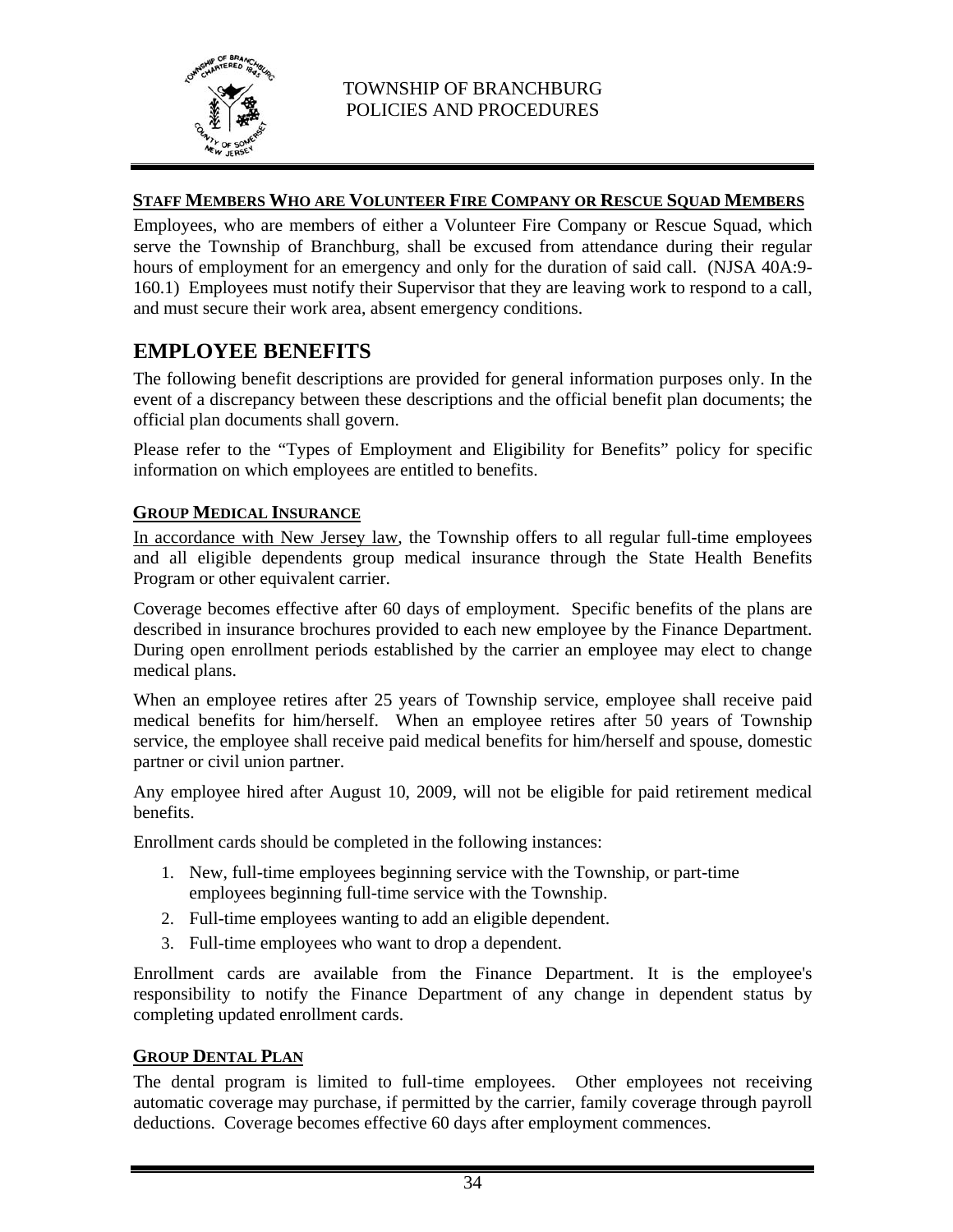

Enrollment cards should be completed in the following instances:

- 1. New, full-time employees beginning service with the Township, or part-time employees beginning full-time service with the Township.
- 2. Full-time employees wanting to add an eligible dependent.
- 3. Full-time employees who want to drop a dependent.

Enrollment cards are available from the Finance Office and it is the employee's responsibility to notify the Payroll Clerk of any change in dependent status by completing updated enrollment cards.

Enrollment is processed through the Finance Office.

#### **DISABILITY BENEFITS**

All regular full-time employees are eligible for disability benefits (i.e., partial salary continuation) 90 days after full-time employment. Disability will be paid to an employee for illness or injury that is not job related. All employees must wait 30 days (20 working days) before disability will pay up to 70% of base salary but not to exceed the maximum determined annually by the State of New Jersey for the State's disability insurance plan. During the waiting period employees may use available sick, personal or vacation time to receive their regular salary with continued payments contingent upon the carrier's approval. It is the final decision of the Township's carrier as to eligibility for disability benefits. All forms, which are available through the Finance Office, must be completed and returned to the Township's carrier as soon as possible.

Disability Leave: employees who are receiving disability benefits under the Township's disability pay policy may be granted a leave of absence for the period they are receiving disability pay, up to a maximum of six months. If the employee is eligible for FMLA leave, leave granted under the disability policy will count against the employees FMLA leave entitlement.

An employee who has exhausted their disability leave may request a personal leave of absence for a period to be determined.

#### **DEFERRED COMPENSATION**

The Township provides an option to any regular employee to invest a portion of his/her present earnings in a deferred compensation plan. This is an arrangement where a certain dollar amount can be designated by the employee to be withheld from his/her paycheck, invested and then paid out at a later date, usually at retirement, when most people are in a lower income bracket. Under this arrangement, neither the deferred amount, nor earnings on the investments, are subject to current Federal income taxes until such time as the employee receives payment from the plan.

The Township-approved program includes various investment options and is currently administered by VALIC. Enrollment can be arranged through the Payroll Clerk and is open to any Regular employee with the Township. Contributions to the program are financed solely by the employee by payroll deduction.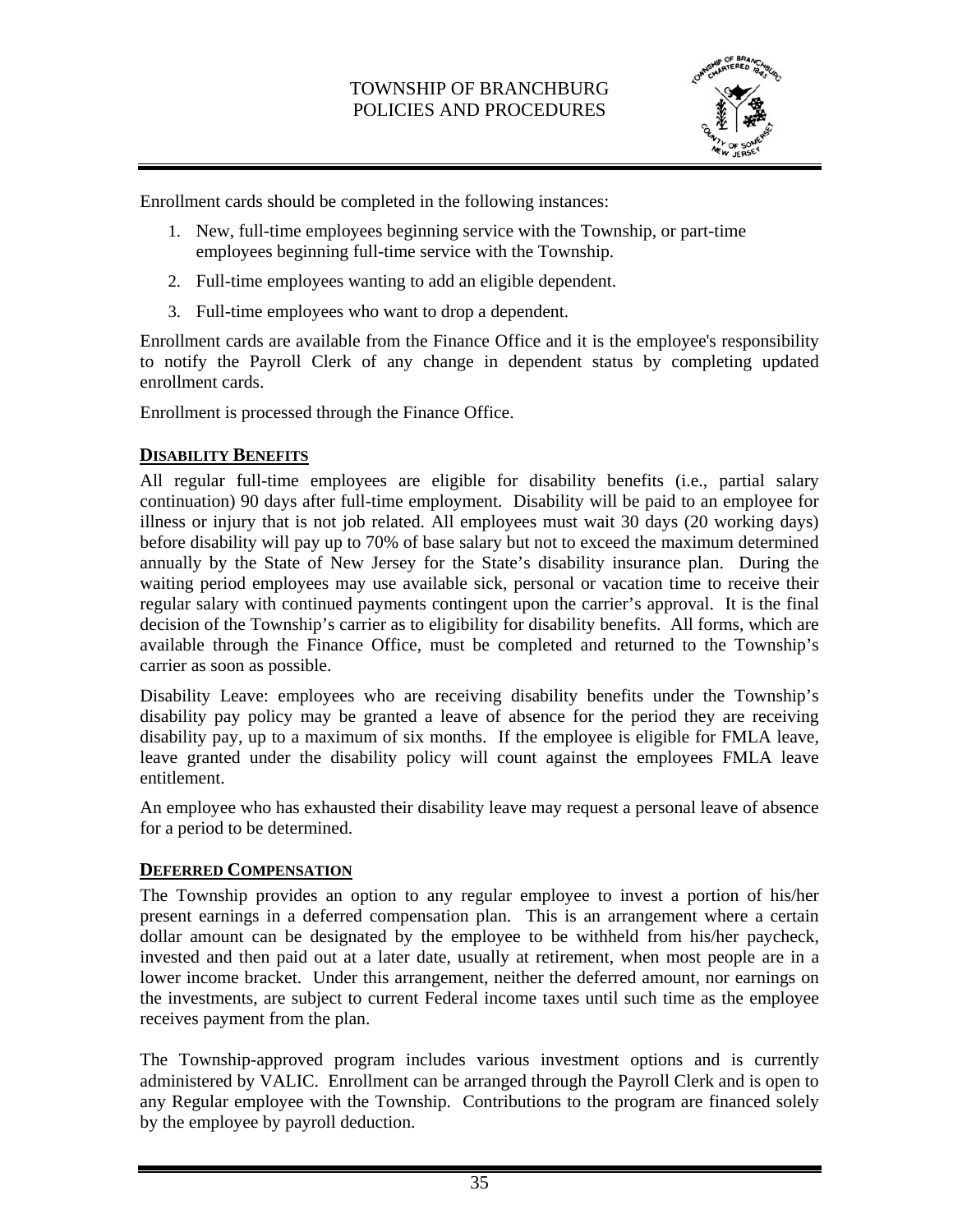

#### **LIFE INSURANCE**

All full-time employees are covered by a term life insurance policy paid for by the Township. Coverage is effective after three complete calendar months of employment.

Specific benefits and terms of the policy are provided to each new employee by the Finance Department. Additional copies are available from the Finance Department.

Upon termination of employment with the Township, the employee may convert the policy to a comparable individual policy of life insurance without furnishing evidence of insurability provided the application and payment of the first premium is made to within 31 days after termination of employment.

It is the employee's individual responsibility to keep information on file related to this policy up-to-date as to name, address, and beneficiary(s).

Additional information concerning life insurance is available through the Finance Department.

#### **RETIREMENT SYSTEM**

Employees are enrolled in the State of New Jersey Public Employee Retirement System (PERS) in accordance with the rules and regulations established by PERS.

Retirement benefits are funded through both employee and employer contributions. Contributions to the retirement system are mandatory for eligible positions and are deducted from the employee's salary each payroll period.

The Retirement System provides for normal retirement benefits and disability retirement benefits when an employee meets the plan requirements.

Annual benefit statements are provided by the Retirement System to participating employees. Employees may request an estimate of benefits from the Retirement System at any time to obtain an approximate projected retirement benefit figure.

Enrollment and benefits forms are available through the Finance Department. It is the employee's individual responsibility to keep information on file up to date related to their retirement account as to name, address and beneficiary(ies).

Employees who plan to retire from the system are encouraged to contact the Retirement System at least 90 days in advance of the anticipated retirement date to secure estimate of benefits information and to finalize the retirement date. This action should also be coordinated with the Finance Department.

#### **UNEMPLOYMENT COMPENSATION**

The Township is a covered employer under the Unemployment Compensation law. The basic objective of the program is to provide a partial replacement of wages for its former employees during short periods of involuntary unemployment.

The Township may contest the claim of an employee who quits without "good cause" or who quits for other reasons considered disqualifying.

Application for unemployment compensation is made through the State of New Jersey.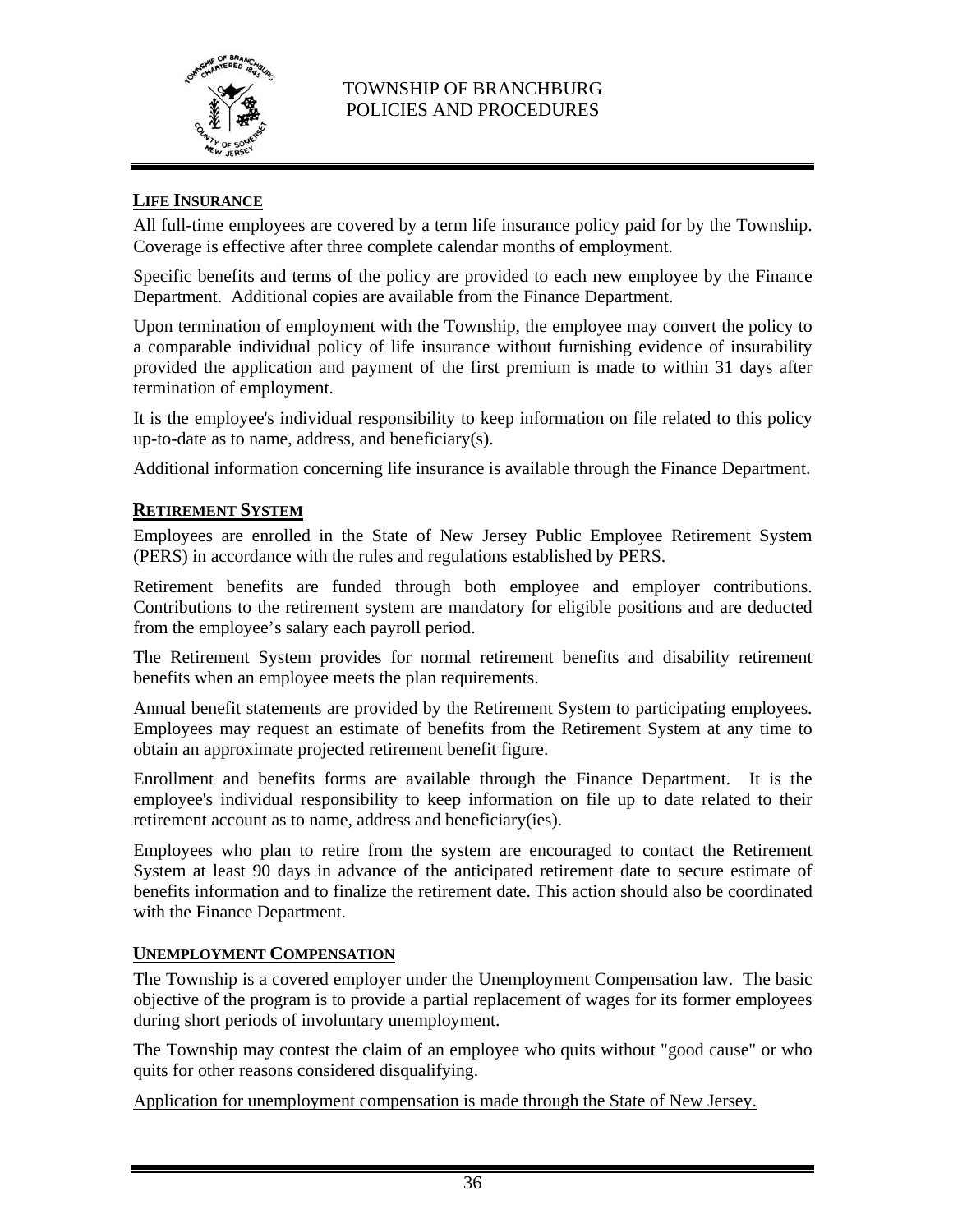

#### **WORKERS COMPENSATION**

All employees are covered by Worker's Compensation, a program of insurance to protect workers, their families and dependents from loss due to a job related accident or illness.

Financing for this program is by the Township.

Any employee involved in a job related injury or an occupational illness must report the incident to his/her immediate Supervisor within 24 hours or as soon thereafter as possible. The affected employee shall also file an application for Worker's Compensation in accordance with applicable laws, rules or regulations.

An employee who incurs a work-related illness or injury must elect whether to receive paid leave from the Township or worker's compensation benefits paid at 70% of base wages up to the State maximum. If the employee has elected to receive workers' compensation benefits, the Township cannot require the employee to substitute any paid vacation or leave. All time off will run concurrent with the Family and Medical Leave Act.

Hours lost due to the injury or illness should be reported on the employee time sheet as "Workers Compensation" and such hours will not be charged against the employee's accrued sick leave, vacation leave or personal days.

# **DISPUTE RESOLUTION POLICIES**

A "grievance" shall mean a claim or dispute by an employee with respect to the interpretation, meaning or application of the provisions of Township's Policies and Procedures.

An employee wishing to file a grievance shall follow the following procedure:

Step 1: An employee must present a grievance within ten (10) working days of its alleged occurrence to the employee's Supervisor, (or appropriate appointing authority if the employee reports directly to the appointing authority) who shall attempt to resolve it within five (5) working days after it is presented to them.

Step 2: If the employee is not satisfied with the solution by the Supervisor, the employee must submit the grievance, in writing, to the Township Administrator within five (5) working days after the Supervisor's response. This written notice shall include the following:

- (a) Statement of the grievance and relevant facts.
- (b) Remedy sought.
- (c) Reasons for dissatisfaction with the Supervisor's solution.

The Administrator shall attempt to resolve the grievance within five (5) working days after it has been presented to him/her.

Step3: If the employee is not satisfied with the solution by the Administrator, the employee must submit the grievance, in writing, to the Township Committee within five (5) working days after the Administrator's response. This written notice shall include the following:

- (a) Statement of the grievance and relevant facts.
- (b) Remedy sought.
- (c) Reasons for dissatisfaction with the Administrator's solution.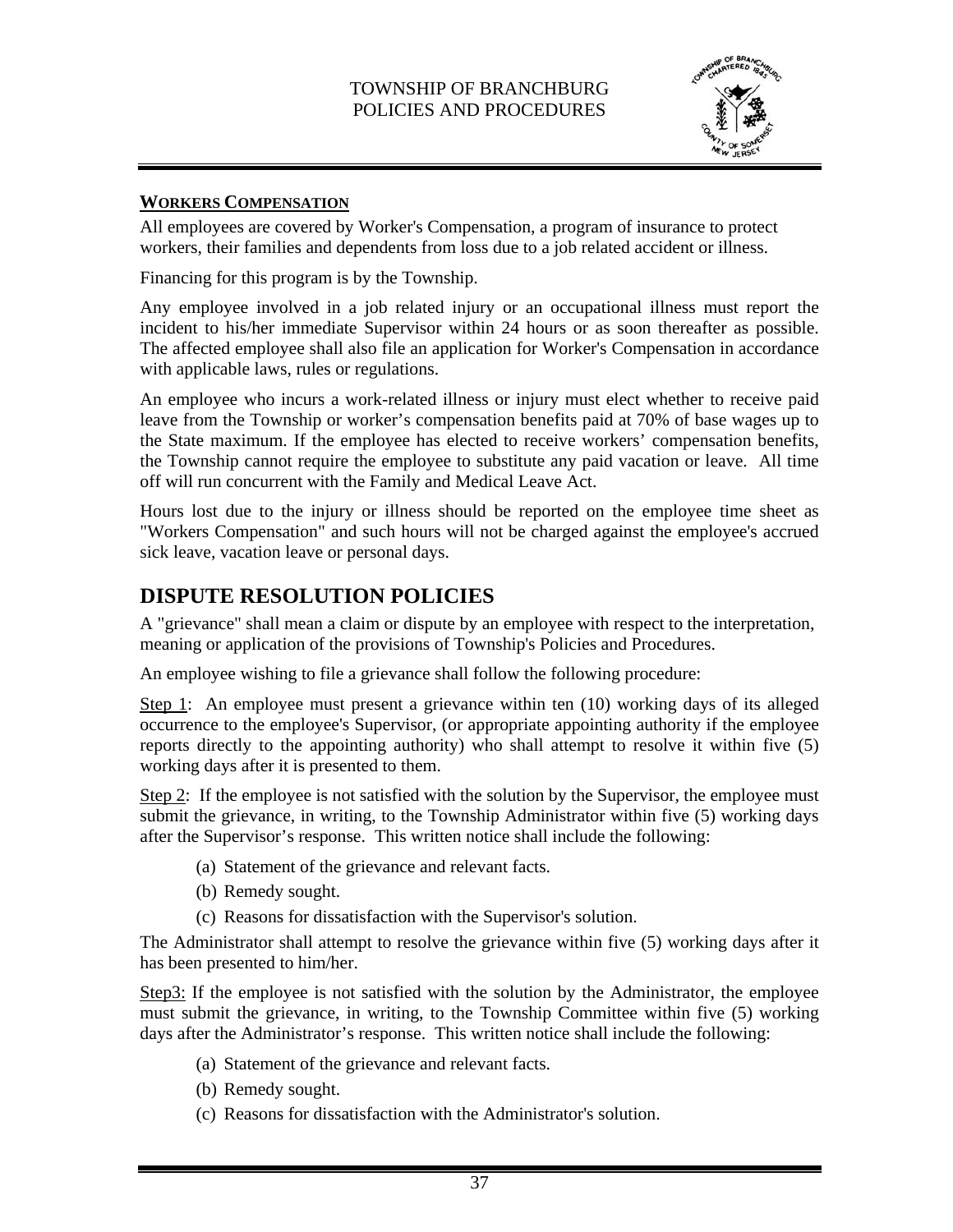

No part of the above procedure shall be in conflict or violation of other State or Federal laws and regulations.

No punitive action shall be carried out against the employee for utilizing the grievance procedure outlined above.

# **PERFORMANCE MANAGEMENT POLICIES**

### **PERFORMANCE EVALUATIONS**

#### Purpose

The primary purpose of employee performance evaluations is to review the performance of the employee, based on pre-established performance standards. Regular performance evaluations give employees and Supervisors the opportunity to discuss job tasks and related goals.

Performance evaluations shall also be considered in decisions affecting salary advancement, disciplinary action and training needs.

#### Periods of Evaluation

- 1. End of probation period: Probationary employees are subject to a performance evaluation prior to completion of their probationary periods by their Supervisor. Probationary employees must receive an overall rating of "satisfactory" in order to continue their employment in the Township service.
- 2. Annual: Regular part-time and full-time employees shall receive an annual evaluation of their performance once each calendar year during the month of November. Those employees reporting directly to the Township Committee will be evaluated by the Township Committee as a whole.
- 3. Time of Separation: Employees shall be evaluated at the time of separation from Township service.
- 4. Special: A special performance evaluation shall be completed whenever:
	- a) Supervisor permanently leaves his/her position. The Supervisor shall complete a performance report on each employee supervised who has not been evaluated in the six (6) months prior to the date the Supervisor is to leave. The purpose of such a special performance evaluation is to provide the new Supervisor with current information regarding the performance of employees.
	- b) There is a significant trend either upward or downward in the employee's performance, as determined by the employee's Supervisor or the Township Administrator.

### Procedure for Performance Evaluations

Each employee shall be evaluated by his/her appropriate Supervisor who shall submit said evaluations to the Township Administrator for review. Supervisors shall be evaluated by the Township Administrator, who shall submit said evaluations to the Township Committee for review.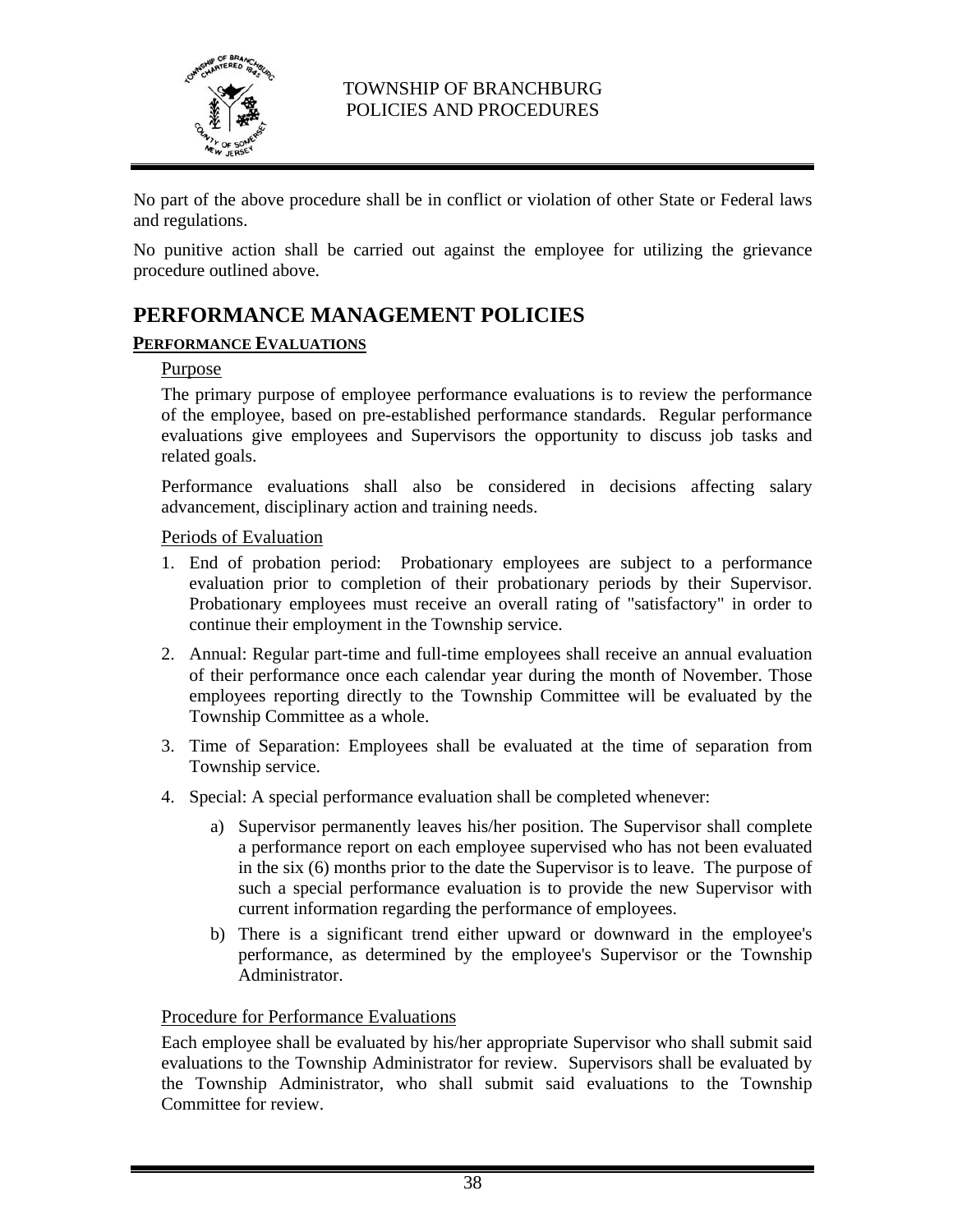

#### **DISCIPLINARY ACTION**

Occasions arise when employees fail to meet expectations, necessitating corrective action. It is the policy of the Township to administer discipline fairly and reasonably. Employees and the Township are best served when discipline is administered to correct actions rather than to punish.

Disciplinary action is not primarily intended to be punitive, but rather to maintain the efficiency and integrity of Township service. The nature and severity of the offense and the employee's prior record shall be considered.

The degree of discipline administered will depend on the severity of the infraction and shall be in accordance with any applicable labor contract, and Township policies and procedures as well as local, state or federal laws and regulations.

The following disciplinary policy is not meant to imply that an employee is entitled to progressive discipline or any warnings or hearings whatsoever prior to discharge. Rather, in accordance with the Township's employment at will policy, the Township may terminate any employee's employment at any time, with or without cause, with or without notice (unless an applicable collective bargaining agreement or governing law provides otherwise). Although the Township, in its sole discretion, may choose to provide an employee with a hearing or warnings or progressive discipline prior to discharge, the Township has no obligation whatsoever to do so in any individual case (unless an applicable collective bargaining agreement or governing law provides otherwise).

Types Of Disciplinary Action

Types of disciplinary action may include:

Oral Warning - This type of discipline is typically applied to infractions of a relatively minor degree or in situations where the employee's performance needs to be discussed. The oral warning should be given in private. Supervisors should inform the employee that the Supervisor is issuing an oral warning, that the employee is being given an opportunity to correct the condition, and if the condition is not corrected, the person will be subject to more severe disciplinary action. A notation that an oral warning was given should be made in the employee's personnel file.

Written Warning/Reprimand - This notice is typically issued in the event the employee continues to disregard an oral warning or if the infraction is severe enough to warrant a written reprimand in the employee's personnel file. A written warning is to be handed to the employee at the time of the discussion of the discipline. The employee shall sign the written warning to acknowledge receipt. A copy, signed by the employee, will be placed in the employee's personnel file. If the employee refuses to sign the acknowledgment, then the Supervisor and one other witness shall note on the reprimand that the employee received a copy thereof and refused to sign it.

Suspension - This form of discipline is typically administered as a result of a severe infraction of policies or for repeated violations.

Suspension with Pay - At the discretion of the Administrator or his/her designee, an employee of the Township may be suspended with pay and benefits pending investigation of allegations of misconduct, when the nature of the allegation compromises the ability of the employee to perform his/her duties, and when a substantial period of time will be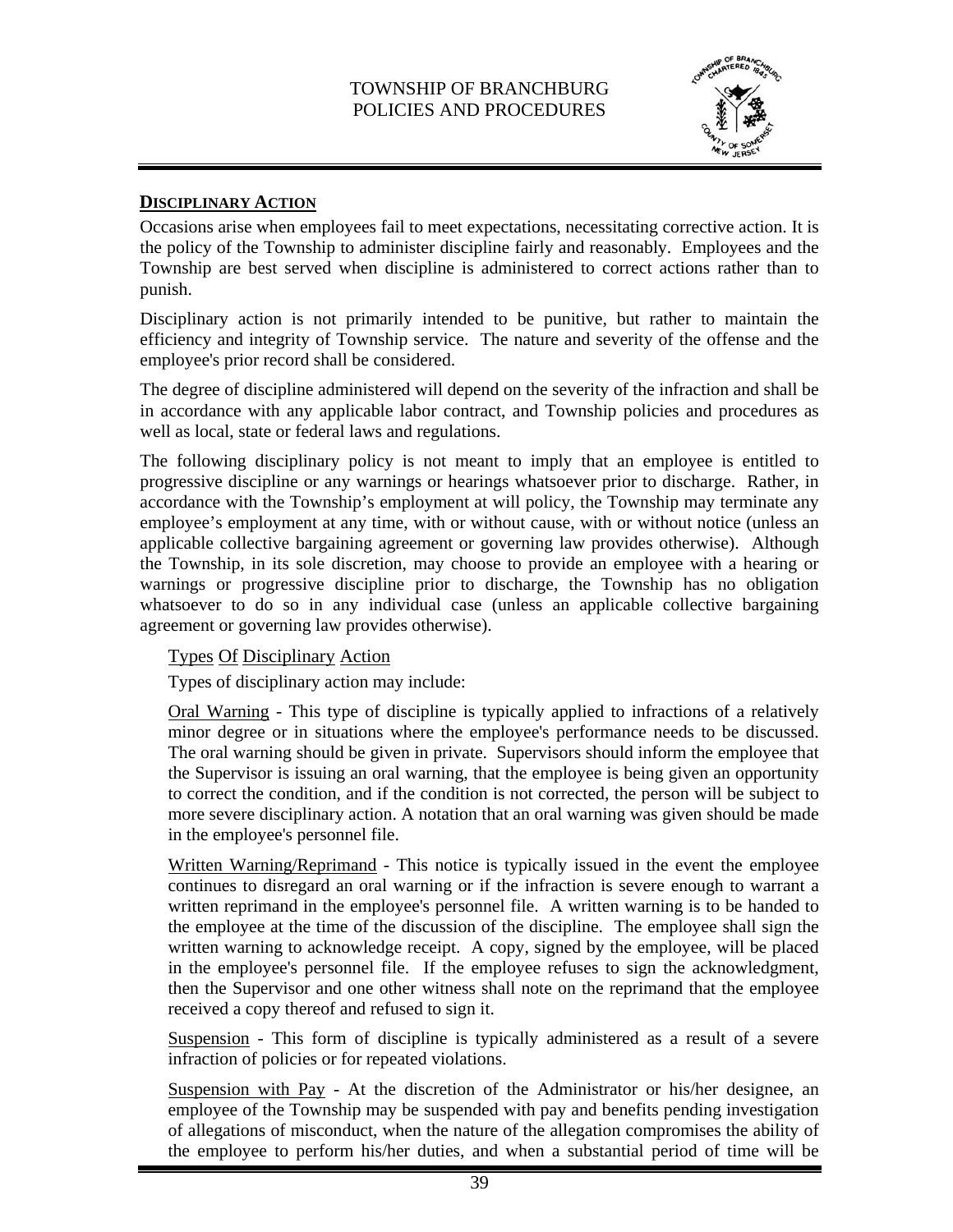

required to complete an investigation or legal action. Such suspension is not a disciplinary action and may not be appealed. If the charges are substantiated, disciplinary action will be taken in accordance with the nature of the offense, and may include recovery of salary and benefits paid during the suspension. If the charges are unfounded, the employee will be restored to duty and a letter of exoneration will be placed in the employee's official personnel file.

Suspension Without Pay - An employee may be suspended without pay when the offense is of a serious enough nature, usually sufficient for discharge, but when circumstances related to an employee's overall performance would not warrant immediate discharge. The length of suspensions should not normally exceed fifteen (15) work days.

Demotion - Demotion may be used in those instances where an employee has been promoted to a position where they are unwilling or unable to perform the responsibilities of that position. Demotion is not to be used as a substitute for dismissal, when dismissal is warranted.

Discharge - Immediate removal of an employee from the job site pending review for discharge may be warranted in instances involving serious insubordination, theft, serious illegal or destructive acts while on the job, or other substantial reasons deemed appropriate by the Administrator. An employee may also be discharged after repeated offenses of a less serious nature if the offenses have been documented by the Supervisor and appropriate behavioral changes have not resulted from previous progressive disciplinary action.

### **APPEALS**

To appeal a disciplinary action taken by a Supervisor, the employee must present a written appeal to his/her immediate Supervisor within ten (10) working days of the disciplinary action, setting forth the reasons why the employee believes the discipline was unwarranted or excessive. The immediate Supervisor shall attempt to resolve the matter within five (5) working days.

If the immediate Supervisor is unable to resolve the situation within five (5) working days, the employee may then make an appeal to the Township Administrator. The Administrator shall attempt to resolve the appeal within five (5) working days after it has been presented to him/her.

If the Township Administrator is unable to resolve the situation, the employee may make a final appeal to the Township Committee, whose decision shall be final.

#### **PRE-DISCIPLINARY HEARING**

The Administrator may provide and arrange for a pre-disciplinary hearing prior to the demotion, suspension, or discharge of any employee, unless the Administrator determines that a pre-disciplinary hearing is inappropriate under the circumstances. The circumstances when the Administrator may so conclude include, but are not limited to, the following: (1) the employee is unfit for duty; or (2) the employee is a hazard to any person if permitted to remain on the job; or (3) an immediate suspension is necessary to maintain safety, health, order or effective direction of public services. In such cases, the Administrator may provide and arrange for a post disciplinary hearing.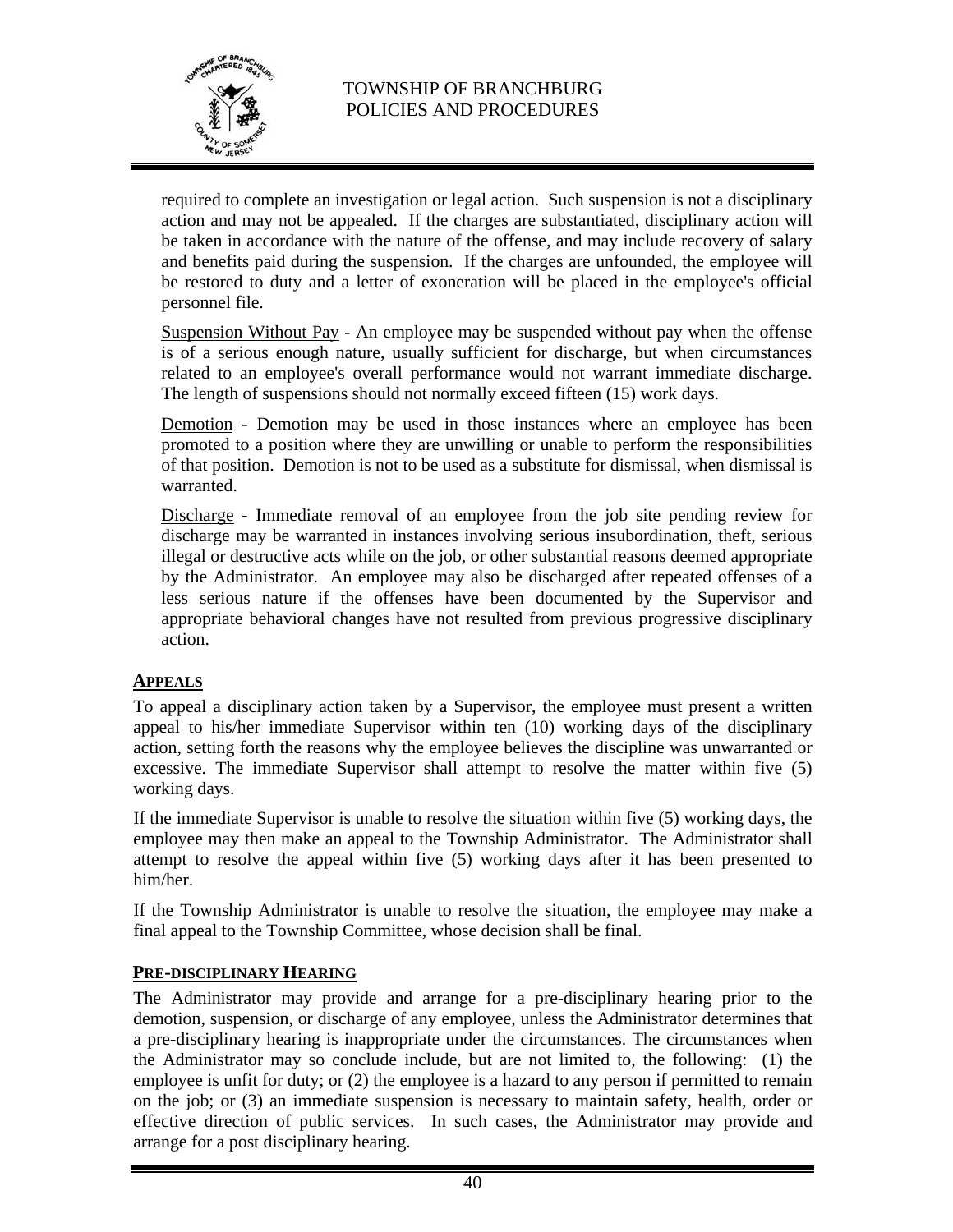

The following procedural protections shall apply to any pre or post disciplinary hearing:

- 1. An employee shall be provided, in writing, with a notice of the charge and an explanation of the department's evidence. The employee shall be given an opportunity to respond to the charges, orally or in writing, as to why the proposed action should not be taken (or reversed, if already taken).
- 2. The employee may have legal counsel, union representation and/or recording mechanism present at the hearing.
- 3. The department's explanation of the evidence at the hearing shall be sufficient to apprise the employee of the basis for the proposed action (or taken action). This shall not limit the employer at subsequent hearings from presenting a more detailed and complete case, including presentation of witnesses and documents not available at the hearing.
- 4. Should the appointing authority determine to discipline following the pre-disciplinary hearing (or to uphold the discipline following the post-disciplinary hearing), written notice of discipline shall be given to the employee. Such notice shall include the charges against the employee and a general statement of the findings of the hearing.

# **TERMINATION OF EMPLOYMENT**

### **TERMINATION CLASSIFICATIONS**

Employee terminations shall be classified as follows:

Service Retirement is a voluntary termination after having satisfied the age and length of employment requirements of the Public Employees Retirement System.

Disability Retirement is typically a voluntary termination necessitated by an injury or illness that renders the employee incapable of performing his/her usual job, in accordance with the requirements of the Public Employees Retirement System. The termination is preceded by a memo/letter by the employee to his/her Supervisor advising of the disability ruling, date of termination, supporting documentation, and a ruling by the Public Employees Retirement System Board verifying the disability and approving the retirement. In certain circumstances, an involuntary disability requirement may be requested by the Township in accordance with the requirements of the Public Employees Retirement System.

Resignation is a voluntary termination for any reason other than retirement. An employee wanting to leave the Township in good standing shall provide a written resignation letter to his/her immediate Supervisor at least 14 calendar days prior to the effective date of resignation. The resignation letter should include the proposed effective date. Two weeks' notice is understood to mean that the resigning employee will be available for work during this time so as to aid in the training of a replacement employee. Exceptions to the time limit requirement may be granted by the Administrator.

Layoff is an involuntary termination of an employee by the Township for lack of work, lack of funds, or other changes that have taken place.

Each employee on layoff shall be notified by the Township of the first opportunity for reemployment, such notice of recall to be given in writing to such employee's last known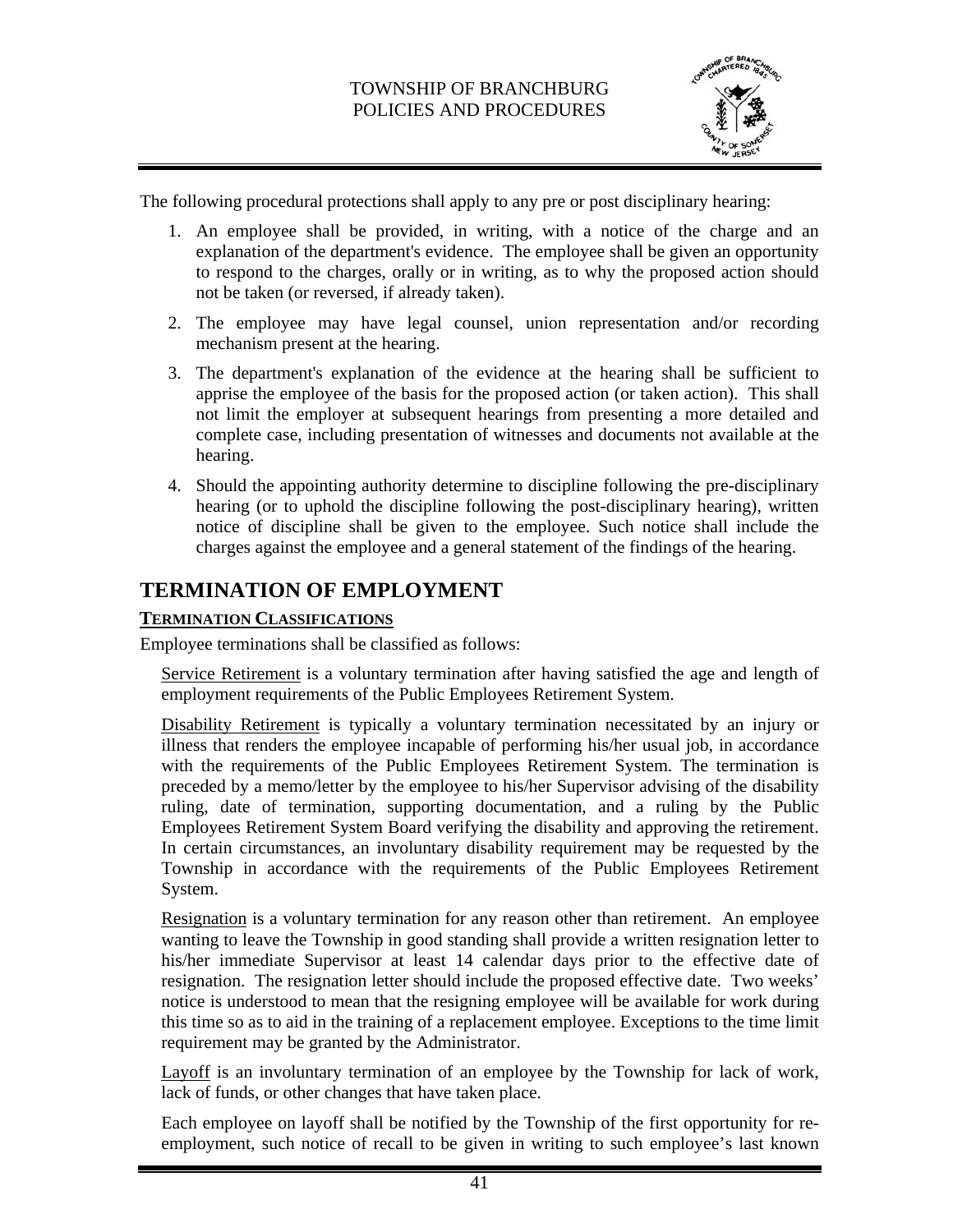

address filed with the Township. Any employee who fails to accept an offer for reemployment within ten days after mailing of notice shall forfeit seniority rights with respect to employment. The rights of employees to recall shall lapse after two years from date of layoff*.* 

An employee reinstated to the same position or a position in the same class following layoff from the Township will have his/her anniversary period extended by the same length of time as the duration of the layoff.

Discharge is an involuntary termination for any reason other than those reasons described above.

### **PAYMENTS UPON TERMINATION**

Upon termination of employment, whether by resignation or for other reasons, an employee will be compensated for unused vacation time.

If an employee takes time off after giving notice of retirement/resignation, or after an employee is given notice of lay off/discharge, said time off shall be charged to his/her accrued vacation time. Should an employee have no remaining accrued vacation time, any time off shall be without compensation.

#### **RETURN OF TOWNSHIP PROPERTY**

Upon termination of an employee's employment, or sooner if requested by the Township, employees must immediately return to the Township all Township-owned property and equipment, including all computer hardware and software, and all Township-owned computer files. Unless prior permission is given by the Township, employees may not make or retain copies of any Township-owned documents or computer software or computer files, either in computer readable or printed form.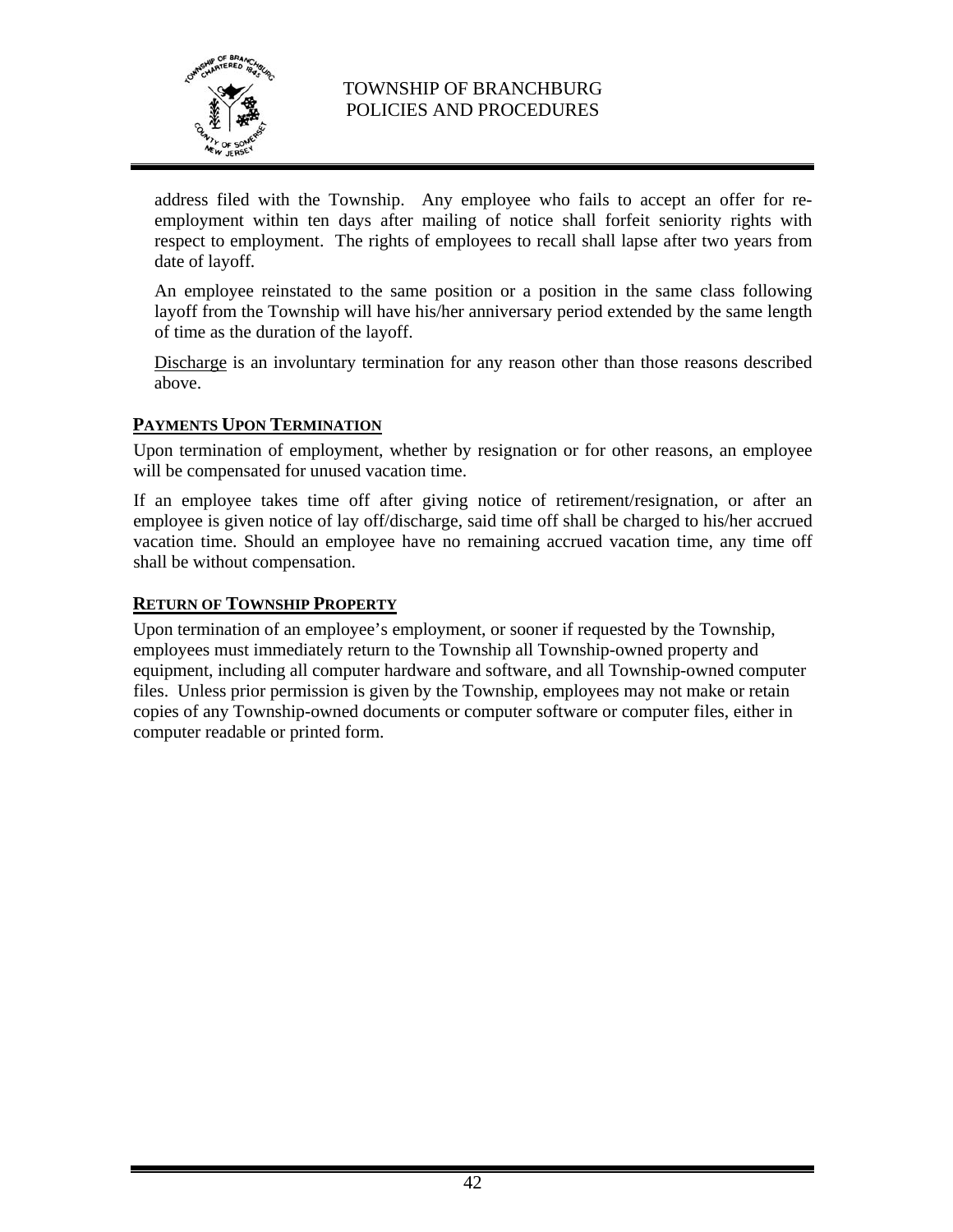

# **DOMESTIC VIOLENCE POLICY**

#### **PURPOSE**

The purpose of the State of New Jersey Domestic Violence Policy for Public Employers (herein "policy") is to set forth a uniform domestic violence policy for all public employers to adopt in accordance with N.J.S.A. 11A:2-6a. The purpose of this policy is also to encourage employees who are victims of domestic violence, and those impacted by domestic violence, to seek assistance from their human resources officers and provide a standard for human resources officers to follow when responding to employees.

# **DEFINITIONS**

The following terms are defined solely for the purpose of this policy:

Domestic Violence - Acts or threatened acts, that are used by a perpetrator to gain power and control over a current or former spouse, family member, household member, intimate partner, someone the perpetrator dated, or person with whom the perpetrator shares a child in common or anticipates having a child in common if one of the parties is pregnant. Domestic violence includes, but is not limited to the following: physical violence; injury; intimidation; sexual violence or abuse; emotional and/or psychological intimidation, verbal abuse; threats; harassment; cyber harassment; stalking; economic abuse or control; damaging property to intimidate or attempt to control the behavior of a person in a relationship with the perpetrator; strangulation; or abuse of animals or pets.

Abuser/Perpetrator - An individual who commits or threatens to commit an act of domestic violence, including unwarranted violence against individuals and animals. Other abusive behaviors and forms of violence can include the following: bullying, humiliating, isolating, intimidating, harassing, stalking, or threatening the victim, disturbing someone's peace, or destroying someone's property.

Human Resources Officer (HRO) -An employee of a public employer with a human resources job title, or its equivalent, who is responsible for orienting, training, counseling, and appraising staff. Persons designated by the employer as the primary or secondary contact to assist employees in reporting domestic violence incidents.

Intimate Partner - Partners of any sexual orientation or preference who have been legally married or formerly married to one another, have a child or children in common, or anticipate having a child in common if one party is pregnant. Intimate partner also includes those who live together or have lived together, as well as persons who are dating or have dated in the past.

Temporary Restraining Order (TRO) - A civil court order issued by a judge to protect the life, health or well-being of a victim. TROs can prohibit domestic violence offenders from having contact with victims, either in person or through any means of communication, including third parties. TROs also can prohibit offenders from a victim's home and workplace. A violation of a TRO may be a criminal offense. A TRO will last approximately 10 business days, or until a court holds a hearing to determine if a Final Restraining Order (FRO) is needed. In New Jersey, there is no expiration of a FRO.

Victim - A person who is 18 years of age or older or who is an emancipated minor and who has been subjected to domestic violence by a spouse, former spouse, or any other person who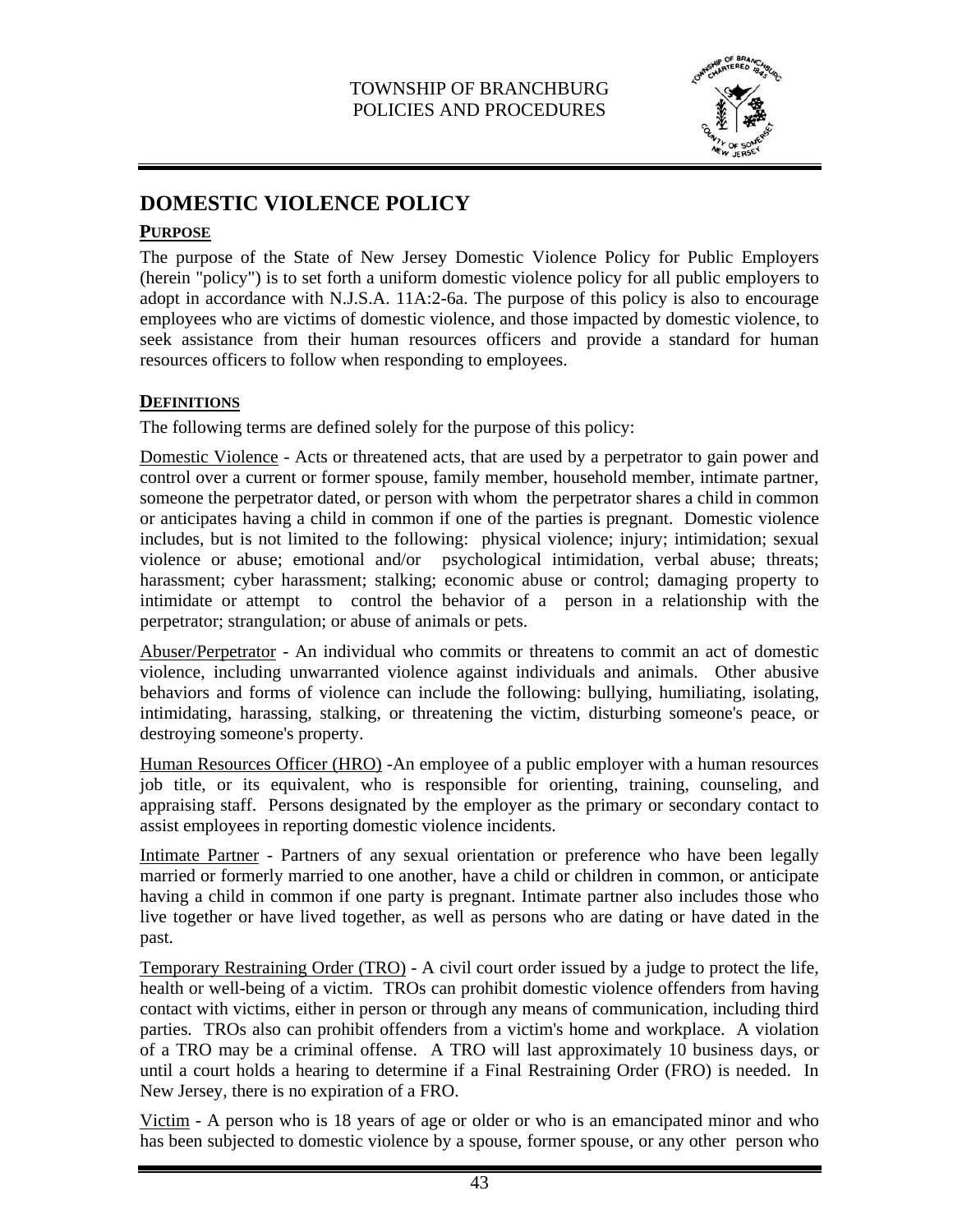

is a present household member or was at any time a household member. A victim of domestic violence is also any person, regardless of age, who has been subjected to domestic violence by one of the following actors: a person with whom the victim has a child in common; a person with whom the victim anticipates having a child in common, if one of the parties is pregnant; and a person with whom the victim has had a dating relationship.

Workplace-Related Incidents - Incidents of domestic violence, sexual violence, dating violence, and stalking, including acts, attempted acts, or threatened acts by or against employees, the families of employees, and/or their property, that imperil the safety, wellbeing, or productivity of any person associated with a public employee in the State of New Jersey, regardless of whether the act occurred in or outside the organization's physical workplace. An employee is considered to be in the workplace while in or using the resources of the employer. This includes, but is not limited to, facilities, work sites, equipment, vehicles, or while on work-related travel.

#### **PERSONS COVERED BY THIS POLICY**

All New Jersey public employees are covered under this policy. A State of New Jersey public employer is any state, county, municipality, school district, or other political subdivision thereof, and any agency, authority, or instrumentality of the foregoing. Casual/seasonal employees, interns, volunteers and temporary employees of any public employer at any workplace location are also covered under this policy.

#### **RESPONSIBILITY OF EMPLOYERS TO DESIGNATE A HUMAN RESOURCES OFFICER**

All public employers shall designate an HRO to assist employees who are victims of domestic violence.

The designated HRO must receive training on responding to and assisting employees who are domestic violence victims in accordance with this policy. Should the HRO be unavailable at any time, the employer must designate a secondary HRO, who must also be appropriately trained to respond and assist domestic violence victims pursuant to this policy.

Managers and supervisors are often aware of circumstances involving an employee who is experiencing domestic violence. Managers and supervisors are required to refer any employee who is experiencing domestic violence or who report witnessing domestic violence to the designated HRO. Managers and supervisors must maintain confidentiality, to the extent possible, and be sensitive, compassionate, and respectful to the needs of persons who are victims of domestic violence. The name and contact information of the designated HRO must be provided to all employees.

This policy does not supersede applicable laws, guidelines, standard operating procedures, internal affairs policies, or New Jersey Attorney General directives and guidelines that impose a duty to report. For example, if there is any indication a child may also be a victim, reporting is mandatory to the Department of Children and Families, Child Protection and Permanency, under N.J.S.A. 9:6-8.13.

### **DOMESTIC VIOLENCE REPORTING PROCEDURES**

Employees who are victims of domestic violence are encouraged to seek immediate assistance from their HRO. Employees who have information about or witness an act of domestic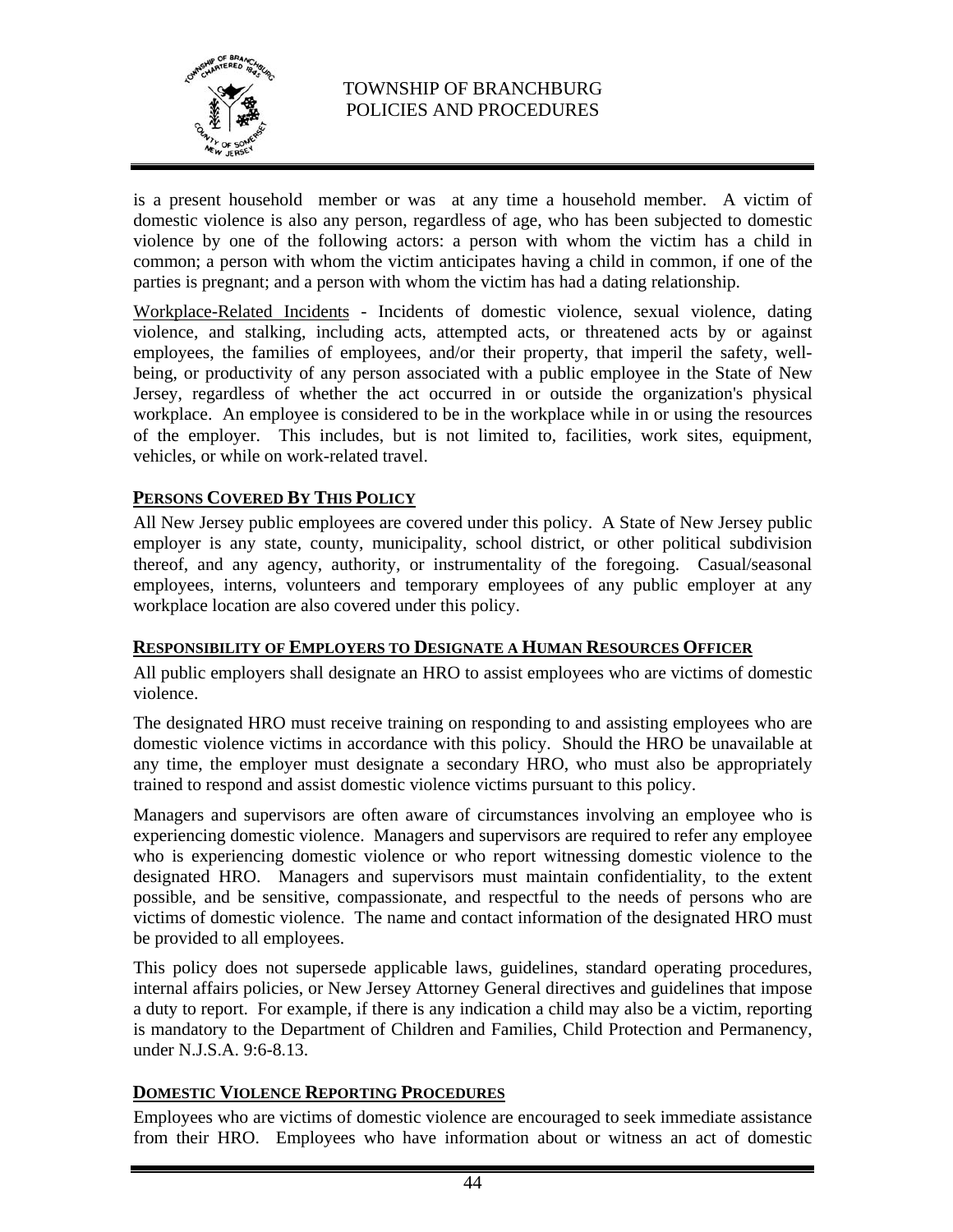

violence against an employee, are encouraged to report that information to the designated HRO, unless the employee is required to report the domestic violence pursuant to applicable laws, guidelines, standard operating procedures, internal affairs policies, or New Jersey Attorney General directives and guidelines that impose a duty to report, in which case the employee must so report to the appropriate authority in addition to reporting to the designated HRO. Nothing in this policy shall preclude an employee from contacting 911 in emergency situations. Indeed, HROs shall remind employees to contact 911 if they feel they are in immediate danger.

Each designated HRO shall:

- A. Immediately respond to an employee upon request and provide a safe and confidential location to allow the employee to discuss the circumstances surrounding the domestic violence incident and the request for assistance.
- B. Determine whether there is an imminent and emergent need to contact 911and/or local law enforcement.
- C. Provide the employee with resource information and a confidential telephone line to make necessary calls for services for emergent intervention and supportive services, when appropriate. The HRO or the employee can contact the appropriate Employee Assistance Program to assist with securing resources and confidential services.
- D. Refer the employee to the provisions and protections of The New Jersey Security and Financial Empowerment Act, N.J.S.A. 34:11C-1 et seq. (NJ SAFE Act), referenced under Section VIII of this policy.
- E. In cases where domestic violence involved a sexual touching or sexual assault between state employees, the HRO is also required to report the incident to their agency's EEO Officer or Title IX Officer, as appropriate.
- F. If there is a report of sexual assault or abuse, the victim should be offered the services of the Sexual Assault Response Team.
- G. Maintain the confidentiality of the employee and all parties involved, to the extent practical and appropriate under the circumstances, pursuant to this policy. (See Section VI).
- H. Upon the employee's consent, the employee may provide the HRO with copies of any TROs, FROs, and/or civil restraint agreements that pertain to restraints in the work place and ensure that security personnel are aware of the names of individuals who are prohibited from appearing at the work location while the employee who sought the restraining order is present. All copies of TROs and FROs must be kept in a separate confidential personnel file.

### **CONFIDENTIALITY POLICY**

In responding to reports of domestic violence, the HRO shall seek to maintain confidentiality to protect an employee making a report of, witnessing, or experiencing domestic violence, to the extent practical and appropriate under the circumstances and allowed by law. Thus, this policy does not supersede applicable laws, guidelines, standard operating procedures, internal affairs policies, or New Jersey Attorney General directives and guidelines that impose a duty to report.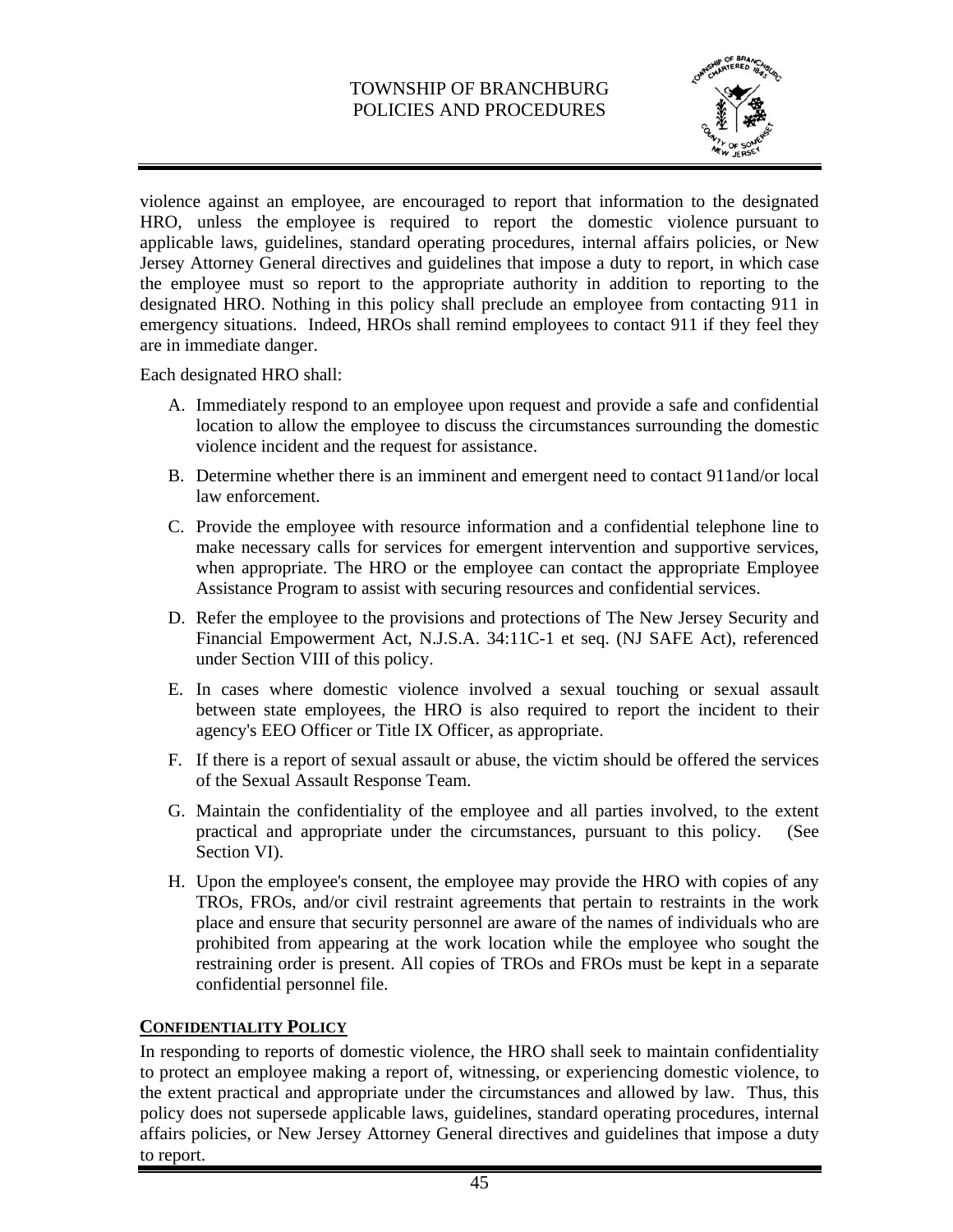

This confidentiality policy shall not prevent disclosure where to do so would result in physical harm to any person or jeopardize safety within the workplace. When information must be disclosed to protect the safety of individuals in the workplace, the HRO shall limit the breadth and content of such disclosure to information reasonably necessary to protect the safety of the disclosing employee and others and comply with the law. The HRO shall provide advance notice to the employee who disclosed information, to the extent possible, if the disclosure must be shared with other parties in order to maintain safety in the workplace or elsewhere. The HRO shall also provide the employee with the name and title of the person to whom they intend to provide the employee's statement and shall explain the necessity and purpose regarding the disclosure. For example, if the substance of the disclosure presents a threat to employees, then law enforcement will be alerted immediately.

This policy does not supersede applicable laws, guidelines, standard operating procedures, internal affairs policies, or New Jersey Attorney General directives and guidelines where mandatory reporting is required by the appointing authority or a specific class of employees.

# **CONFIDENTIALITY OF EMPLOYEE RECORDS**

To ensure confidentiality and accuracy of information, this policy requires the HRO to keep all documents and reports of domestic violence in confidential personnel file separate from the employee's other personnel records. These records shall be considered personnel records and shall not be government records available for public access under the Open Public Records Act. See N.J.S.A. 47:1A-10.

#### **THE NEW JERSEY SECURITY AND FINANCIAL EMPOWERMENT ACT**

The New Jersey Security and Financial Empowerment Act, N.J.S.A. 34:11C-1, et seq. (NJ SAFE Act), is a law that provides employment protection for victims of domestic or sexual violence.

The NJ SAFE Act allows a maximum of 20 days of unpaid leave in one 12-month period, to be used within 12 months following any act of domestic or sexual violence. To be eligible, the employee must have worked at least 1,000 hours during the 12-month period immediately before the act of domestic or sexual violence. Further, the employee must have worked for an employer in the State that employs 25 or more employees for each working day during 20 or more calendar weeks in the current or immediately preceding calendar year. This leave can be taken intermittently in days, but not hours.

Leave under the NJ SAFE Act may be taken by an employee who is a victim of domestic violence, as that term is defined in N.J.S.A. 2C:25-19 and N.J.S.A. 30:4-27.6, respectively. Leave may also be taken by an employee whose child, parent, spouse, domestic partner, civil union partner, or other relationships as defined in applicable statutes is a victim of domestic or sexual violence.

Leave under the NJ SAFE Act may be taken for the purpose of engaging in any of the following activities, for themselves, or a child, parent, spouse, domestic partner, or civil union partner, as they relate to an incident of domestic or sexual violence:

- 1) Seeking medical attention;
- 2) Obtaining services from a victim services organization;
- 3) Obtaining psychological or other counseling;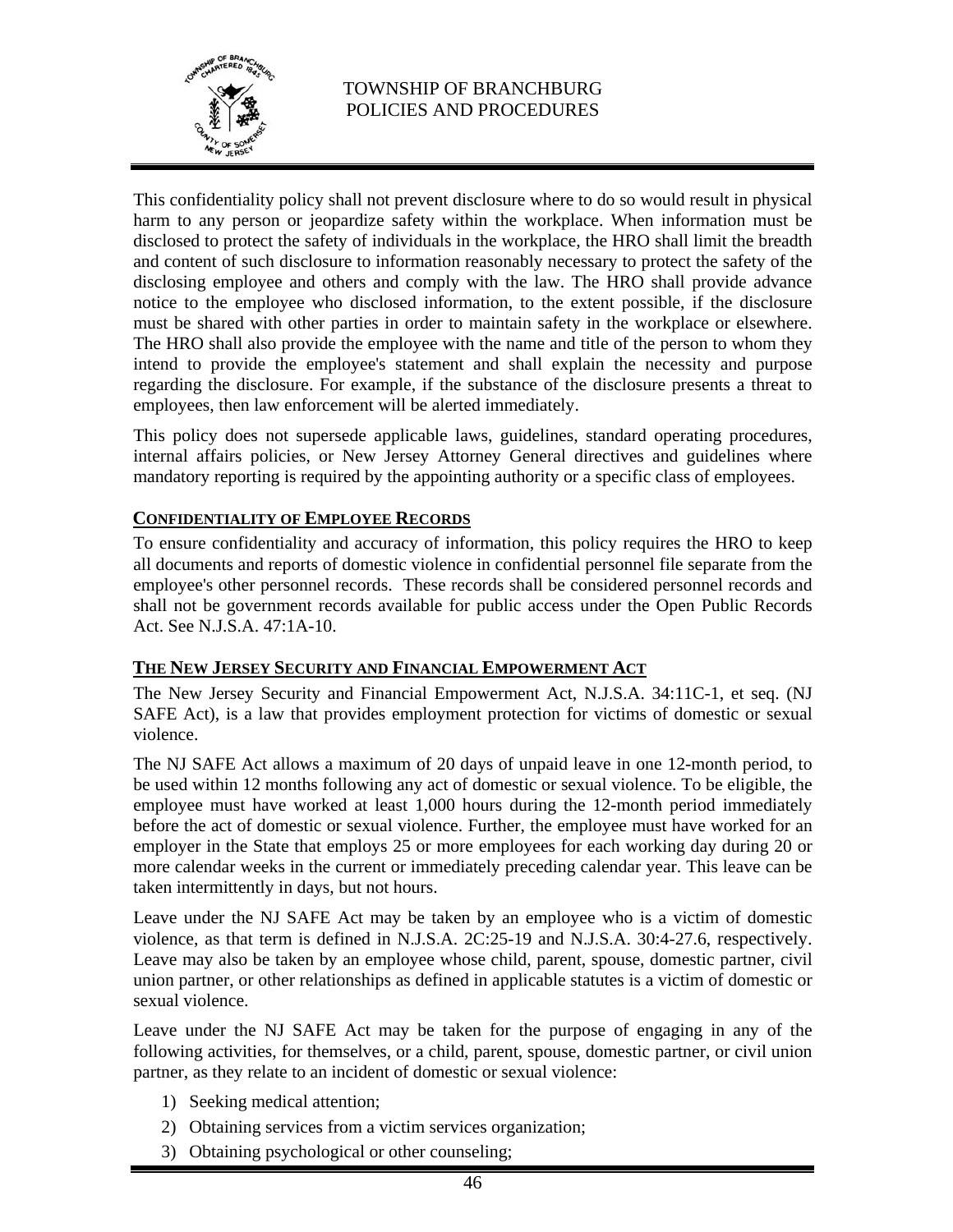

- 4) Participating in safety planning, temporarily or permanently relocating, or taking other actions to increase safety;
- 5) Seeking legal assistance or remedies to ensure health and safety of the victim; or
- 6) Attending, participating in, or preparing for a criminal or civil court proceeding relating to an incident of domestic or sexual violence.

The full text of the New Jersey SAFE Act is provided in the Appendix to this policy.

# **PUBLIC EMPLOYER DOMESTIC VIOLENCE ACTION PLAN**

Public employers in the State of New Jersey shall develop an action plan to identify, respond to, and correct employee performance issues that are caused by domestic violence, pursuant to N.J.S.A. 11A:2-6a, and in accordance with the following guidelines:

- A. Designate an HRO with responsibilities pursuant to Sections IV and V of this policy.
- B. Recognize that an employee may need an accommodation as the employee may experience temporary difficulty fulfilling job responsibilities.
- C. Provide reasonable accommodations to ensure the employee's safety. Reasonable accommodations may include, but are not limited to, the following: implementation of safety measures; transfer or reassignment; modified work schedule; change in work telephone number or work-station location; assistance in documenting the violence occurring in the workplace; an implemented safety procedure, or other accommodation approved by the employer.
- D. Advise the employee of information concerning the NJ SAFE Act; Family and Medical Leave Act (FMLA); or Family Leave Act (FLA); Temporary Disability Insurance (TOI); or Americans with Disabilities Act (ADA); or other reasonable flexible leave options when an employee, or his or her child, parent, spouse, domestic partner, civil union partner, or other relationships as defined in applicable statutes is a victim of domestic violence.
- E. Commit to adherence to the provisions of the NJ SAFE Act, including that the employer will not retaliate against, terminate, or discipline any employee for reporting information about incidents of domestic violence, as defined in this policy, if the victim provides notice to their Human Resources Office of the status or if the Human Resources Office has reason to believe an employee is a victim of domestic violence.
- F. Advise any employee, who believes he or she has been subjected to adverse action as a result of making a report pursuant to this policy, of the civil right of action under the NJ SAFE ACT. And advise any employee to contact their designated Labor Relations Officer, Conscientious Employees Protection Act (CEPA) Officer and/or Equal Employment Opportunity Officer in the event they believe the adverse action is a violation of their collective bargaining agreement, the Conscientious Employees Protection Act or the New Jersey Law Against Discrimination and corresponding policies.
- G. Employers, their designated HRO, and employees should familiarize themselves with this policy. This policy shall be provided to all employees upon execution and to all new employees upon hiring. Information and resources about domestic violence are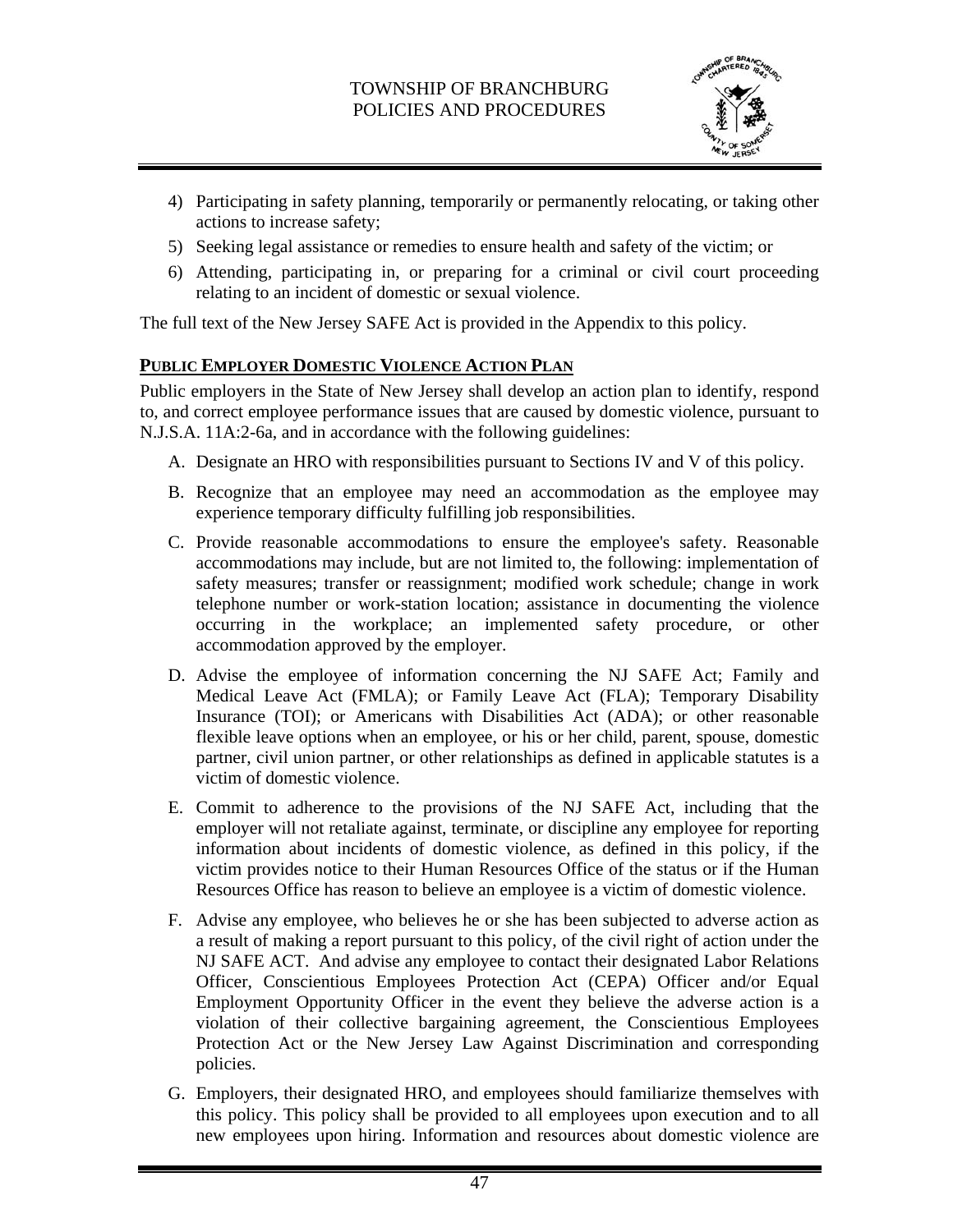

encouraged to be placed in visible areas, such as restrooms, cafeterias, breakrooms, and where other resource information is located.

#### **RESOURCES**

This policy provides an Appendix listing resources and program information readily available to assist victims of domestic violence. These resources should be provided by the designated HRO to any victim of domestic violence at the time of reporting.

#### **DISTRIBUTION OF POLICY**

The Civil Service Commission and the Division of Local Government Services in the Department of Community Affairs shall distribute this policy and any modifications thereto, to public employers. The Director of the Division of Local Government Services shall release Local Finance Notices setting forth any changes to this policy, as changes occur.

#### **OTHER APPLICABLE REQUIREMENTS**

In addition to this policy, the HRO and the public employer's appointing authority must follow all applicable laws, guidelines, standard operating procedures, internal affairs policies, and New Jersey Attorney General directives and guidelines that impose a duty to report. Additionally, to the extent that the procedures set forth in this policy conflict with collective negotiated agreements or with the Family Educational Rights and Privacy Act (FERPA), the provisions of the negotiated agreements and the provisions of FERPA control.

### **POLICY MODIFICATIONS AND REVIEW**

A public employer may seek to modify this policy, to create additional protocols to protect victims of domestic violence but may not modify in a way that reduces or compromises the safeguards and processes set out in this policy.

The Civil Service Commission will review and modify this policy periodically and as needed.

#### **POLICY ENFORCEABILITY**

The provisions of this policy are intended to be implemented by the Civil Service Commission. These provisions do not create any promises or rights that may be enforced by any persons or entities.

### **POLICY INQUIRIES & EFFECTIVE DATE**

Any questions concerning the interpretation or implementation of this policy shall be addressed to the Chair/Chief Executive Officer of the Civil Service Commission, or their designee. This policy shall be enforceable upon the HRO's completion of training on this policy.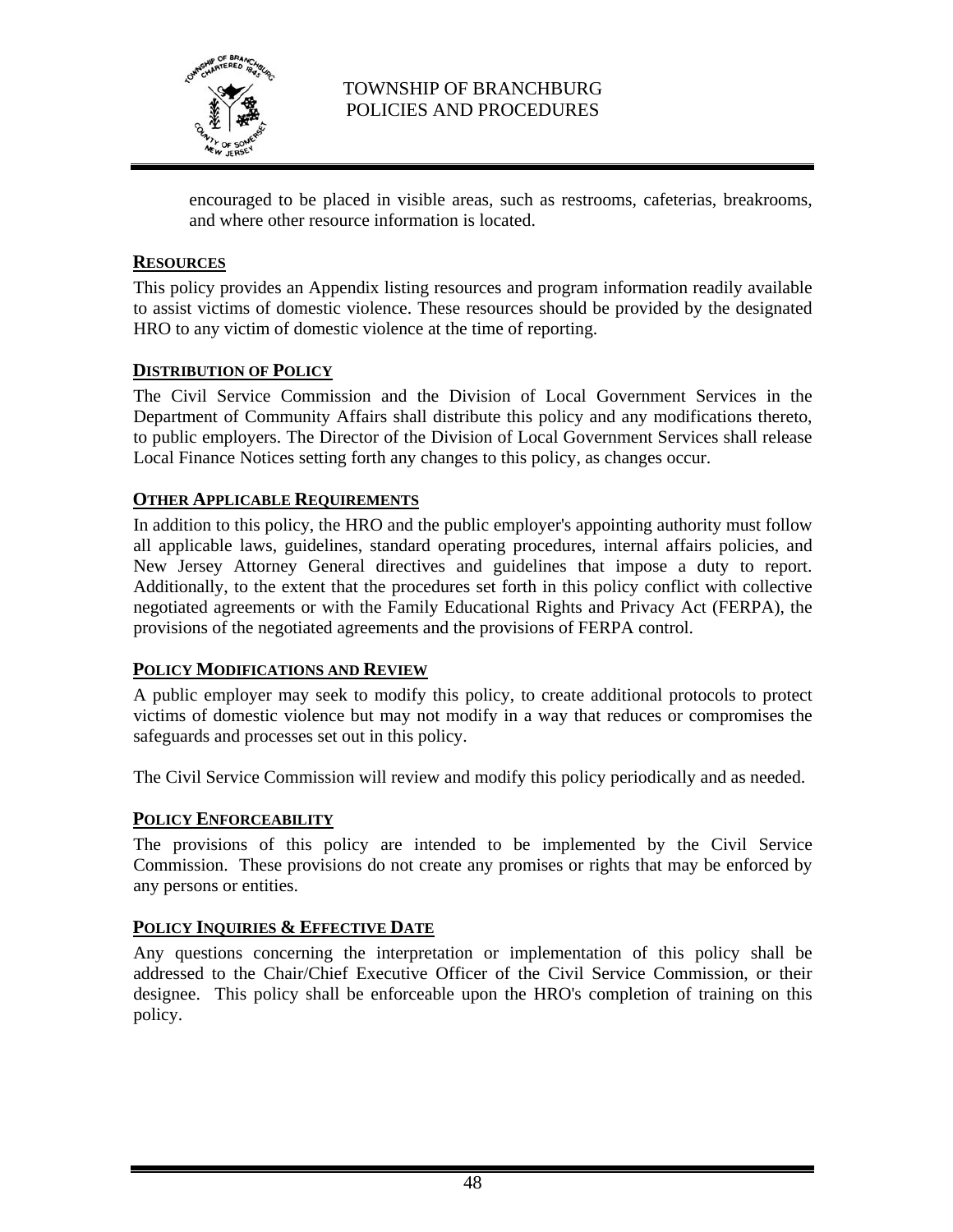

# **NEW JERSEY SAFE ACT**

The New Jersey Security and Financial Empowerment Act ("NJ SAFE Act"), P.L. 2013, c.82, provides that certain employees are eligible to receive an unpaid leave of absence, for a period not to exceed 20 days in a 12-month period, to address circumstances resulting from domestic violence or a sexually violent offense. To be eligible, the employee must have worked at least 1,000 hours during the immediately preceding 12-month period. Further, the employee must have worked for an employer in the State that employs 25 or more employees for each working day during each of 20 or more calendar workweeks in the then-current or immediately preceding calendar year.

Leave under the NJ SAFE Act may be taken by an employee who is a victim of domestic violence, as that term is defined in N.J.S.A. 2C:25-19, or a victim of a sexually violent offense, as that term is defined in N.J.S.A 30:4-27.6. Leave may also be taken by an employee whose child, parent, spouse, domestic partner, or civil union partner is a victim of domestic violence or a sexually violent offense.

Leave under the NJ SAFE Act may be taken for the purpose of engaging in any of the following activities as they relate to an incident of domestic violence or a sexually violent offense:

- (1) Seeking medical attention for, or recovering from, physical or psychological injuries caused by domestic or sexual violence to the employee or the employee's child, parent, spouse, domestic partner or civil union partner
- (2) Obtaining services from a victim services organization for the employee or the employee's child, parent, spouse, domestic partner, or civil union partner
- (3) Obtaining psychological or other counseling for the employee or the employee's child, parent, spouse, domestic partner or civil union partner
- (4) Participating in safety planning, temporarily or permanently relocating, or taking other actions to increase the safety from future domestic violence or sexual violence or to ensure the economic security of the employee or the employee's child, parent, spouse, domestic partner or civil union partner
- (5) Seeking legal assistance or remedies to ensure the health and safety of the employee or the employee's child, parent, spouse, domestic partner, or civil union partner, including preparing for or participating in any civil or criminal legal proceeding related to or derived from domestic violence or sexual violence; or
- (6) Attending, participating in or preparing for a criminal or civil court proceeding relating to an incident of domestic or sexual violence of which the employee or the employee's child, parent, spouse, domestic partner, or civil union partner, was a victim.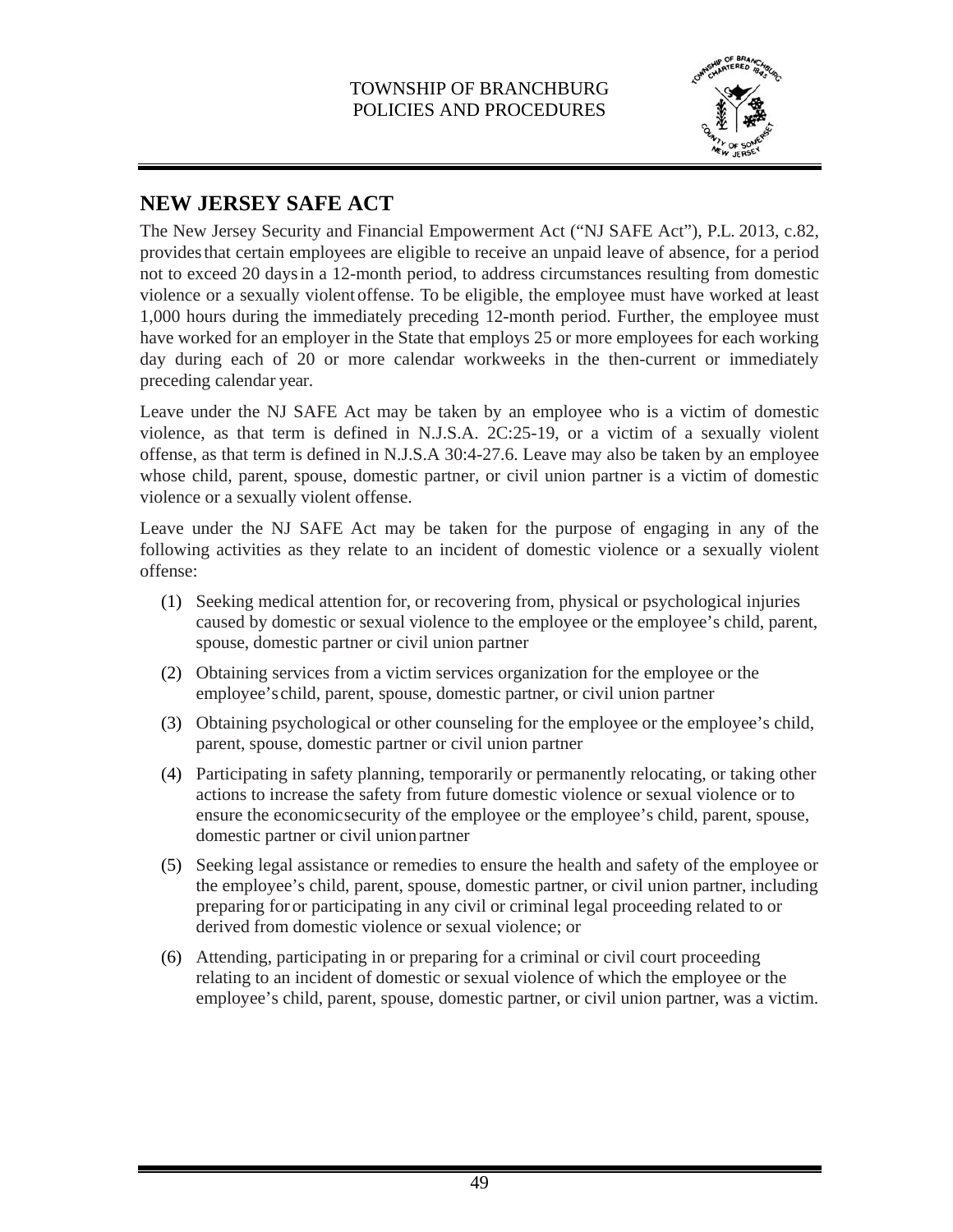

Leave under the NJ SAFE Act must be used in the 12-month period immediately following an instance of domestic violence or a sexually violent offense. The unpaid leave may be taken intermittently in intervals of no less than one day. The unpaid leave shall run concurrently with any paid vacation leave, personal leave, or medical or sick leave that the employee elects to use or which the employer requires the employee to use during any part of the 20-day period of unpaid leave. If the employee requests leave for a reason covered by both the NJ SAFE Act and the Family Leave Act, N.J.S.A. 34:11B-1 et seq., or the federal Family and Medical Leave Act, 20 U.S.C. 2601 et seq., the leave shall count simultaneously against the employee's entitlement under each respective law.

Employees eligible to take leave under the NJ SAFE Act must, if the necessity for the leave is foreseeable, provide the employer with written notice of the need for the leave. The employee must provide the employer with written notice as far in advance as reasonable and practicable under the circumstances. The employer has the right to require the employee to provide the employer with documentation of the domestic violence or sexually violent offense that is the basis for the leave. The employer must retain any documentation provided to it in this manner in the strictest confidentiality, unless the disclosure is voluntarily authorized in writing by the employee or is authorized by a federal or State law, rule or regulation.

The NJ SAFE Act also prohibits an employer from discharging, harassing or otherwise discriminating or retaliating or threatening to discharge, harass or otherwise discriminate against an employee with respect to the compensation, terms, conditions or privileges of employment on the basis that the employee took or requested any leave that the employee was entitled to under the NJ SAFE Act, or on the basis that the employee refused to authorize the release of information deemed confidential under the NJ SAFE Act.

To obtain relief for a violation of the NJ SAFE Act, an aggrieved person must file a private cause of action in the Superior Court within one year of the date of the alleged violation.

\*NJ Department of Labor and Workforce Development. NJ.gov/labor. AD-289 (9/13)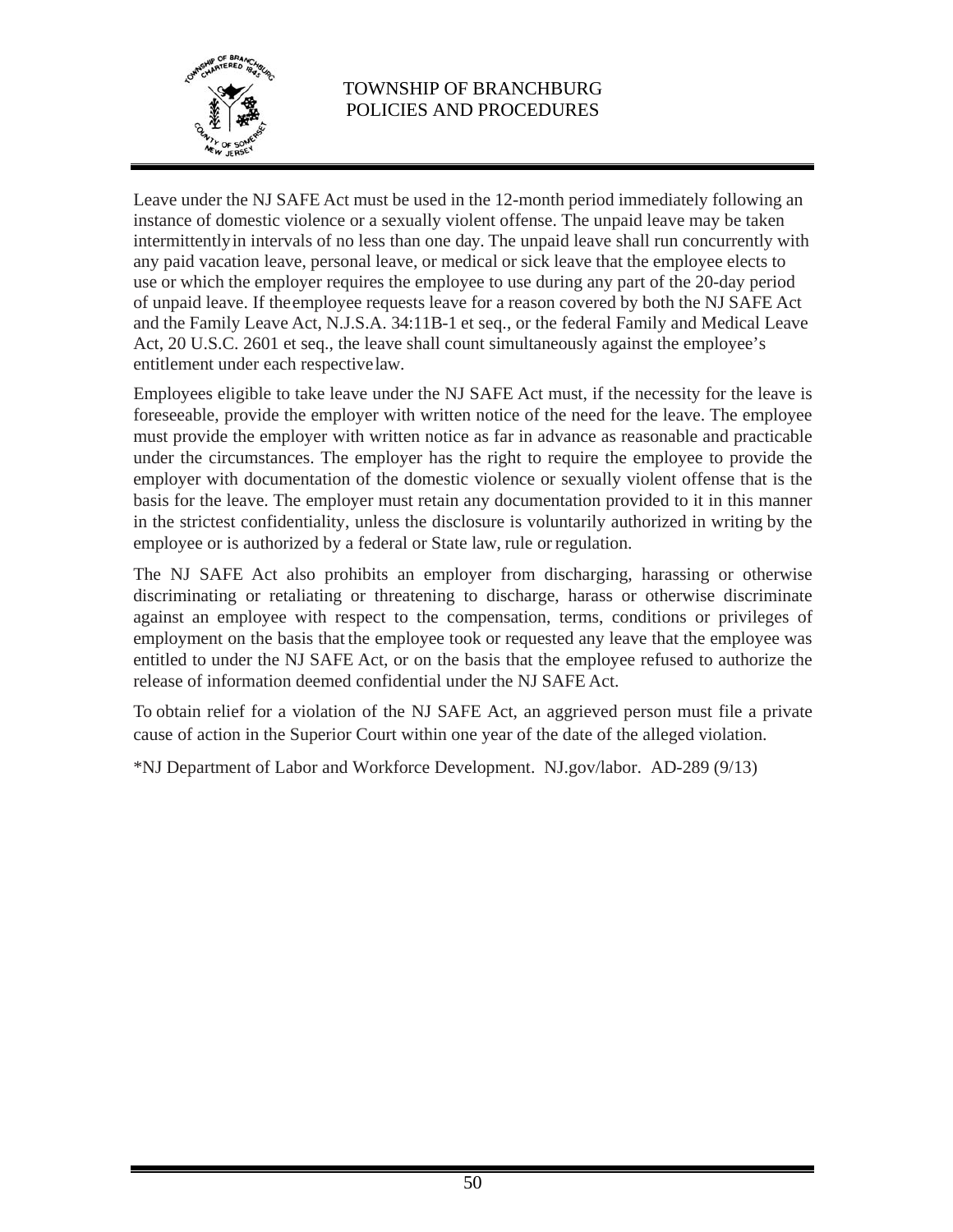

# **ADDENDUM I: SOCIAL MEDIA POLICY**

# **PURPOSE**

This policy sets forth guidelines for the establishment and use by the Township of Branchburg, its officials, officers, employees, agents, designees, representatives and/or volunteers ("the Township") of its social media sites (Facebook, Instagram, Twitter, You Tube and/or any other similar type platform) as a means of conveying Township-related information to its residents, employees and/or visitors. The Township has an overriding interest and expectation in deciding what is "spoken" on behalf of the Township on its own social media sites.

The purpose of this social media policy is to establish enforceable rules for the use of social media by Township officials, officers, employees, agents, designees, representatives and/or volunteers when engaged in Township business. Social media refers to Facebook, Instagram, Twitter, YouTube and/or any other communication site/application that is open to response or comment. Rules are necessary to assure that communications made on behalf of the Township are properly authorized and in correct form; that communications to the municipality by means of social media which can be viewed by the public are appropriate and pertinent; that all communications to the municipality is related to the posted municipal information; and, that the sender is clearly and fully informed that a message received by means of social media is not a substitute for required reporting procedures.

For purposes of this policy, "social media" is understood to be content created by individuals, using accessible, expandable, and upgradable publishing technologies, through and on the Internet. Examples of social media include Facebook, Instagram, Twitter, and You Tube. For purposes of this policy, "comments" include, but are not limited to, information, articles, and pictures. It also includes other communication medium created by the Township, including but not limited to, the Township website, GovDelivery and/or the Public Education and Government Access Channels.

# **SCOPE**

This policy shall apply to all Township agencies and departments, as well as any and all affiliated government or non-government agency and/or official and/or board, commission, or committee permitted by the Township to post on Township social media sites.

### **GENERAL POLICY**

The objective of the use of social media by the Township or its Departments is to expand and facilitate the dissemination of information from the Township to its residents, taxpayers and the general public.

1. No Township social media site shall be established without prior approval of the Township Administrator.

The following social media sites are approved by the Township Committee under the direction of the Township Administrator and/or designee: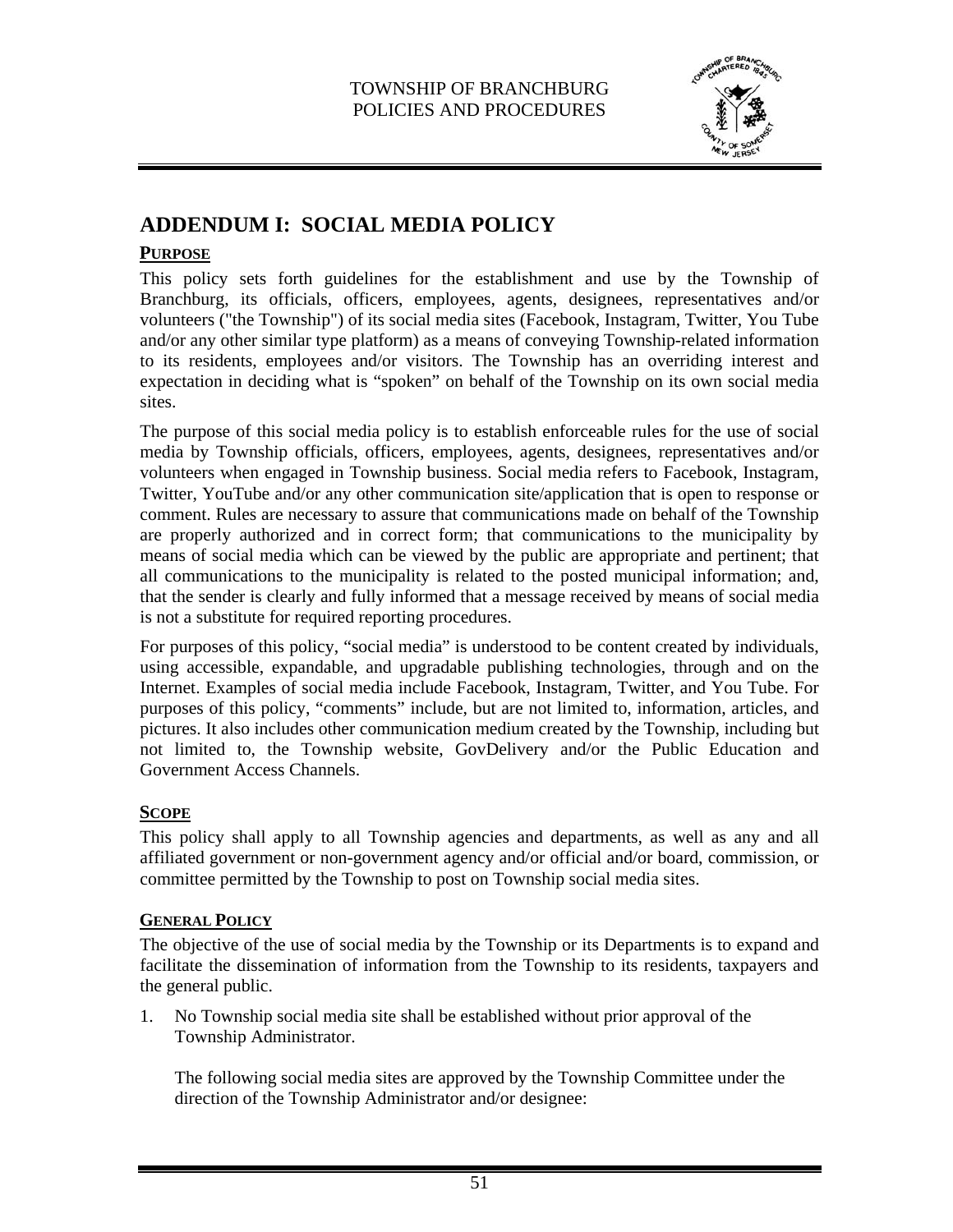

# *Facebook:*

- Township of Branchburg Local Government
- **Township of Branchburg Recreation Department**
- 2. The Township social media sites shall clearly set forth that they are maintained by the Township of Branchburg and that they follow this Social Media Policy.
- 3. Wherever possible, the Township social media sites shall link back to the official Township website for forms, documents, online services and other information necessary to conduct business with the Township.
- 4. The Township's social media sites are not to be used for making any official communications to the Township of Branchburg. Examples of such communications include, but are not limited to, reporting crime and/or misconduct, reporting dangerous conditions, requesting an inspection, giving notice required by any statute, by ordinance and/or regulations such as notices of claim. Prominent notice of this paragraph shall be displayed on every Township social media site, along with the appropriate contact information for submitting official communications.
- 5. This social media policy shall also be placed so it can be displayed and viewed on the Township's website and all Township social media sites.
- 6. The Township Administrator and/or designee shall monitor the Township's social media sites to ensure adherence to this herein Social Media Policy and to the interests and goals of the Township of Branchburg. The Township has the right to and will restrict and/or remove any content that is deemed in violation of this Social Media Policy or any applicable law. Any content removed based on these guidelines will be retained by the Township Administrator and/or designee pursuant to the applicable Township retention policy, including the time, date and identity of the poster, when available.
- 7. These guidelines must be displayed to users or made available by hyperlink.
- 8. The Township will approach the use of social media tools as consistently as possible, Township-wide.
- 9. The Township website at www.branchburg.nj.us shall remain the Township's primary and predominant internet presence.
- 10. The Township's social media sites and this Policy are subject to all applicable federal and NJ laws and regulations, as well as applicable record retention requirements.
- 11. Employees and volunteers representing the Township's government, via its social media site(s), shall conduct themselves at all times as a representative of the Township and in accordance with all its policies.
- 12. This Social Media Policy may be revised at any time by approval of the Township Committee.
- 13. This Policy governs all social media use by or on behalf of the Township and/or its departments, boards, commissions, committees, agencies, etc.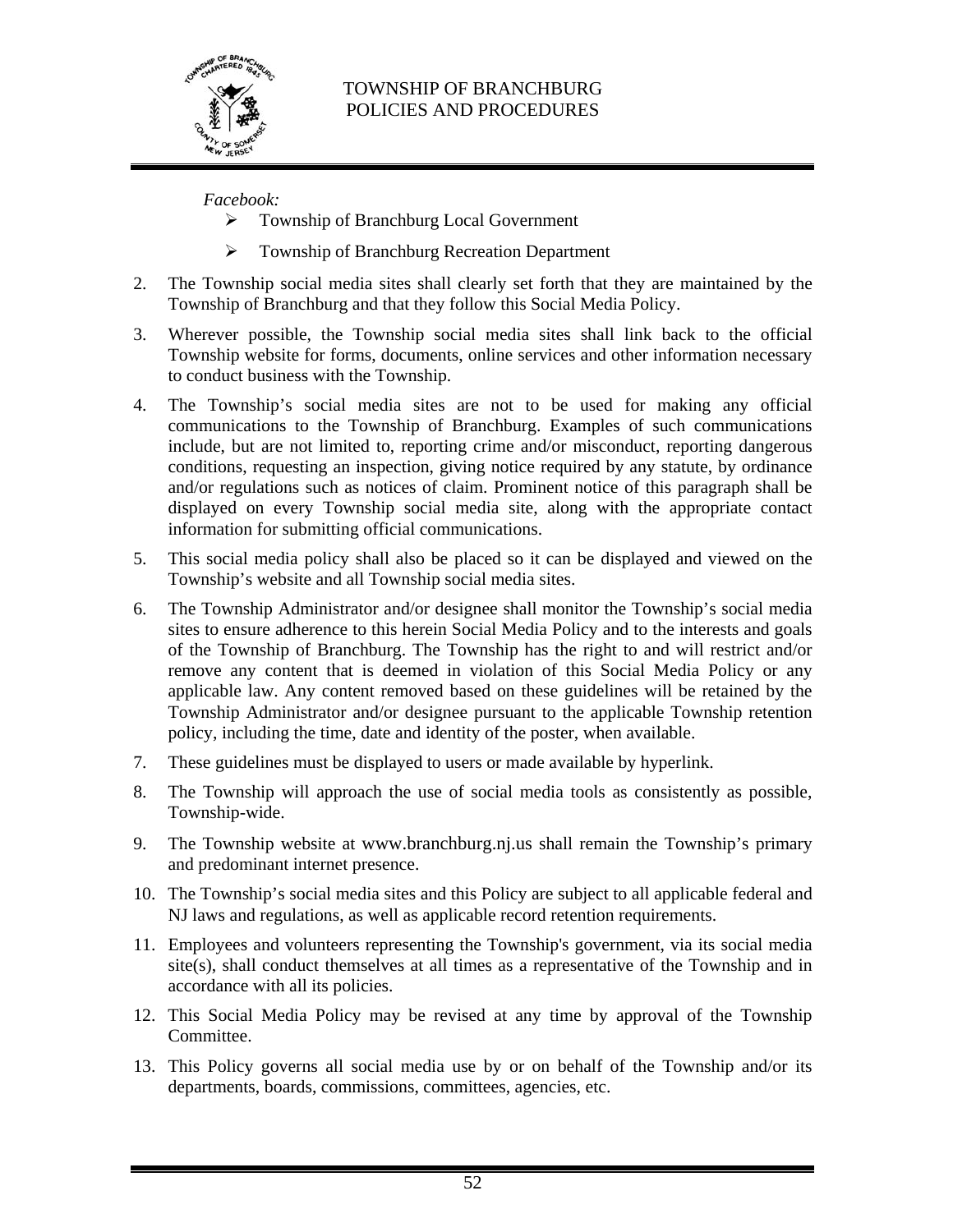

- 14. Only the Township shall establish and operate the social media sites indicated in item #1 and approved for use by the Township Committee. No other social media sites for the Township shall be authorized.
- 15. All of the Township's uses of social media are responsible for complying with applicable federal, state, and county laws, regulations, and policies. This includes, but is not limited to, adherence to established laws and policies regarding copyright, records retention, Freedom of Information Act (FOIA), Open Public Record Act (OPRA), First (1st) Amendment, privacy laws, Open Public Meetings Act (OPMA or "sunshine law"), and information security policies (if applicable) established by the Borough.
- 16. All Township of Branchburg policies are applicable to interactions on social media sites when acting in an official capacity and representing the Borough.
- 17. No "friending" or other special relationship between a Township official, officer, employee, agent, designee, representative and/or volunteer and a third (3rd) person is permitted on, and/or working on, a Township social media site(s).
- 18. The Township reserves the right to disable its social media accounts either temporarily or permanently at any time. There is no guarantee of "uptime."

#### **COMMENT POLICY**

- 1. As a public entity, the Township must abide by certain standards to serve all of its constituents in a civil and unbiased manner.
- 2. The intended purpose behind establishing the Township's social media sites is to disseminate information from the Township of Branchburg about the Township to its citizens, residents, employees and/or visitors.
- 3. A comment posted by a member of the public on any Township social media site is the opinion of the commentator or poster only. Publication of a comment does not imply an endorsement of, or agreement by, the Township nor do such comments reflect the opinions and/or policies of the Township.
- 4. Any attempt to hack or otherwise compromise any of the Township's internet and/or social media sites will be immediately reported to law enforcement and the perpetrator shall be denied access to the sites immediately.
- 5. The Township reserves the right to deny access to any and/or all of its social media sites for any individual, group or entity who violates the Township of Branchburg's Social Media Policy at any time and without any prior notice.
- 6. Since it is the Township's intent to strictly disseminate information, the comment feature on all social media sites will be disabled to the extent possible; in the event comments are not or cannot be disabled the following will apply:
	- a. All comments posted to any of the Township's social media sites are bound by any applicable terms and conditions of Facebook's Statement of Rights and Responsibilities, located at http://www.facebook.com/terms.php; of Twitter's Terms of Service, located at https://twitter.com/tos; of YouTube's Terms of Service, located at https://www.youtube.com/t/terms; of Instagram Terms of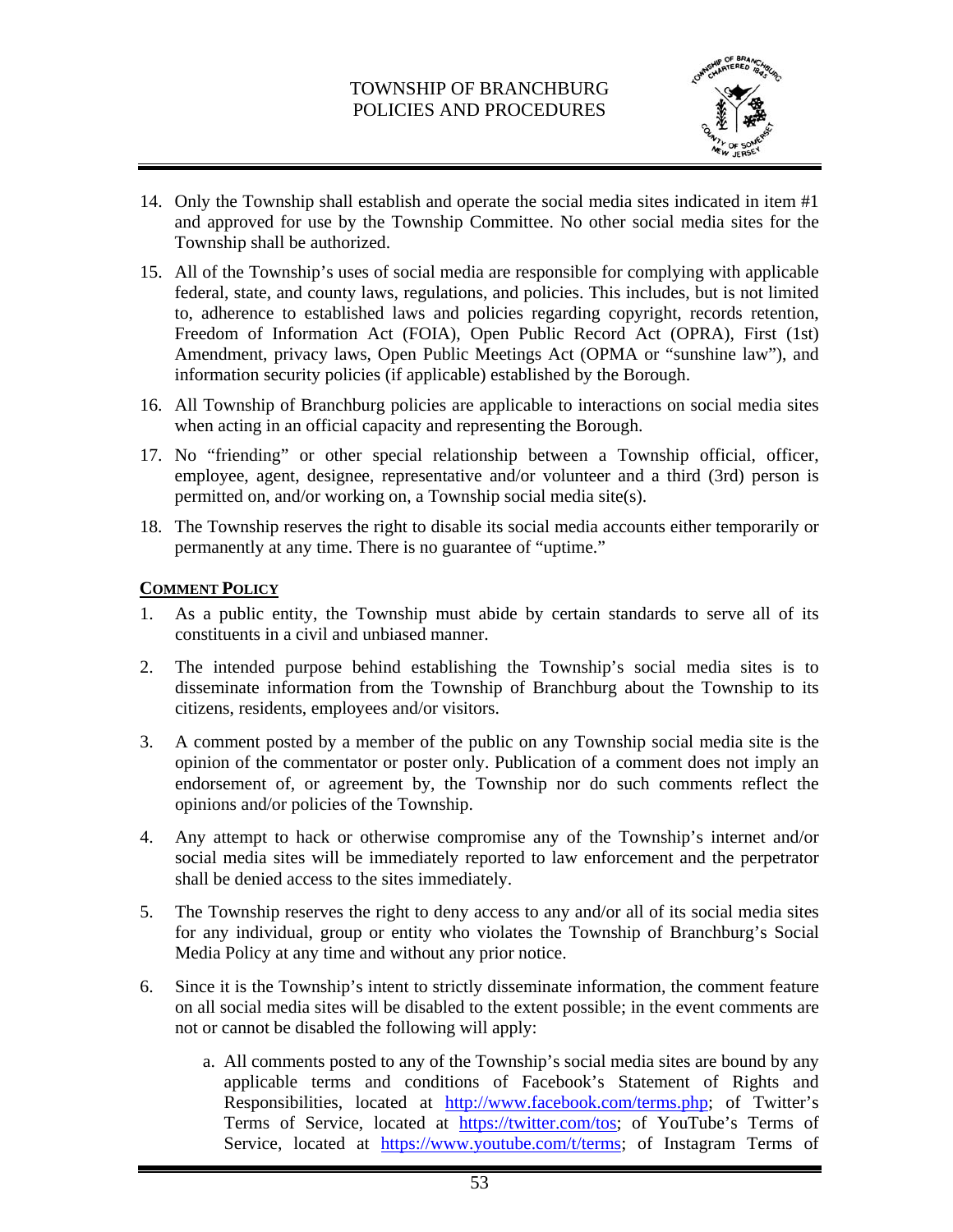

Service, located at https://instagram.com/tos; and the Township reserves the right to report any violation of these Rights and Responsibilities to the appropriate agency with the intent of having the agency take the appropriate and reasonable responsible action. All of the Township of Branchburg's policies are applicable to interactions on social media sites when acting in an official capacity and representing the Township.

- 10. Township municipal employees are strictly prohibited from commenting on any of the Township's social media sites.
- 11. No Township employee, Township elected official, vendor performing work and/or providing services to the Township, and/or volunteer may post or comment on any Township social media site.
- 12. Persons posting prohibited content shall be subject to being barred from posting comments on Township social media immediately and without any prior notice.

#### **PROHIBITED CONTENT**

Comments containing any of the following inappropriate forms of content shall not be permitted on any of the Township's social media sites and are subject to removal and/or restriction by the Township Administrator and/or designees:

- a. Profane, obscene, violent, and/or pornographic content and/or language, and/or sexually suggestive and/or explicit content links to such materials. Any image or link containing minors or suspected minors in any questionable situations will be reported to law enforcement;
- b. Content that promotes, fosters and/or perpetuates discrimination on the basis of race, creed, color, age, religion, gender, or national origin, marital status, status with regard to public assistance, physical or mental disability or sexual orientation;
- c. Defamatory attacks;
- d. Threats to any person or organization;
- e. Solicitation of commerce, including but not limited to advertising of any business or product for sale;
- f. Conduct in violation of any federal, state or local law;
- g. Encouragement of any illegal activity or possible illegal activity;
- h. Information that may tend to compromise the safety or security of the public or public systems;
- i. Content that violates a legal ownership interest, such as a copyright, of any party the Township does not permit or allow copyright infringing activities and/or infringement of intellectual property rights on its website or social media sites and will remove any and all content and submissions if properly notified that such content and/or submission infringes on another's intellectual property rights;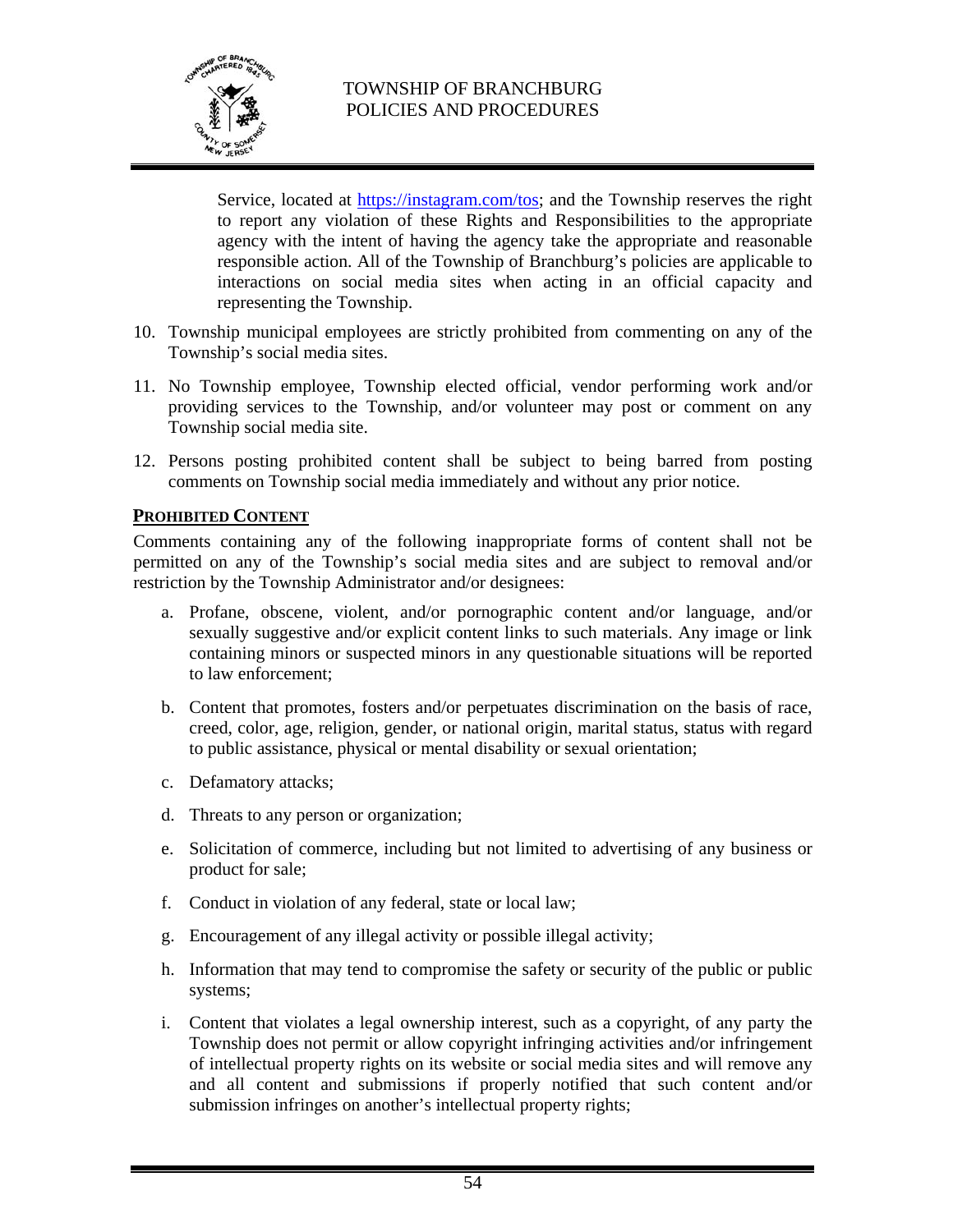

- j. Private contact information such as names, addresses and phone numbers no matter how easily obtained elsewhere; as well as personal information of a person other than the poster;
- k. Spamming or repetitive content;
- l. Comments from children under the age of thirteen (13) cannot be posted in order to comply with the Children's Online Privacy Protection Act. By posting on a Borough media site, users acknowledge that they are at least thirteen (13) years old. Parents shall be responsible for any minor child's posting or comments;
- m. Content that incites violence and/or could lead to violence;
- n. Photographs and/or videos;
- o. Comments unrelated to the particular post being commented upon;
- p. Comments which contain vulgar, offensive, threatening, or harassing language, personal attacks, or unsupported accusations;
- q. Persons posting prohibited content are subject to being barred from posting comments on the Township's social media sites.
- r. Only the content approved by the Township Administrator or designee for public release is allowed to be posted. Content of a sensitive nature shall not be allowed to be posted. Officials, officers, employees, agents, designees, representatives, volunteers, and/or vendors providing services to the Township are prohibited from posting comments.
- s. A "designee" or a person appointed by the Township Administrator is never allowed to transfer their social media account information to anyone and/or allow anyone access to the Township's accounts on their behalf without prior written authorization from the Township Committee or Township Administrator.

#### **BREACH OF POLICY**

- 1. The Township Administrator and/or designees may be required to remove internet postings on Township social media sites which are deemed to constitute a breach of this Policy, as determined by the Township Administrator, subject to applicable archiving and retention requirements.
- 2. Any social media site created by the Township remains the sole property of the Township of Branchburg, including all the followers and friends generated by the site(s). If the person who created the site leaves the employment of the Township, they must relinquish anything and everything related to the site including, but not limited to, user names, passwords and/or access codes or information.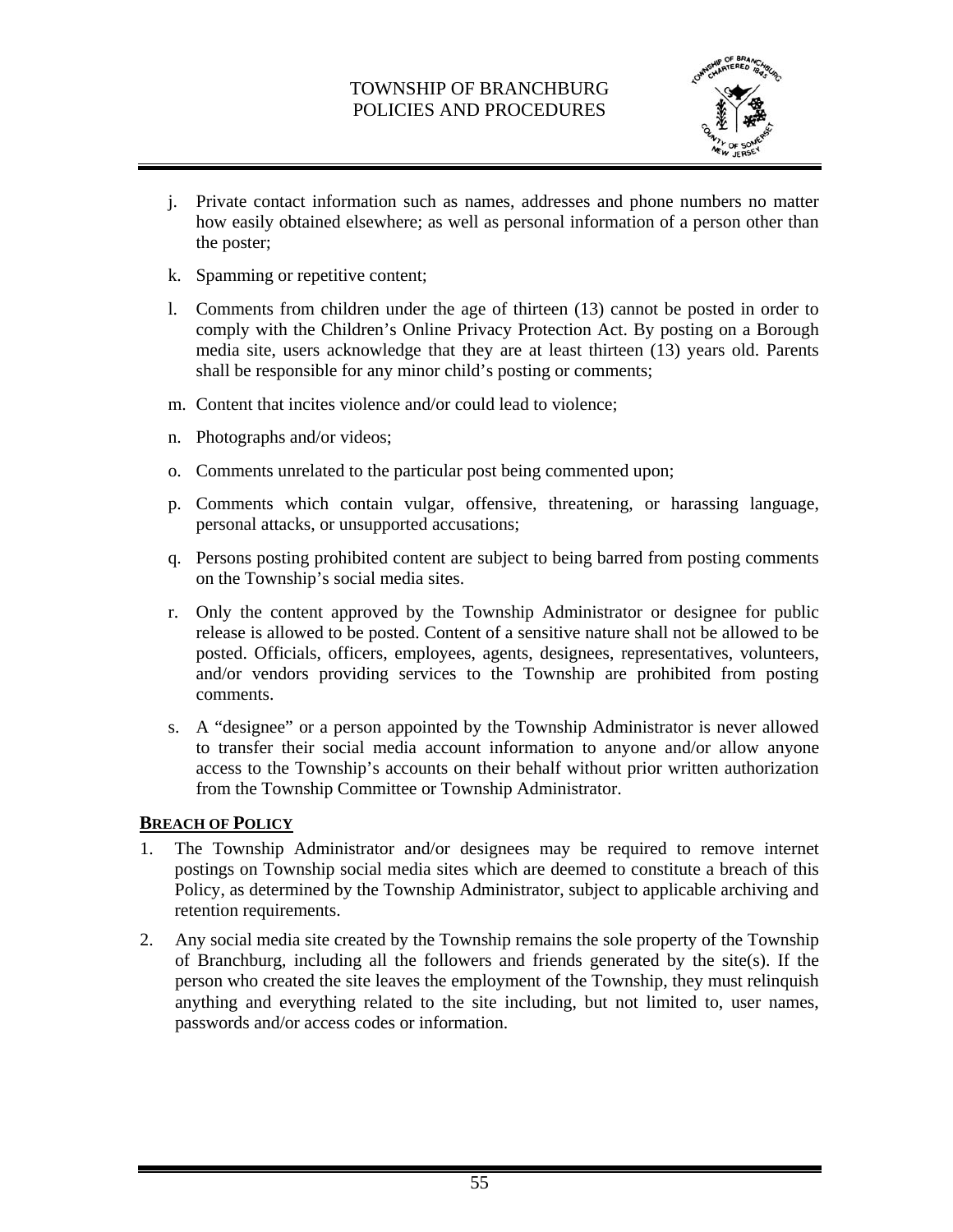

# **TERMS OF USE DISCLOSURE**

### (To Be Posted On All Township Social Media Sites)

# A. Information Disclaimer

By visiting this site, you understand and agree that this Township of Branchburg local government site is provided "AS IS". Township of Branchburg local government makes every effort to provide accurate and complete information on this website. The information contained herein is not official nor in any way shall it be deemed to constitute legal notice where such legal notice is required by law. The information contained in this site is provided as a service and convenience to people needing information about the Township of Branchburg local government. Portions of the information on this site may be incorrect or not current. Township of Branchburg local government, its officials, officers, employees, agents, designees, representatives and/or volunteers shall not be liable for damages or losses of any kind arising out of or in connection with the use or performance of information, including but not limited to, damages or losses caused by reliance upon the accuracy or timeliness of any such information, or damages incurred from the viewing, distributing, or copying of those materials.

### B. Linking Policy -- Links to External Sites

The Township of Branchburg local government site may contain links to outside websites. These websites are not owned, operated, controlled and/or reviewed by the Township of Branchburg local government. These links are provided solely as a courtesy and convenience to you, the visitor. The Township of Branchburg local government, its officers or employees, exercise no control over the organizations, views, accuracy, copyright and/or trademark, compliance and/or the legality of the material contained in these outside websites. The Township of Branchburg local government, its officials, officers, employees, agents, designees, representatives and/or volunteers do not sponsor, endorse and/or approve the information, content, proceeds, materials, opinions and/or services contained on such outside websites. The visitor proceeds to these outside websites at his/her own risk. The Township of Branchburg local government specifically disclaims any and all liability from damages, which may result from the accessing of a third-party site, which is linked to the Township of Branchburg local government website or from reliance upon only such information.

#### C. Endorsement Disclaimer

Reference in this website to any specific commercial products, processes, or services, or the use of any trade firm or corporation name is for the information and convenience of the public, and does not constitute endorsement, recommendation, or favoring by the Township of Branchburg or its officials, officers, employees, agents, designees, representatives and/or volunteers.

### D. Copyright and Trademark Limitations

The Township of Branchburg makes no warranty that materials contained herein are free of copyright or trademark claims or other restrictions or limitations on free use or display. Making a copy of such material shall be subject to copyright and/or trademark laws.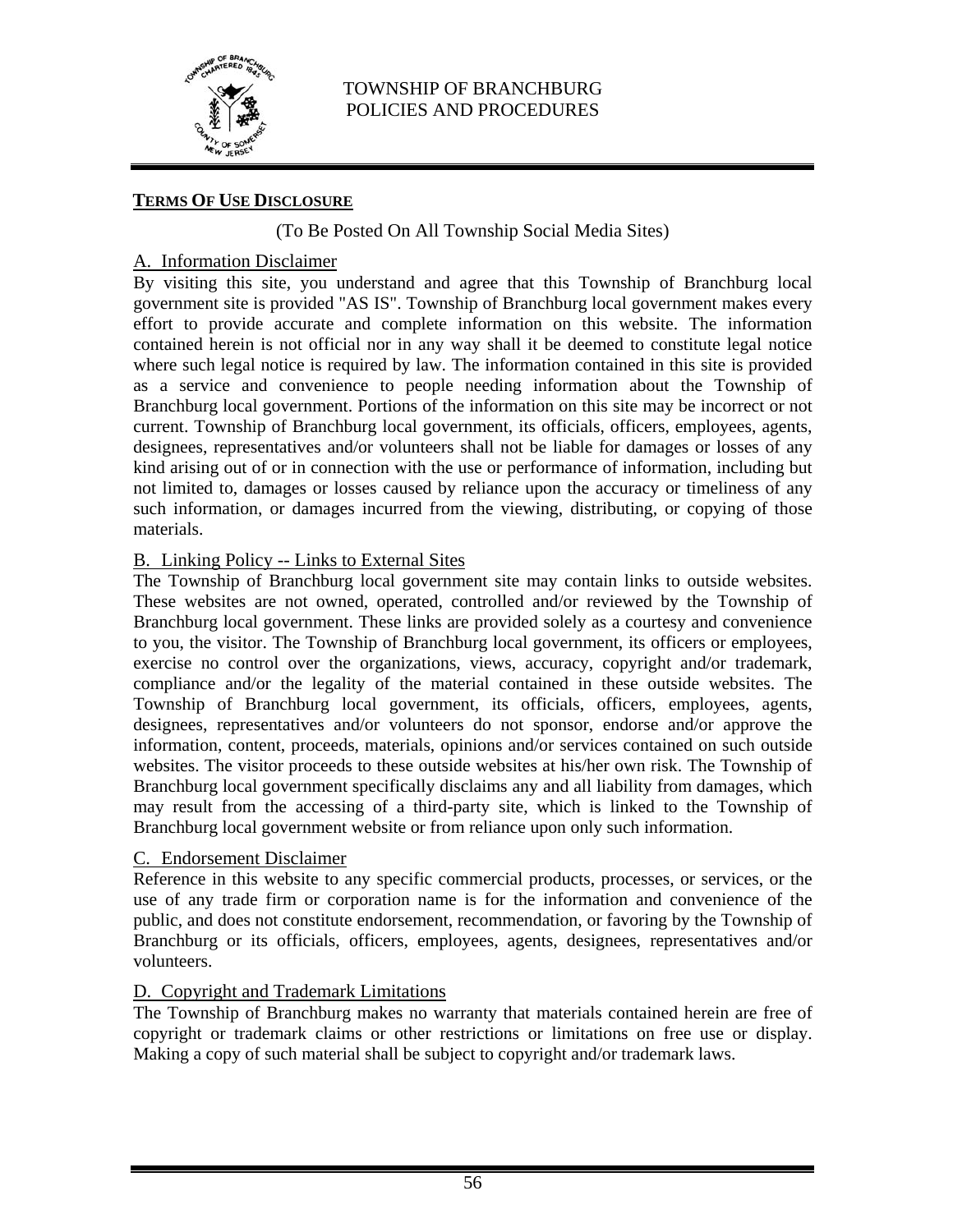

# E. Use of Material From This Site

The Township of Branchburg has made the content of these pages available to the public and anyone may view, copy and/or distribute *Township of Branchburg local government information* found here without obligation to the Township of Branchburg local government for non-commercial, personal use only, unless otherwise stated on particular material or information to which a restriction on free use may apply.

The design of this site, original graphics, and original content are all copyrighted by the Township of Branchburg and may not be re-engineered, distributed, modified, transmitted, reused, reposted, or duplicated without the express written permission of the Township of Branchburg in each instance. All requests to use any part of the original design, code, graphics or content of this site should be made via e-mail to the Township Administrator.

### F. Unauthorized Modifications

Unauthorized attempts to modify or otherwise alter any information or image stored on any Township of Branchburg local government website/social media platform page(s) may result in criminal prosecution.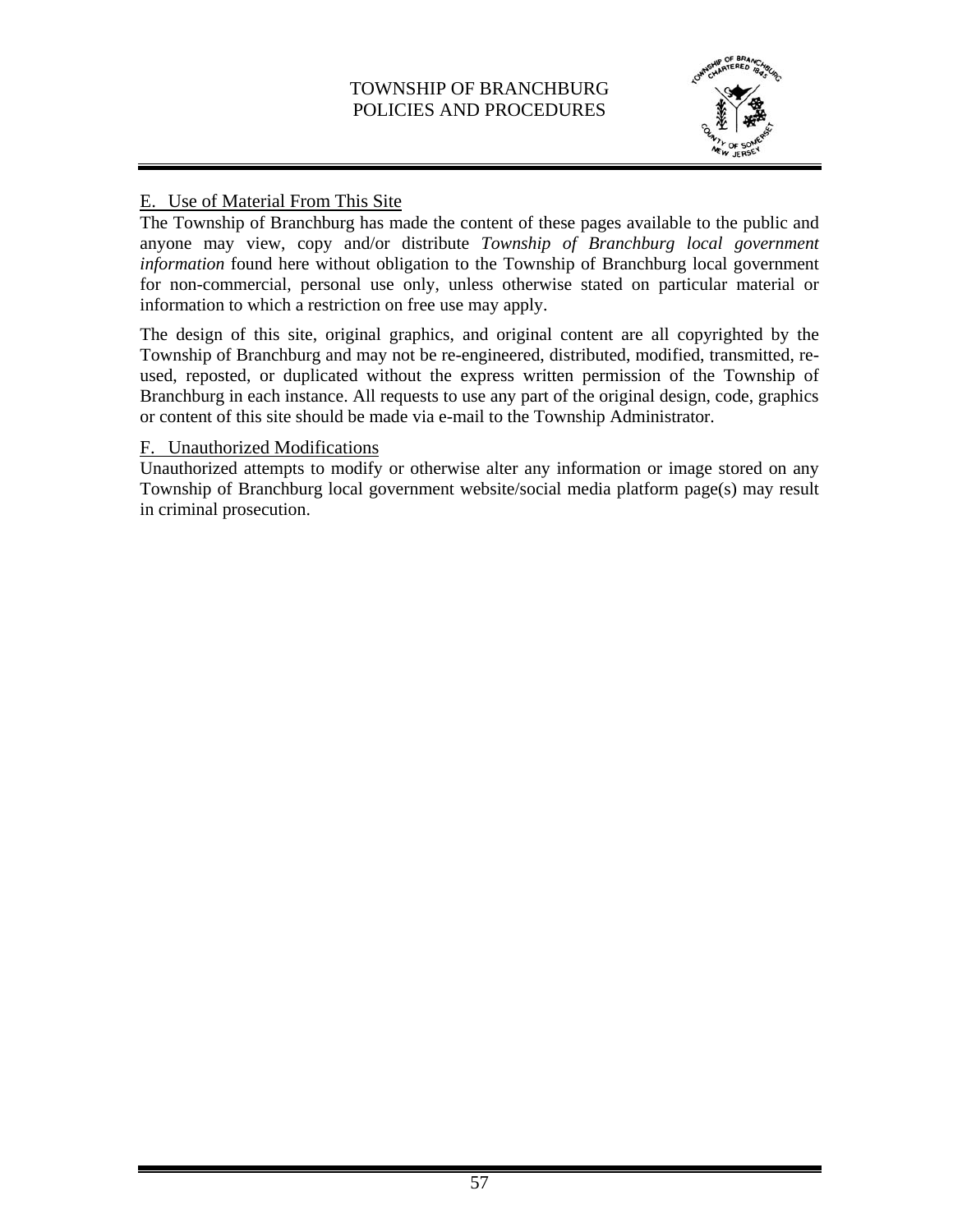

# **INDEX**

| ACCIDENTS, REPORTING OF  11                |  |
|--------------------------------------------|--|
| ACCIDENTS, VEHICLE  11                     |  |
|                                            |  |
|                                            |  |
|                                            |  |
|                                            |  |
|                                            |  |
|                                            |  |
| BEREAVEMENT LEAVE32                        |  |
|                                            |  |
| BREACH OF POLICY, SOCIAL MEDIA55           |  |
|                                            |  |
|                                            |  |
| CHANGE IN WORK STATUS 27                   |  |
| COMMUNITY SERVICE WORKERS 3                |  |
|                                            |  |
|                                            |  |
|                                            |  |
|                                            |  |
|                                            |  |
| CONFIDENTIALITY, DOMESTIC VIOLENCE. 45     |  |
| CONFIDENTIALITY, EMPLOYEE RECORDS46        |  |
| CONTINUING EDUCATION 23                    |  |
|                                            |  |
|                                            |  |
|                                            |  |
|                                            |  |
| DEFERRED COMPENSATION 35                   |  |
|                                            |  |
|                                            |  |
|                                            |  |
| DISCLOSURE, SOCIAL MEDIA56                 |  |
| <b>DISHONEST PRACTICES REPORTING 7</b>     |  |
|                                            |  |
| DOMESTIC VIOLENCE ACTION PLAN  47          |  |
| <b>DOMESTIC VIOLENCE CONFIDENTIALITY45</b> |  |
| DOMESTIC VIOLENCE DEFINITIONS  43          |  |
| DOMESTIC VIOLENCE EFFECTIVE DATE  48       |  |
| DOMESTIC VIOLENCE ENFORCEABILITY  48       |  |
|                                            |  |

| DOMESTIC VIOLENCE HUMAN RESOURCES            |
|----------------------------------------------|
|                                              |
| DOMESTIC VIOLENCE NJ SAFE ACT  46            |
| DOMESTIC VIOLENCE OTHER 48                   |
| <b>DOMESTIC VIOLENCE PERSONS COVERED 44</b>  |
| DOMESTIC VIOLENCE POLICY  43                 |
| <b>DOMESTIC VIOLENCE POLICY DISTRIBUTION</b> |
|                                              |
| <b>DOMESTIC VIOLENCE POLICY</b>              |
|                                              |
| DOMESTIC VIOLENCE QUESTIONS 48               |
| DOMESTIC VIOLENCE REPORTING  44              |
| <b>DOMESTIC VIOLENCE RESOURCES 48</b>        |
| DOMESTIC VIOLENCE/NJ SAFE ACT  46            |
|                                              |
| EDUCATION AND TRAINING 23                    |
|                                              |
|                                              |
|                                              |
| EMPLOYMENT AT WILL, NOTICE AND               |
|                                              |
|                                              |
| EQUAL EMPLOYMENT OPPORTUNITY 19              |
| EQUIPMENT AND VEHICLES 11                    |
|                                              |
|                                              |
| FAMILY LEAVE ENTITLEMENT  30                 |
|                                              |
|                                              |
| FRATERNIZATION AT WORK 8                     |
|                                              |
|                                              |
| HARASSMENT POLICY, NON-HARASSMENT            |
|                                              |
| HOLIDAY/SUNDAY/CALL IN PAY  26               |
|                                              |
| <b>IDENTIFICATION/ACCESS CARDS  5</b>        |
|                                              |
|                                              |
|                                              |
|                                              |